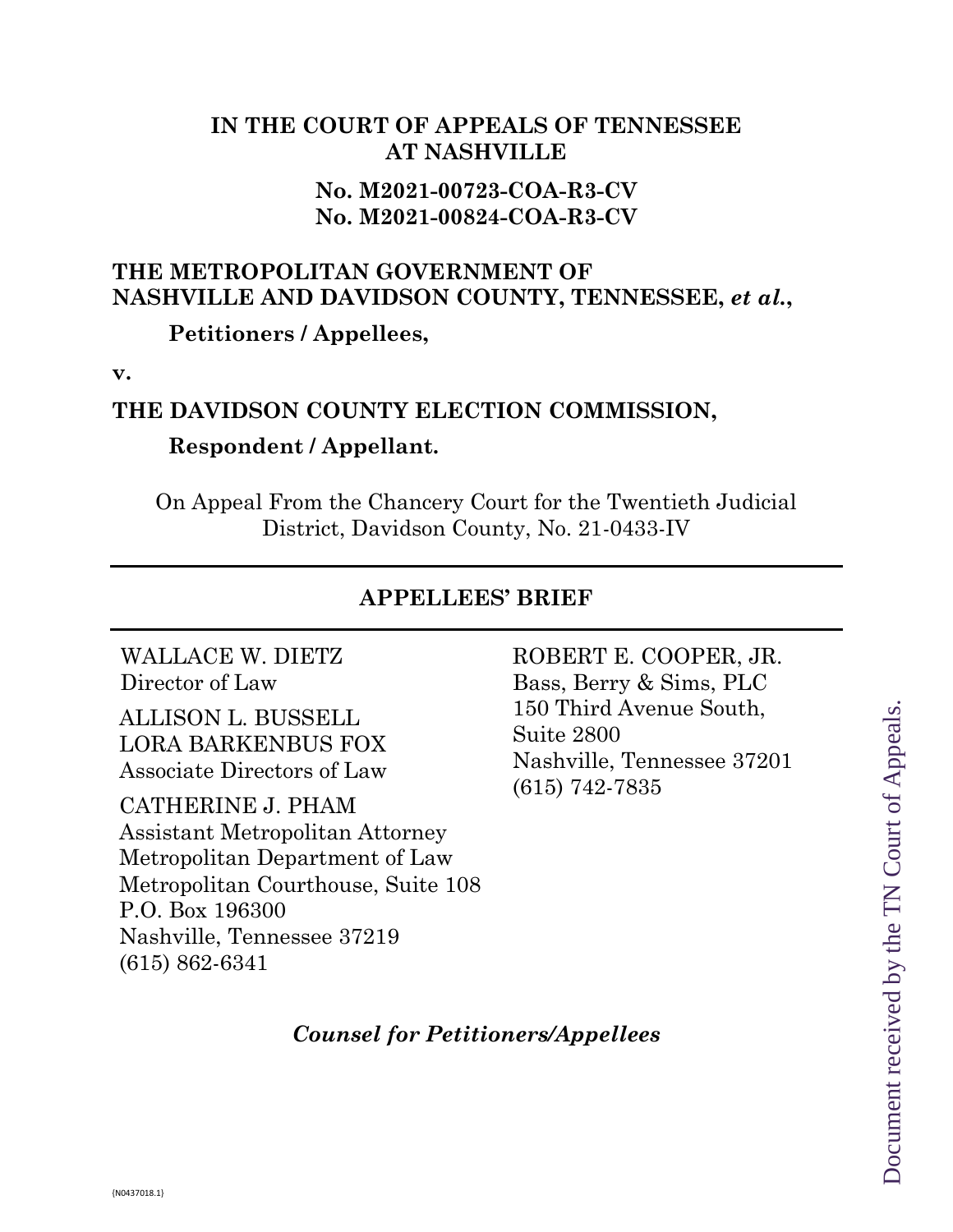# **TABLE OF CONTENTS**

|    | I. ALL ISSUES THAT THE CHANCERY COURT<br>ADDRESSED WERE RIPE FOR PRE-ELECTION REVIEW                                                                                                     |
|----|------------------------------------------------------------------------------------------------------------------------------------------------------------------------------------------|
|    | A. Pre-Election Challenges to the Form and<br>Facial Validity of Referendum Measures Are                                                                                                 |
|    | B. The Election Commission Ignores Subject-<br>Matter Restrictions as Appropriate for a Form                                                                                             |
|    | II. THE CHANCERY COURT PROPERLY HELD THAT THE<br>PETITION AND NUMEROUS PROPOSED AMENDMENTS<br>ARE DEFECTIVE IN FORM UNDER CITY OF MEMPHIS  28                                            |
| А. | The Petition Is Defective in Form Because It<br>Failed to "Prescribe a Date" as Required by<br>28                                                                                        |
|    | B. The "Limit Property Tax Rates" Provision Is<br>Defective in Form Because It Repeals an<br>Existing Tax Rate, Sets a New Tax Rate, and<br>Caps Future Tax Rates, All Without Authority |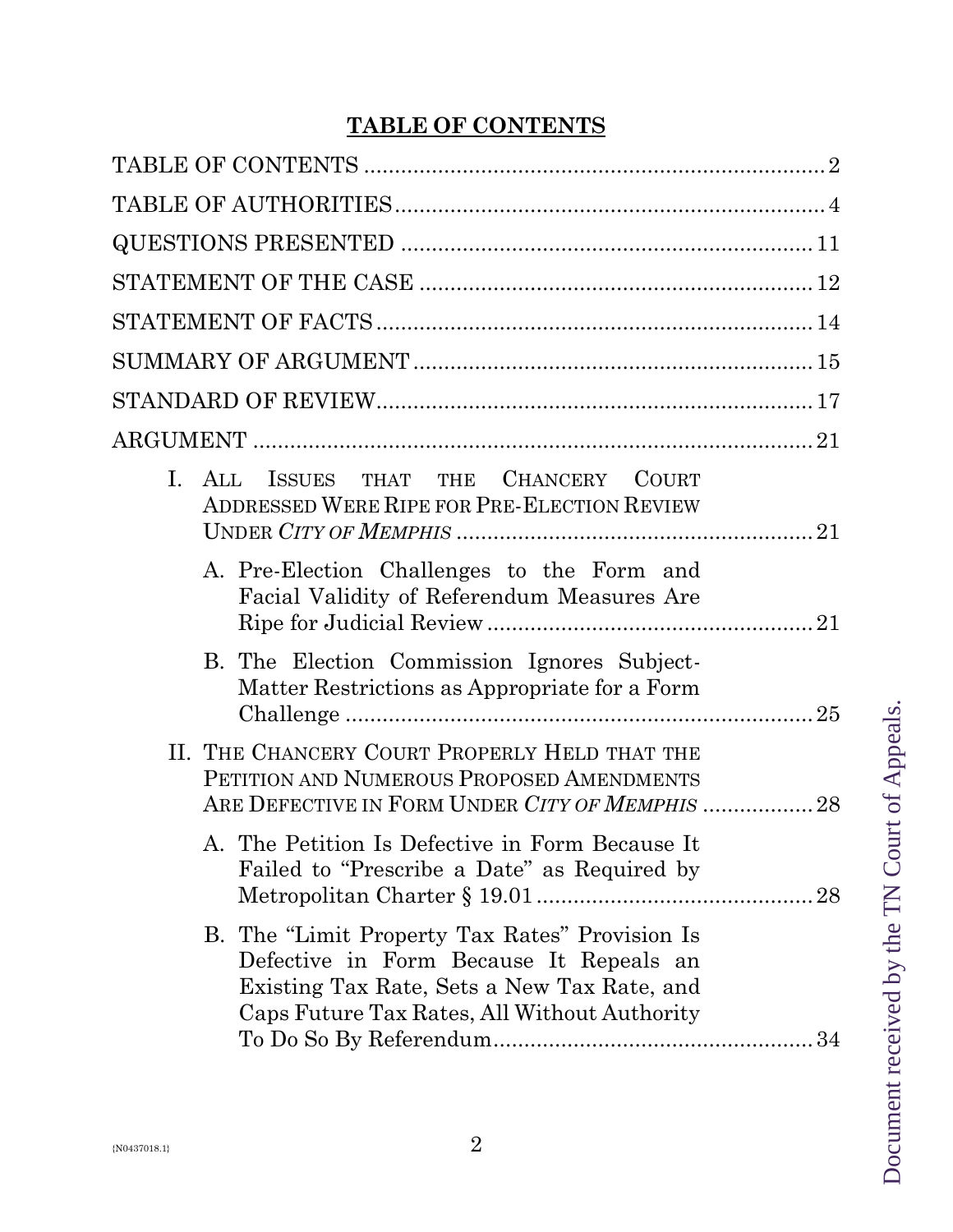| 1. The "Limit Property Tax Rates" Provision<br>Improperly Delegates Legislative Taxing                                                                                                                                               |  |
|--------------------------------------------------------------------------------------------------------------------------------------------------------------------------------------------------------------------------------------|--|
| 2. The "Limit Property Tax Rates" Provision<br>Improperly Legislates and Repeals                                                                                                                                                     |  |
| $C_{\cdot}$<br>The "Protect Promises to Nashville" Provision<br>Is Defective in Form Because It Takes<br>Property, Affects a Third-Party Entity, and<br>Impairs Bond Obligations, All Without                                        |  |
| 1. The "Protect Promises to Nashville"<br>Provision Improperly Effects Automatic                                                                                                                                                     |  |
| 2. The "Protect Promises to Nashville"<br>Provision Affects a Third-Party Entity by                                                                                                                                                  |  |
| The "Abolish Lifetime or Other Benefits" and<br>D.<br>"Protect Promises to Nashville" Provisions<br>Are Defective in Form Because Their Vague<br>and Confusing Language Prevents the<br>Electorate From Intelligently Casting a Vote |  |
| THE CHANCERY COURT PROPERLY HELD THAT<br>THE DEFECTIVE PROPOSED AMENDMENTS AERE<br>NOT SEVERABLE; THUS, THE PETITION FAILS AS A                                                                                                      |  |
|                                                                                                                                                                                                                                      |  |
|                                                                                                                                                                                                                                      |  |
|                                                                                                                                                                                                                                      |  |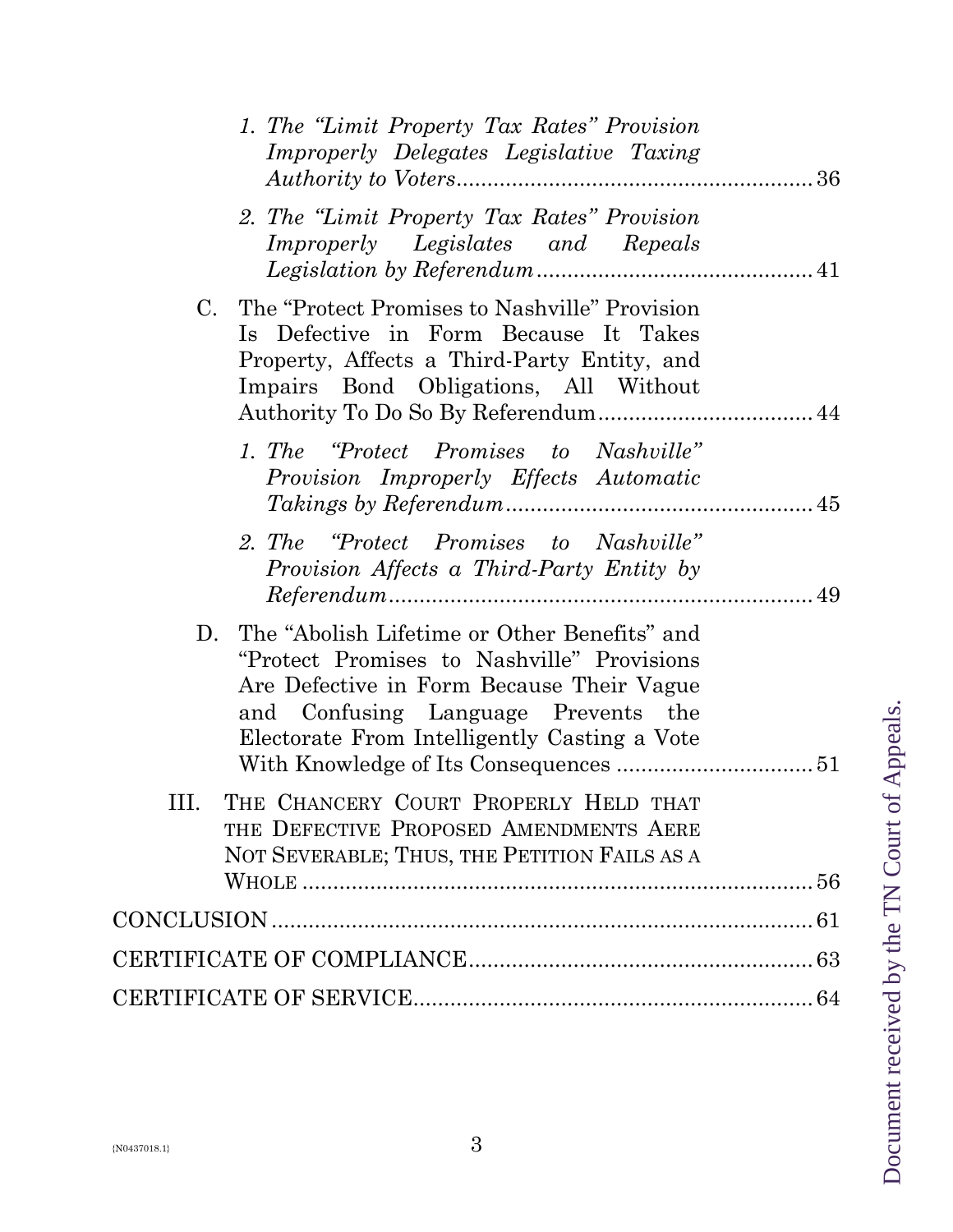# **TABLE OF AUTHORITIES**

| Barr v. Am. Assn. of Political Consultants, Inc., 140 S. Ct.                                              |  |
|-----------------------------------------------------------------------------------------------------------|--|
| Bean v. City of Knoxville, 175 S.W.2d 954 (Tenn. 1943)  42, 43                                            |  |
| Bellamy v. Cracker Barrel Old Country Store, Inc., 302                                                    |  |
| Binkley v. Metro. Gov't of Nashville & Davidson Cty., No.<br>M2010-02477-COA-R3CV, 2011 WL 2174913 (Tenn. |  |
| Borough of Eatontown v. Danskin, 296 A.2d 81 (N. J.                                                       |  |
| <i>Brown v. State ex rel. Jubilee Shops, Inc., 426 S.W.2d 192</i>                                         |  |
| Burnell v. City of Morgantown, 558 S.E.2d 306 (W. Va.                                                     |  |
|                                                                                                           |  |
| Cedar Point Nursery v. Hassid, 141 S. Ct. 2063 (2021)  46, 47                                             |  |
| City of Memphis v. Shelby Cty. Election Comm'n, 146                                                       |  |
|                                                                                                           |  |
|                                                                                                           |  |
| Gray v. Howard Cty. Bd. of Elections, 98 A.3d 423 (Md.                                                    |  |
| Gibson Cty. Special Sch. Dist. v. Palmer, 691 S.W.2d 544                                                  |  |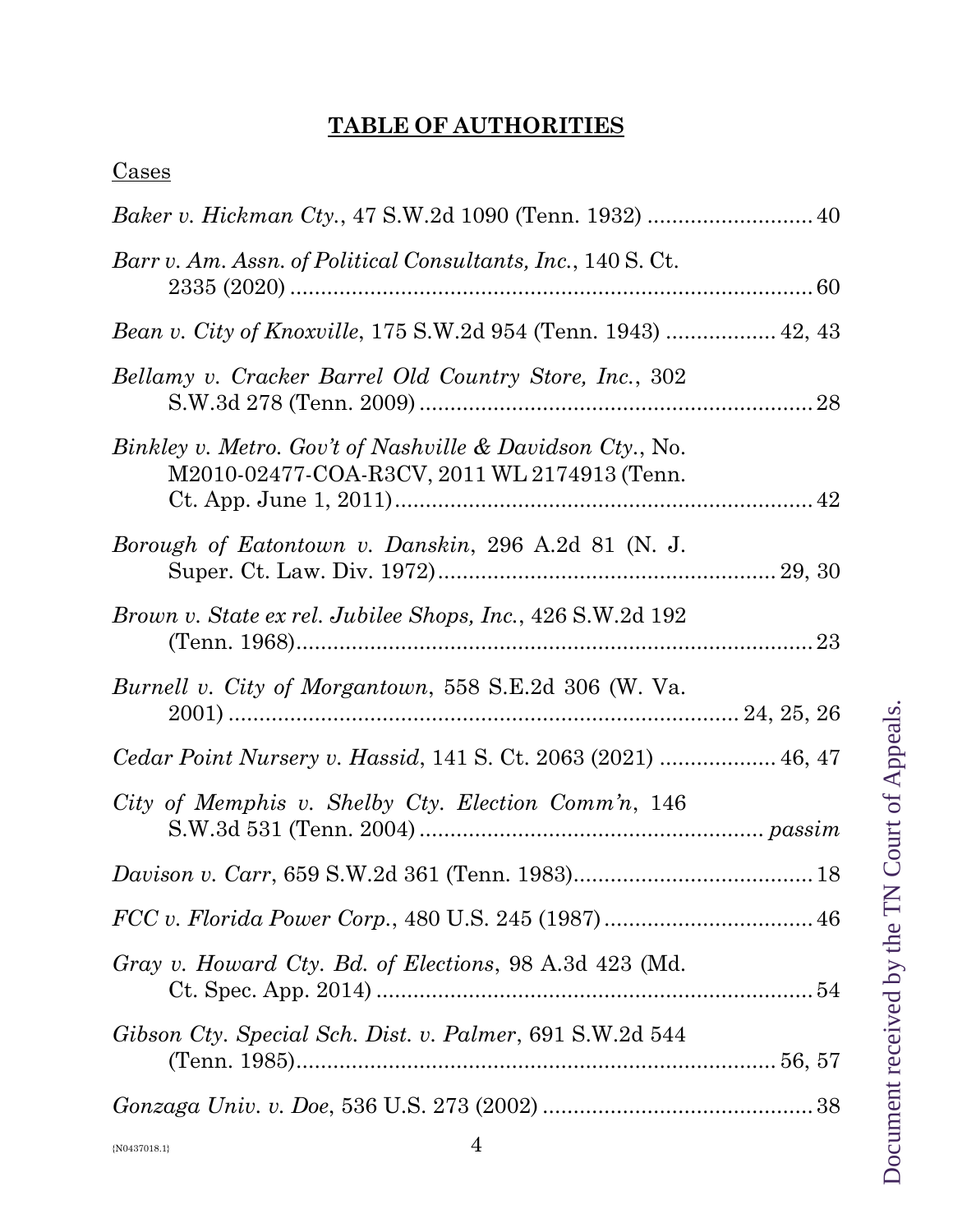| Harding Academy v. Metro. Gov't of Nashville & Davidson                                                 |  |
|---------------------------------------------------------------------------------------------------------|--|
| Hoover, Inc. v. Metro. Bd. of Zoning Appeals, 924 S.W.2d                                                |  |
| In re Cumberland Bail Bonding, 599 S.W.3d 17 (Tenn.                                                     |  |
| In re Jackson Twp. Admin. Code, 97 A.3d 719 (N.J. App.                                                  |  |
|                                                                                                         |  |
|                                                                                                         |  |
| Koella v. State ex rel. Moffett, 405 S.W.2d 184 (Tenn.                                                  |  |
| <i>Knoxville &amp; O.R. Co. v. Harris, 43 S.W. 115 (Tenn. 1897)</i> 37                                  |  |
| Lafferty v. City of Winchester, 46 S.W.3d 752 (Tenn. Ct.)                                               |  |
|                                                                                                         |  |
|                                                                                                         |  |
| Littlefield v. Hamilton Cty. Election Comm'n, No. E2012-<br>00489-COA-R3-CV, 2012 WL 3987003 (Tenn. Ct. |  |
| Lipinski v. Chicago Bd. Of Elec. Comm., 500 N.E.2d 39                                                   |  |
| Loretto v. Teleprompter Manhattan CATV Corp., 458 U.S.                                                  |  |
| Markus v. Trumbull Cty. Bd. of Elections, 259 N.E.2d 501                                                |  |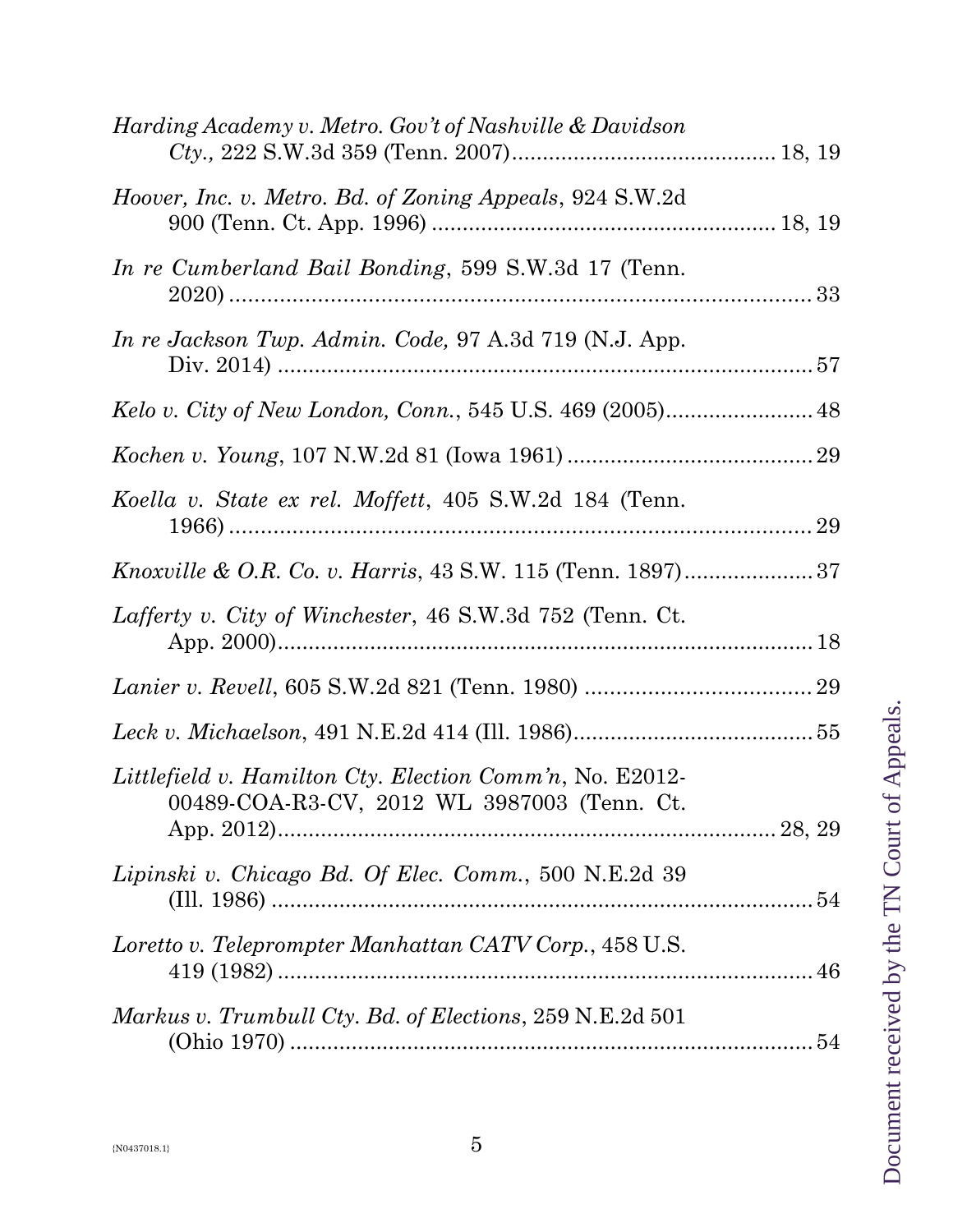| McClay v. Airport Mgm't Servs., LLC, 596 S.W.3d 686                                                                 |  |
|---------------------------------------------------------------------------------------------------------------------|--|
| McFarland v. Pemberton, 530 S.W.3d 76 (Tenn. 2017) 17, 33                                                           |  |
|                                                                                                                     |  |
| Metro. Gov't of Nashville & Davidson Cty. v. Allen Fam.<br>Tr., No. M200800886COAR3CV, 2009 WL 837731               |  |
| Miami Dolphins, LTD v. Metro. Dade Cty., 394 So. 2d 981                                                             |  |
| Missourians to Protect the Initiative Process v. Blunt, 799                                                         |  |
| Myers v. AMISUB (SFH), Inc., 382 S.W.3d 300 (Tenn.                                                                  |  |
| Nashville English First, et al. v. Davidson County<br><i>Election Commission, et al., Case No. 08-1912-I</i> 30, 31 |  |
| <i>National Rifle Association of America v. Magaw,</i> 132 F.3d                                                     |  |
| Newsom v. Vanderbilt Univ. Hosp., 653 F.2d 1100 (6th                                                                |  |
| Penn Central Transp. Co. v. City of New York, 438 U.S.                                                              |  |
| Phillips v. State Bd. of Regents of State Univ. & Cmty.<br>Coll. Sys. of State of Tenn., 863 S.W.2d 45 (Tenn.       |  |
| <i>Pidgeon-Thomas Iron Co. v. Shelby Cty., 397 S.W.2d 375</i>                                                       |  |
| Rodgers v. White, 528 S.W.2d 810 (Tenn. 1975) 53, 54, 56                                                            |  |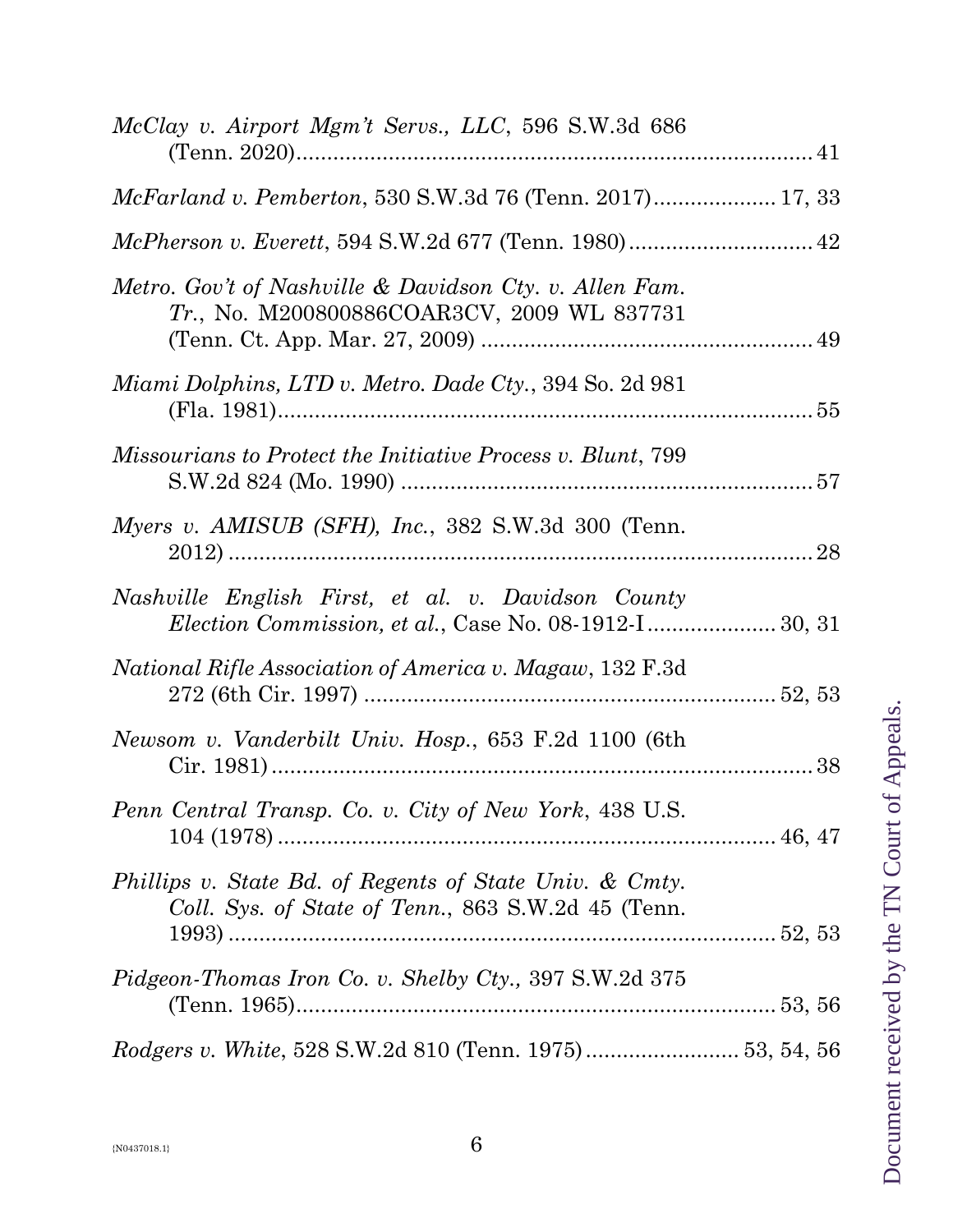| <i>Rush v. City of Chattanooga,</i> 182 F.3d 918 (6th Cir. 1999)                                             |  |
|--------------------------------------------------------------------------------------------------------------|--|
|                                                                                                              |  |
| Smith v. City of Pigeon Forge, 600 S.W.2d 231 (Tenn.                                                         |  |
| StarLink Logistics Inc. v. ACC, LLC, 494 S.W.3d 659                                                          |  |
|                                                                                                              |  |
| State ex rel. Cassity v. Turner, 601 S.W.2d 710 (Tenn.                                                       |  |
| State ex rel. Childress v. Anderson, 865 S.W.2d 384 (Mo.                                                     |  |
| State ex rel. Hazelwood Yellow Ribbon Committee v. Klos,                                                     |  |
| State ex rel. Potter v. Harris, No. E2007-00806-COA-R3-<br>CV, 2008 WL 3067187 (Tenn. Ct. App. Aug. 4, 2008) |  |
| Suitum v. Tahoe Reg'l Plan. Agency, 520 U.S. 725 (1997)  47, 48                                              |  |
| Vandergriff v. City of Chattanooga, 44 F. Supp. 2d 927                                                       |  |
| <i>Vincent v. State, No.</i> 01A-01-9510-CH-00482, 1996 WL                                                   |  |
| Wallace v. Metro. Gov't of Nashville & Davidson Cty., 546                                                    |  |
|                                                                                                              |  |
|                                                                                                              |  |
|                                                                                                              |  |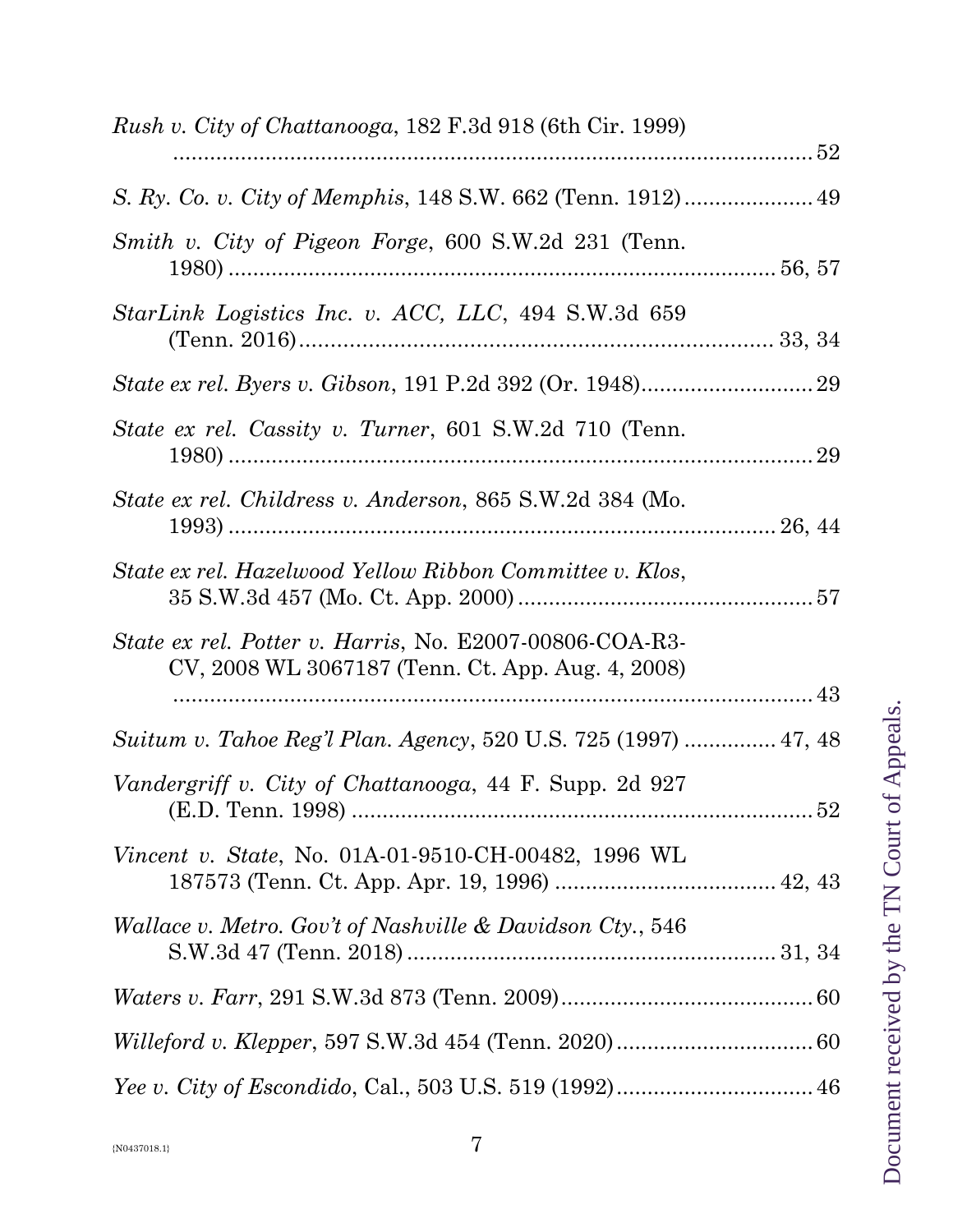# **Constitutional Provisions**

| <u>Statutes and Rules</u> |
|---------------------------|
|                           |
|                           |
|                           |
|                           |
|                           |
|                           |
|                           |
|                           |
|                           |
|                           |
|                           |
|                           |
|                           |
|                           |
|                           |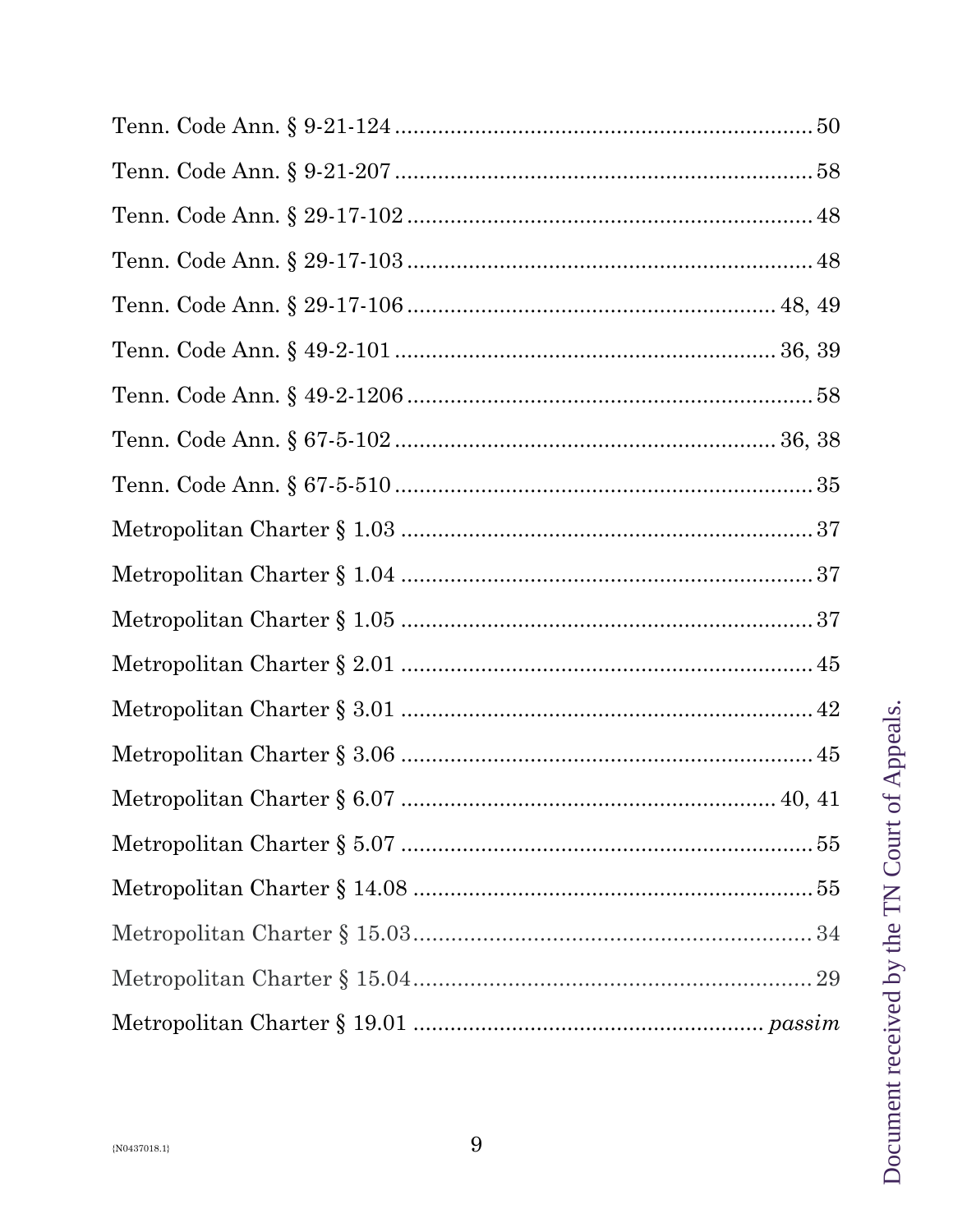# Secondary Sources

| Tenn. Op. Att'y Gen. No. 94-008, 1994 WL 88766, (Jan.                                                             |  |
|-------------------------------------------------------------------------------------------------------------------|--|
|                                                                                                                   |  |
| Tenn. Op. Att'y Gen. No. 05-027, 2005 WL 740148, (Mar.                                                            |  |
| John Bourdeau, et al., C.J.S. Municipal Corporations §                                                            |  |
| James D. Gordon III & David B. Magleby, <i>Pre-Election</i><br>Judicial Review of Initiatives and Referendums, 64 |  |
| Eugene McQuillin, The Law of Municipal Corporations,                                                              |  |
| Marie K. Pesando, 42 Am. Jur. 2d <i>Initiative and</i>                                                            |  |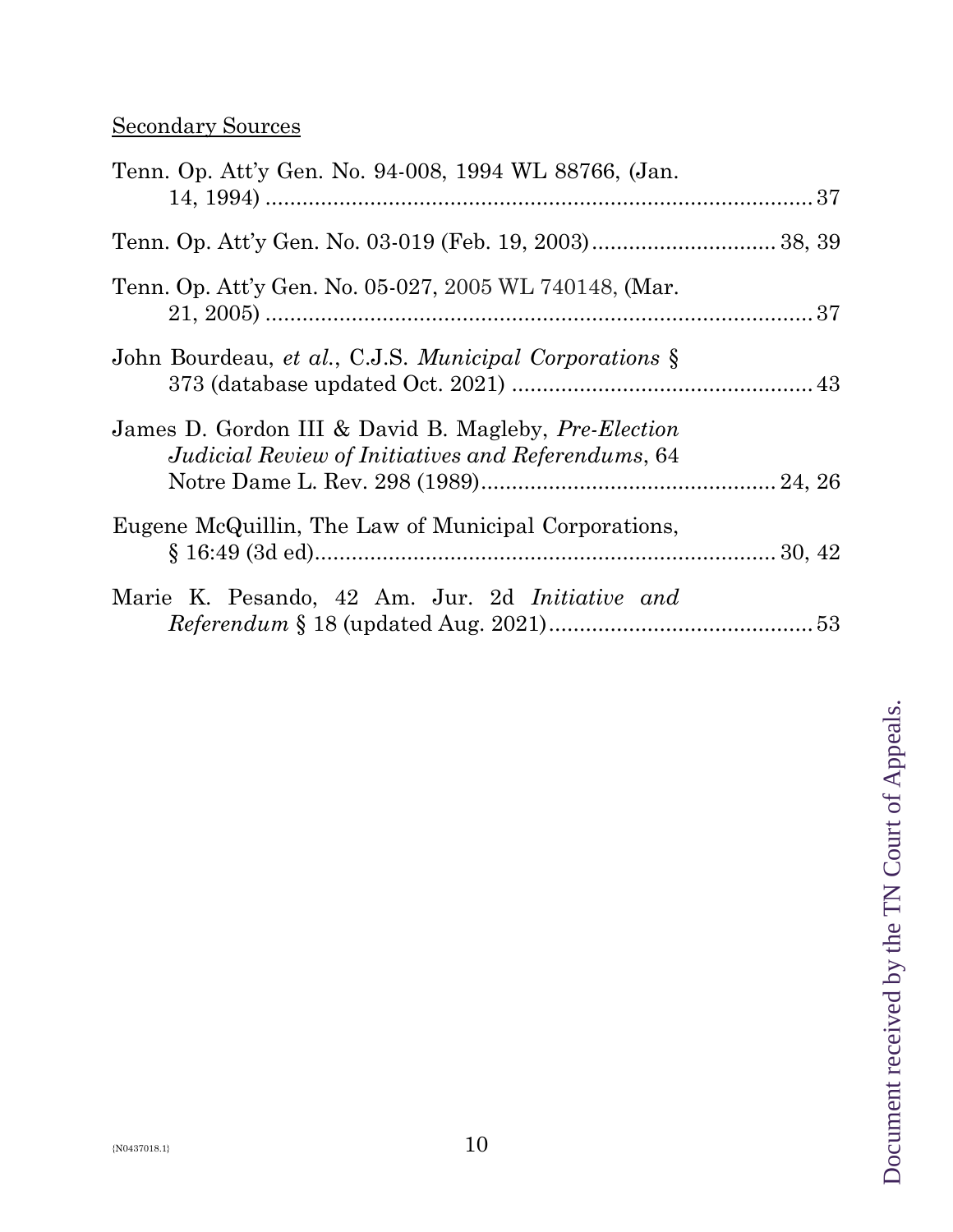# **QUESTIONS PRESENTED**

- (1) Whether the Chancery Court correctly held that defects in 4 Good Government's petition to amend the Metropolitan Charter by referendum election were ripe for judicial review under *City of Memphis v. Shelby Cty. Election Comm'n*, 146 S.W.3d 531 (Tenn. 2004).
- (2) Whether the Chancery Court correctly held that the Charter amendment petition failed to "prescribe a date" for the referendum election as required by Metropolitan Charter § 19.01 and thus could not be placed on the ballot.
- (3) Whether the Chancery Court correctly held that proposed Charter amendments 1 ("Limit Property Tax Rates") and 6 ("Protect Promises to Nashville") are defective in form and precluded from the ballot because they involve subject matter beyond the referendum power.
- (4) Whether the Chancery Court correctly held that proposed Charter amendments 3 ("Abolish Lifetime or Other Benefits") and 6 ("Protect Promises to Nashville") are defective in form and precluded from the ballot because their language is vague and confusing such that a voter could not ascertain the amendments' meaning for purposes of casting an intelligent vote.
- (5) Whether the Chancery Court correctly held that the defective proposed Charter amendments are not severable from the rest, thereby requiring the referendum election to be canceled.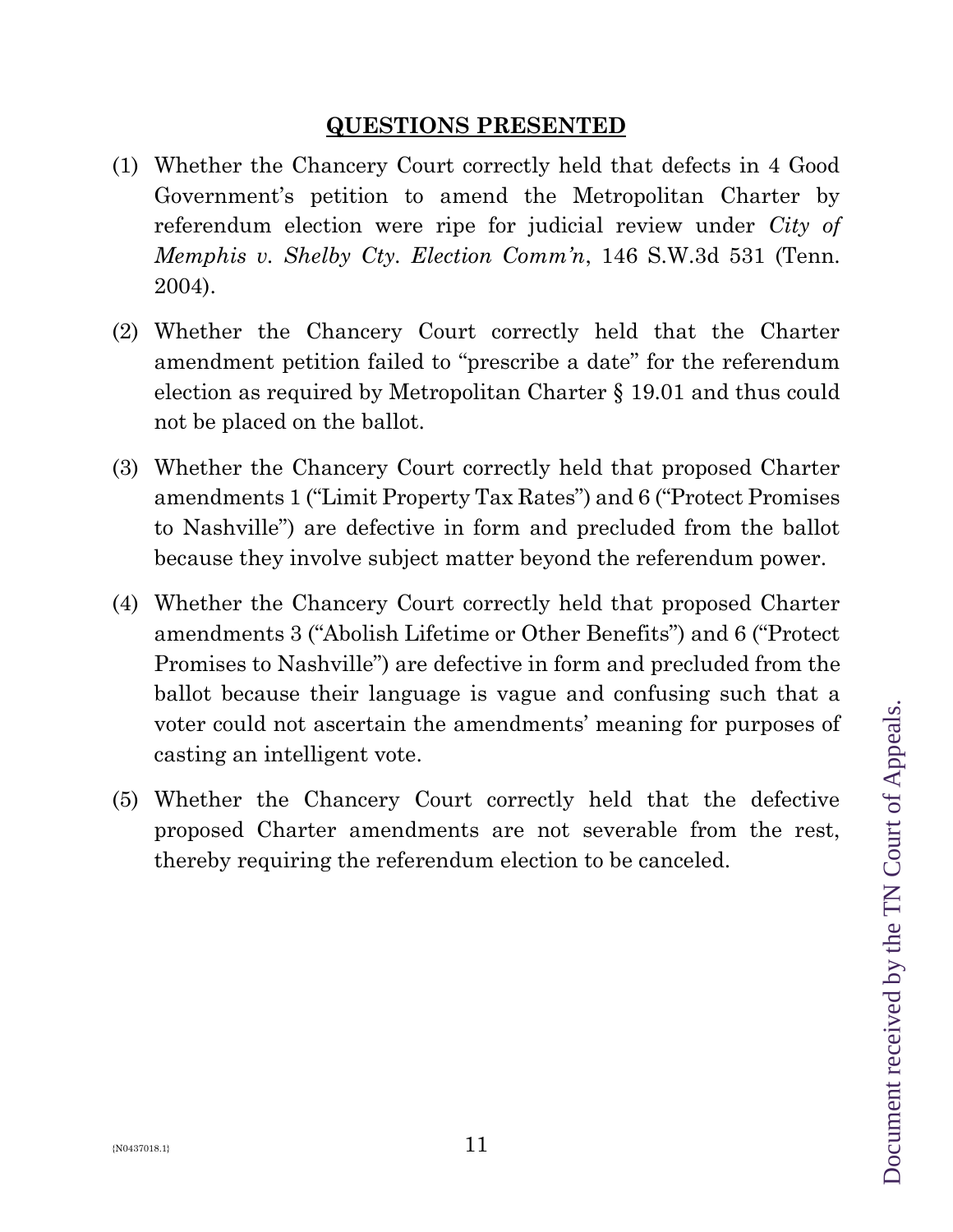## **STATEMENT OF THE CASE**

This case arises from the second of two failed petitions filed in less than one year by a group called 4 Good Government ("4GG") proposing amendments to the Metropolitan Charter. (TR3<sup>1</sup> at 286.) The Chancery Court in Davidson County soundly rejected 4GG's first petition in a 50 page opinion after the Davidson County Election Commission ("Election Commission") sought judicial guidance about the petition's validity through a declaratory judgment action. (TR3 at 286-87.)

4GG's second petition—the one at issue in this appeal—is titled the "Nashville Taxpayer Protection Act" (the "Petition") and proposes six amendments to the Metropolitan Charter (the "Proposed Amendments"). (AR3 at 0622.) Despite cosmetic changes from 4GG's first petition and proposed Charter amendments, the Petition and Proposed Amendments at issue here suffer from many of the same defects. (TR3 at 287.) Instead of rejecting the Petition based on the prior judicial guidance or seeking new guidance, the Election Commission voted on May 10, 2021, to place the Petition on the ballot for a July 27, 2021 referendum election. (AR2 at 0568.)

As a result of that decision, on May 11, 2021, Petitioner/Appellee Metropolitan Government of Nashville and Davidson County ("Metropolitan Government")—the entity that would bear the cost of the

<sup>&</sup>lt;sup>1</sup> The record on appeal consists of three volumes of the Technical Record (TR1, TR2, and TR3), a supplemental volume of the Technical Record (TRSupp), one volume of the Administrative Record (AR1), two volumes of the Corrected Administrative Record (AR2 & AR3), and one volume of the transcript of the evidence (TE).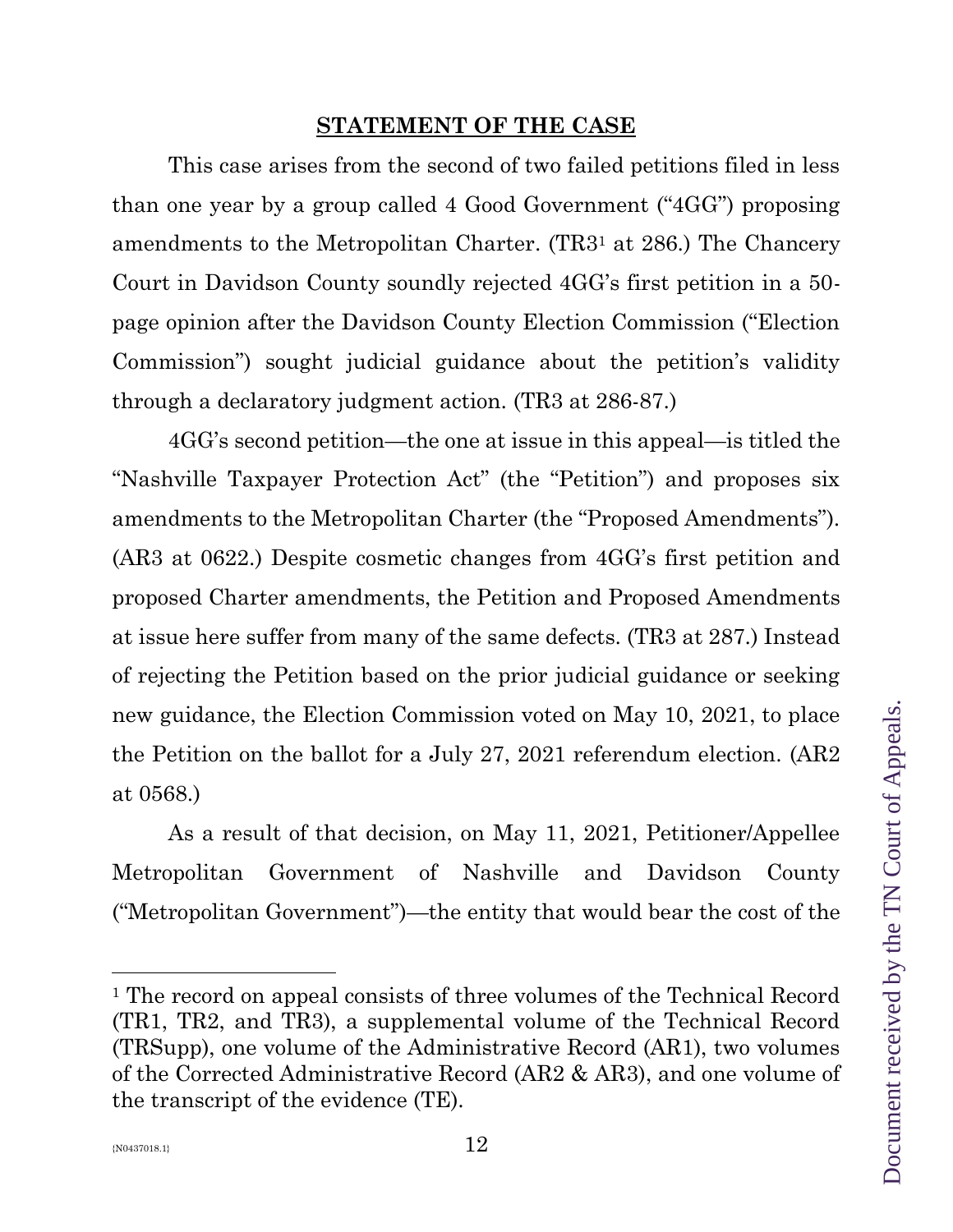referendum election—filed a petition for a writ of certiorari in Chancery Court,<sup>2</sup> seeking judicial review of the Election Commission's decision. (TR1 at 1-40.)

The Chancery Court heard argument on the writ of certiorari petition on June 7, 2021. (TR3 at 285.) On June 22, 2021, the Chancery Court issued a memorandum opinion, holding that the Petition could not proceed to a referendum election. The Court held that the Petition failed to satisfy petition requirements under Metropolitan Charter § 19.01 and sought to accomplish matters that could not lawfully be addressed by referendum, rendering the Petition defective in form under *City of Memphis v. Shelby Cty. Election Comm'n*, 146 S.W.3d 531 (Tenn. 2004). (TR3 at 285.) The Chancery Court rejected other challenges as related to the substantive constitutionality of the Petition and therefore not ripe for pre-election review under *City of Memphis*. (TR3 at 316-318, 324.) The following day, the Chancery Court issued an "Order of Correction" that revised two paragraphs of the Memorandum Opinion to correct typographical errors. (TR3 at 327-28.)

On June 25, 2021, the Election Commission appealed the Chancery Court's ruling on the petition for a writ of certiorari. (TR3 at 329-31.) On

<sup>2</sup> The petition for a writ of certiorari also included as Petitioners the Metropolitan Government Mayor and Finance Director in their official capacities. (TR1 at 1.) The filing also contained a petition for writ of mandamus and complaint for declaratory judgment in the alternative. The Chancery Court severed the declaratory judgment action and ordered the Metropolitan Government to refile it as a separate action. (TR2 at 277-78.) Therefore, this case was confined to the writ of certiorari and decided solely on that standard.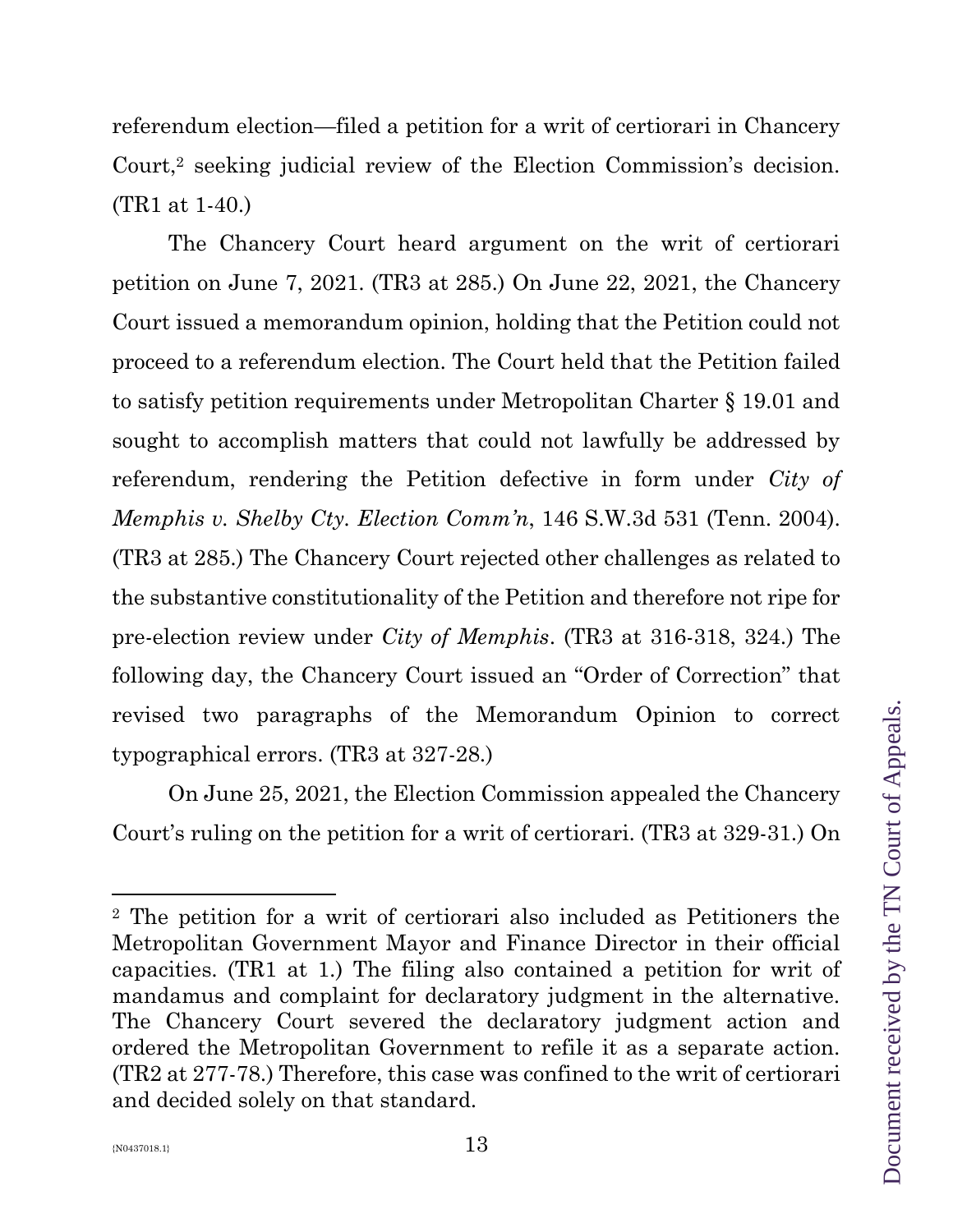June 29, 2021, the Election Commission filed a motion for expedited briefing/hearing with this Court and a motion under Tenn. S. Ct. R. 48 asking the Tennessee Supreme Court to assume jurisdiction over the appeal. The Supreme Court denied the Rule 48 reach-down motion on July 9, 2021. This Court subsequently denied the Election Commission's motion for expedited appeal on July 13.

On July 23, 2021, the Election Commission filed an additional notice, appealing the Order of Correction. (TR3 at 335-37.) After the second notice was docketed as a new appeal, this Court entered an Order on July 28, 2021, consolidating the two appeals as a housekeeping measure. (TR3 at 338.)

## **STATEMENT OF FACTS**

On March 25, 2021, 4GG filed the Petition with the Metropolitan Clerk, proposing the following six amendments to the Metropolitan Charter "as written in italics":

- 3. Abolish Lifetime or Other Benefits for Elected Officials Add to Article 18, § 18.05, Paragraph 1: "No elected official shall receive any benefits at taxpayer expense as a result of holding such elected office without a voter referendum."
- 4. Preserve Voters' Charter Amendments Create Article 19, § 19.04: "Voter-sponsored Charter Amendments approved after January 1, 2021, shall be amended only by voter-sponsored Petition, notwithstanding any law to the contrary."
- 5. Protect Publicly-Owned Parks, Greenways & Lands Create Article 18, § 18.18: "No portion of a publicly-owned park, greenway, or other real property shall be transferred or conveyed without 31 votes of Metro Council. All transfers of interest in real property shall be at fair market value based on an independent appraisal. Public referendum shall be required for transfers of interest in such publicly-owned properties valued over \$5,000,000, and for leases exceeding twenty (20) years, unless prohibited by state law."
- 6. Protect Promises to Nashville Create Article 18, § 18.19: "If a professional sports team leaves Nashville, or ceases playing professional games for more than twenty-four (24) consecutive months during the term of a team's ground lease, all sports facilities and related ancillary development related to the defaulting team shall revert to public property, and all related contracts shall terminate, including land leased from the Nashville Fairgrounds, and just payment shall be paid, if required by law."

(AR3 at 0622.)

<sup>1.</sup> Limit Property Tax Rates - Add to Article 6, § 6.07, Paragraph 5: "Property Tax Rates shall not increase more than 3% per fiscal year upon enactment without a voter referendum, pursuant to Tenn. Code Ann. § 2-3-204. For Fiscal Years 2021-2022 and 2022-2023 the property tax rate(s) shall revert to Fiscal Year 2019-2020's tax rate(s), or lower if required by law. This amendment's provisions are severable."

<sup>2.</sup> Recall Elected Officials - (A) Add to Article 15, § 15.07: "Petitions to recall elected officials filed after January 1, 2021, under this section shall contain the signatures and addresses of registered qualified voters in Davidson County equal to ten (10) percent of the citizens voting in the preceding Metro general election in the district or area from which the recalled official was elected. Such Petitions shall be filed with the metro clerk within seventy-five (75) days of the date the notice is filed. This amendment's provisions are severable" (B) Replace existing Article 15, § 15.08, Paragraph 2 with: "A recalled official's name shall not appear on the recall ballot, but such official may qualify as a write-in candidate. This amendment's provisions are severable."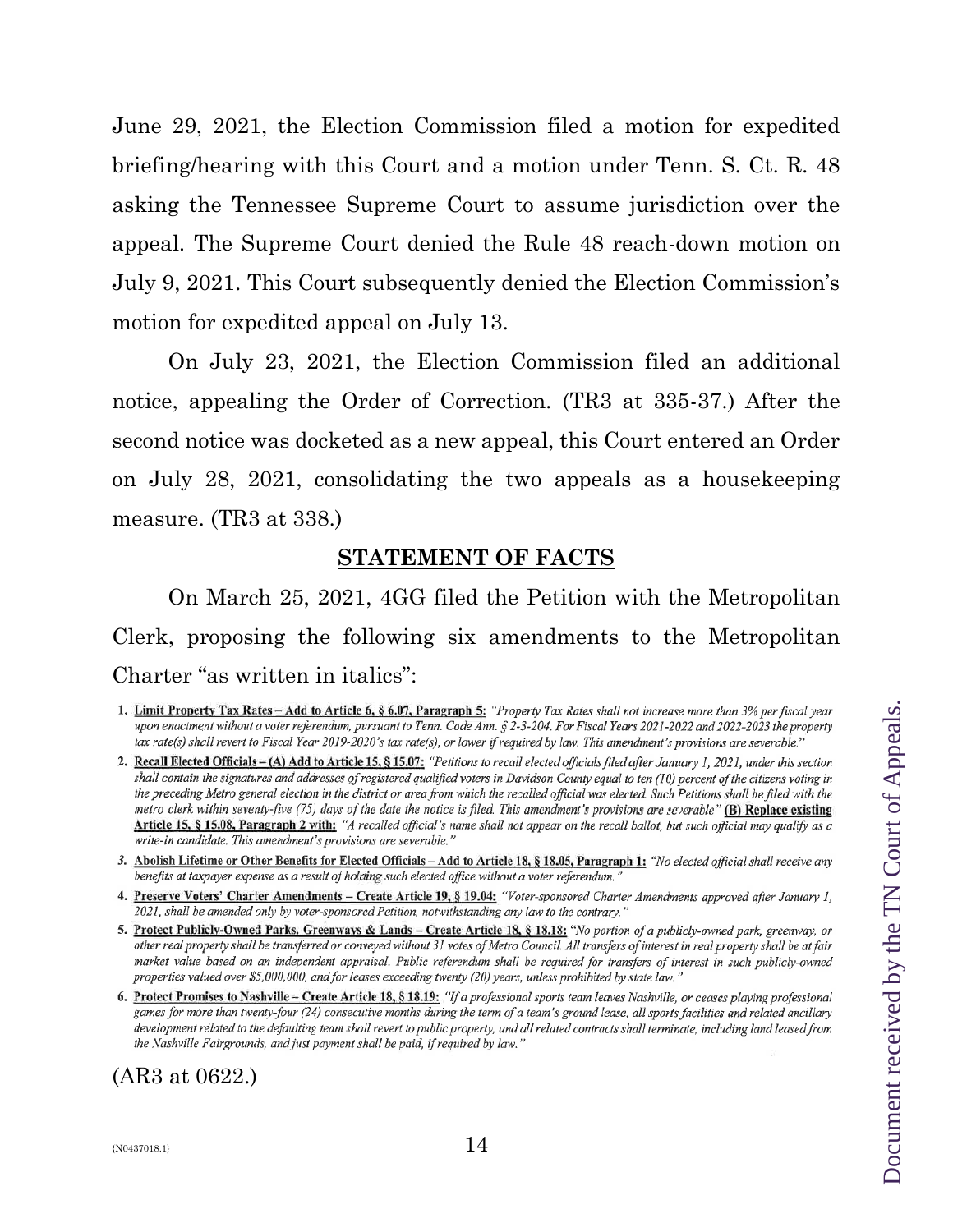Metropolitan Charter § 19.01 requires that a petition "prescribe a date" for holding the referendum election not less than eighty days after the petition is filed. (AR3 at 0622-24.) The 4GG Petition prescribed *two dates* for the referendum election: "May 28, 2021 or June 14, 2021, whichever is earlier as permitted by Metro Charter § 19.01." (AR3 at 0622, 0624.)

The Petition was filed eighty days before the second election date prescribed in the Petition. But the Election Commission did not vote to certify to the Metropolitan Clerk that the Petition had sufficient signatures until April 22, 2021, after having already met on April 6, 8, and 17 to consider it. (AR2 at 0559-0567.) The Election Commission's verification of the Petition's signatures was certified to the Metropolitan Clerk by letter dated May 4, 2021. (AR2 at 0559-0567, 0620.) The Metropolitan Clerk certified a copy of the Petition to the Election Commission by letter dated May 6, 2021. (AR2 at 0621-24.) Finally, on May 10, 2021, forty-six days after the Petition was filed, the Election Commission voted 3-2 to set the referendum election on July 27, 2021, six weeks after the Petition's second prescribed election date. (AR2 at 0568-69.)

#### **SUMMARY OF ARGUMENT**

This case arises from an unsuccessful attempt to amend the Metropolitan Charter, the governing document or "constitution" of the Metropolitan Government, by referendum election. While the Metropolitan Charter permits Charter amendments via citizen petitions, not every petition that meets the requisite signature thresholds properly invokes the limited referendum authority established by state and local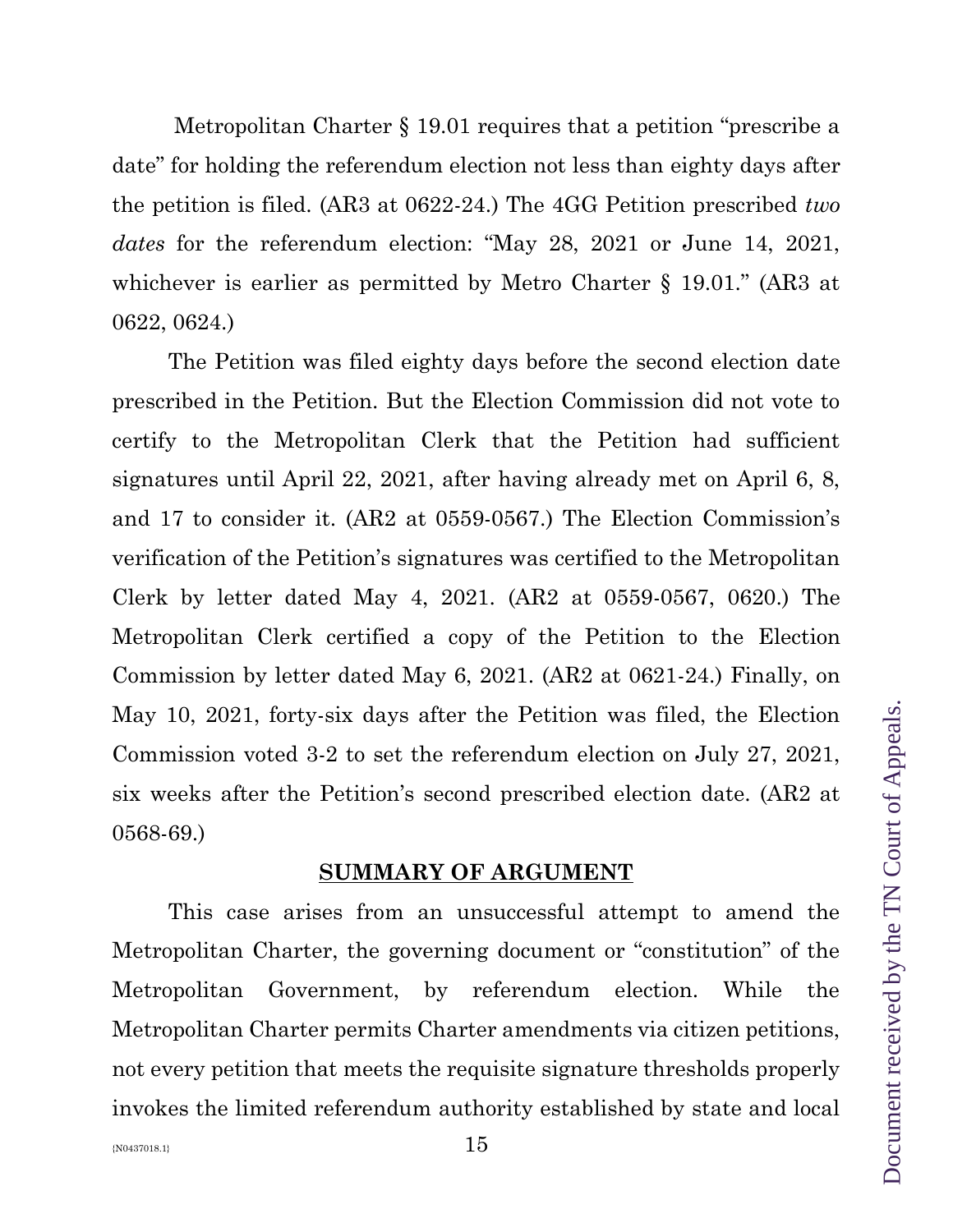law. First, any such petitions must (1) comply with the technical requirements in Metropolitan Charter § 19.01; (2) satisfy form and procedural requirements in state law; and (3) fall within subject matters appropriate for Metropolitan Charter amendments under state and local law. Where a petition fails to meet these prerequisites, the Election Commission lacks authority to call an election to vote on the amendments. Moreover, these prerequisites are subject to pre-election judicial review according to the Tennessee Supreme Court's ruling in *City of Memphis*. 146 S.W.3d at 539-40.

The 4GG Petition failed to satisfy these requirements. First, the Petition prescribed more than one date for the referendum election in violation of Metropolitan Charter § 19.01. Second, the Petition addresses subject matters that may not be accomplished by referendum under state and local law. Third, the Proposed Amendments are so vague and confusing as to preclude a voter from casting an intelligent vote with a reasonable certainty of the amendments' meaning, in violation of Tennessee election law requirements.

At its heart, the Petition seeks to amend the Metropolitan Charter to transfer substantial authority from the Metropolitan Government's legislative body to the referendum process. The Proposed Amendments improperly seek to (1) legislate by referendum, prospectively lowering the Metropolitan Government's property tax rates; (2) transfer statutory taxing authority from the Metropolitan Council to the electorate; (3) prospectively approve the taking of privately-owned property from professional sports teams, thus requiring taxpayer funds as just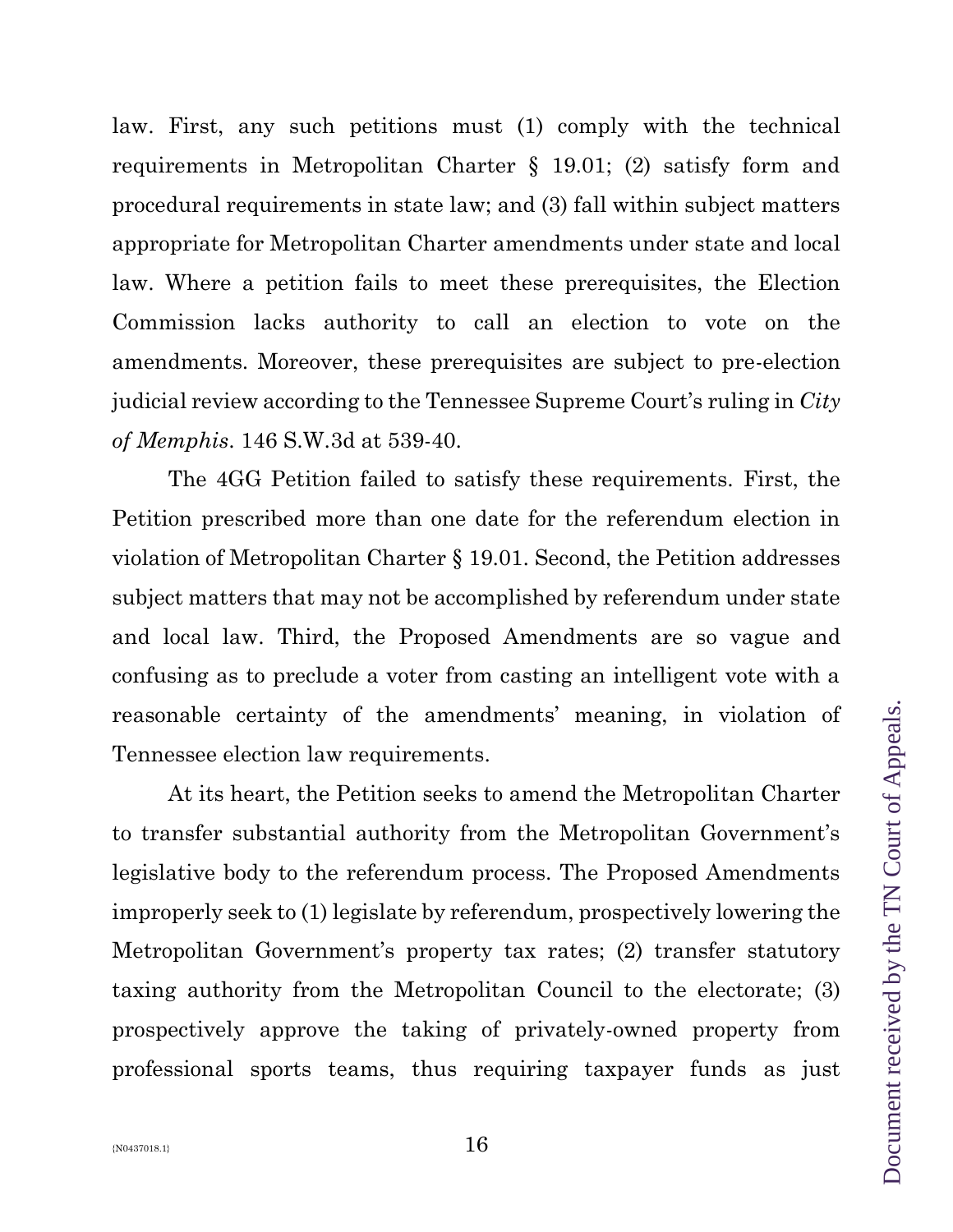compensation, all without establishing public use; and (4) affect the property rights of a third-party entity.

Despite these flaws, the Election Commission set the Petition for a referendum vote at significant expense to the Metropolitan Government. Because of the Petition and Proposed Amendments' myriad defects in form, the Chancellor correctly concluded, on common law writ of certiorari review, that the Election Commission's decision was arbitrary, capricious, and illegal.

The Election Commission now insists that the Chancery Court applied the wrong standard to the common law writ of certiorari and did not show due deference to the Commission's decision to call an election. But whether the Petition was legally defective as defined in *City of Memphis* and thus subject to a pre-election challenge is not a question on which the Commission is entitled to deference. In *City of Memphis*, the Court rejected an election commission's refusal to call an election based on the commission's conclusion that the proposal was legally defective. Here, the Election Commission oddly claims that deference is required because the Commission reached the opposite legal conclusion. But the scope of judicial review is not subject to such manipulation, and legal questions are always reviewed *de novo*.

The Chancellor's decision should be affirmed.

#### **STANDARD OF REVIEW**

County election commissions "perform both ministerial and discretionary functions." *McFarland v. Pemberton*, 530 S.W.3d 76, 94 (Tenn. 2017). These functions are subject to judicial review by common law certiorari "where the court reviews an administrative decision in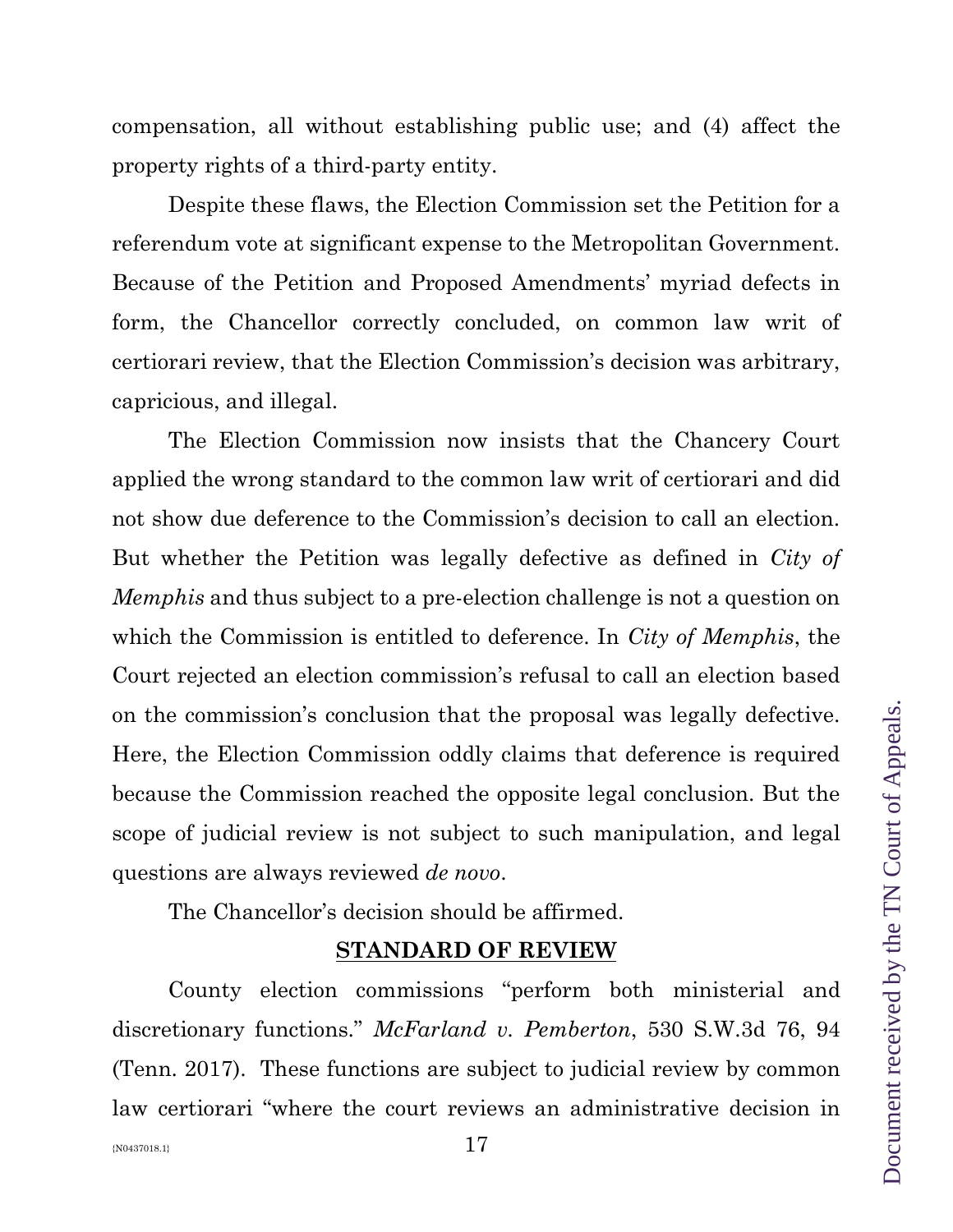Document received by the TN Court of Appeals. Document received by the TN Court of Appeals.

which [an] agency is acting in a judicial or quasi-judicial capacity." *Davison v. Carr*, 659 S.W.2d 361, 363 (Tenn. 1983).

Under the common law writ of certiorari, the trial court's review is limited to discerning whether the agency exceeded its jurisdiction, followed an unlawful procedure, acted illegally, arbitrarily, or fraudulently, or acted without material evidence to support its decision. *Harding Academy v. Metro. Gov't of Nashville & Davidson Cty., 222* S.W.3d 359, 363 (Tenn. 2007).

The Election Commission argues at length (*e.g.*, Br. at 9, 10, 54, 62- 64) that this Court's review is restricted to whether the Commission's decision was supported by material evidence. But that is not the sole standard applicable in a writ of certiorari action. *See Hoover, Inc. v. Metro. Bd. of Zoning Appeals*, 924 S.W.2d 900, 905 (Tenn. Ct. App. 1996) ("The issue of whether an administrative body has acted illegally, arbitrarily, or fraudulently is *not limited to a determination of whether material evidence supported the administrative body's decision*.") (emphasis added). And while the court may not reweigh evidence when reviewing an administrative action, *see Lafferty v. City of Winchester*, 46 S.W.3d 752, 759 (Tenn. Ct. App. 2000), the Metropolitan Government did not challenge the evidentiary foundation for the Election Commission's decision. Nor did the Chancellor hold that the Election Commission's decision lacked evidentiary support.

Rather, this case involves the Election Commission's misapplication of legal standards, such as the scope of the Supreme Court's decision in *City of Memphis*, what constitutes a "form" defect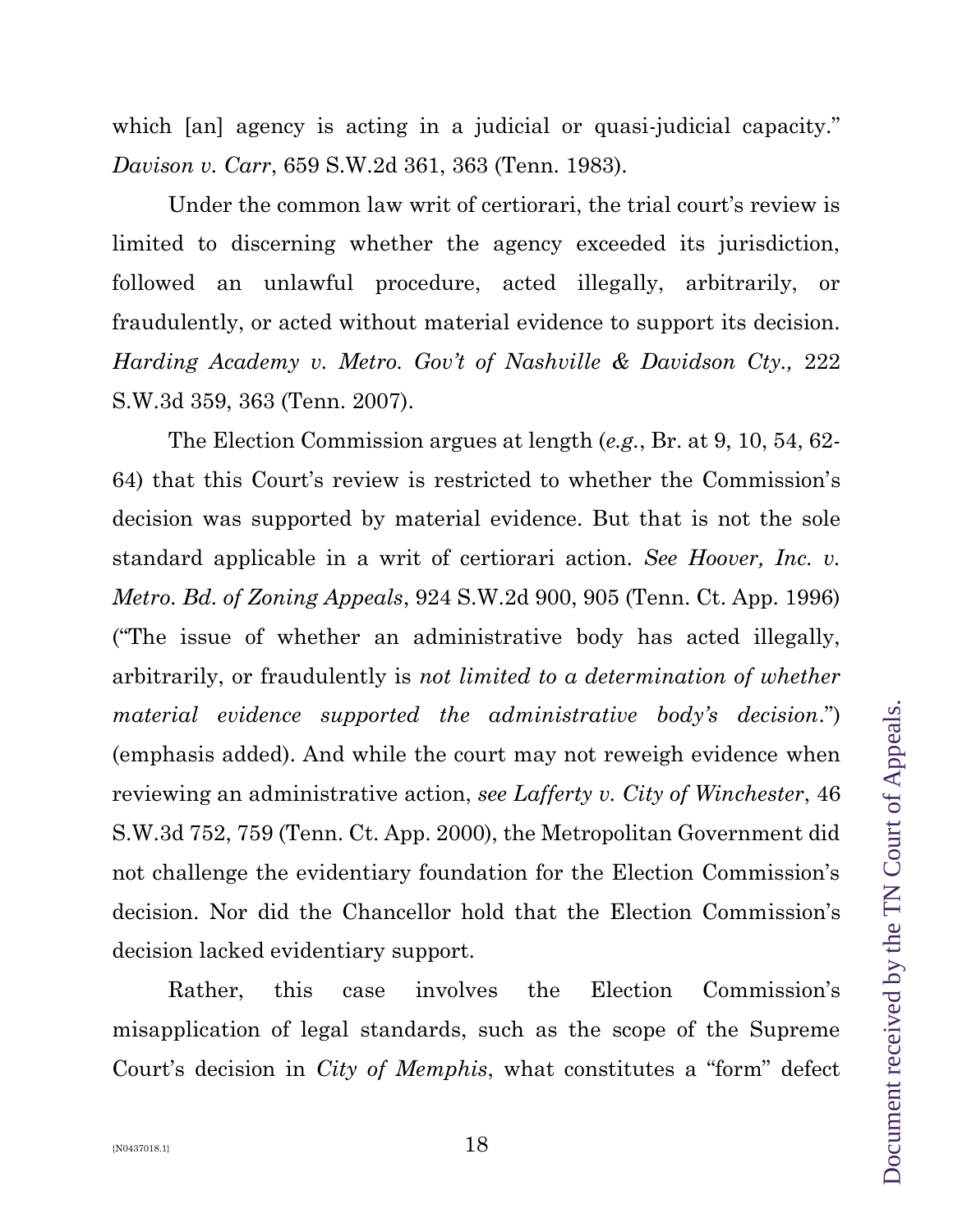under that opinion, whether state and local law permit legislation by referendum, and whether a vagueness challenge under Tennessee election law is distinct from a constitutional vagueness challenge. These agency decisions are reviewable in a writ of certiorari proceeding as illegal, arbitrary, or fraudulent actions by the agency based on the "misrepresentation or misapplication of a legal standard." *Hoover*, 924 S.W.2d at 905 (quoting Ben H. Cantrell, Review of Administrative Decisions by Writ of Certiorari in Tennessee, 4 Mem. St. U. L. Rev. 19, 28-29 (1973)). And such legal questions must be reviewed *de novo*. *Harding Academy*, 222 S.W.3d at 363 ("Because the basis for Metro's revocation of the demolition permits involves a question of law, we review the record de novo with no presumption of correctness given to Metro's decision to uphold the revocation of the permits.").

Moreover, while the Election Commission improperly claims deference for its "decisions" on myriad issues of law, the administrative record contains no specific decisions by the Commission on many of them.<sup>3</sup> (AR2 at 0315-0440.) The Election Commission's legal counsel distributed an Executive Summary before the Commission's vote on the Petition that stated: "Since the 2021 petitions contain a sufficient number of valid signatures and the form of the proposed amendment

<sup>3</sup> For example, the administrative record contains no Election Commission decision on whether the Petition satisfies the "prescribe a date" requirement in Metropolitan Charter § 19.01, whether this deficiency in the Petition was subject to a strict or substantial compliance standard, whether certain amendments were vague and properly disqualified from the ballot, and whether the defective amendments were severable from the rest. (Br. at 64*.*)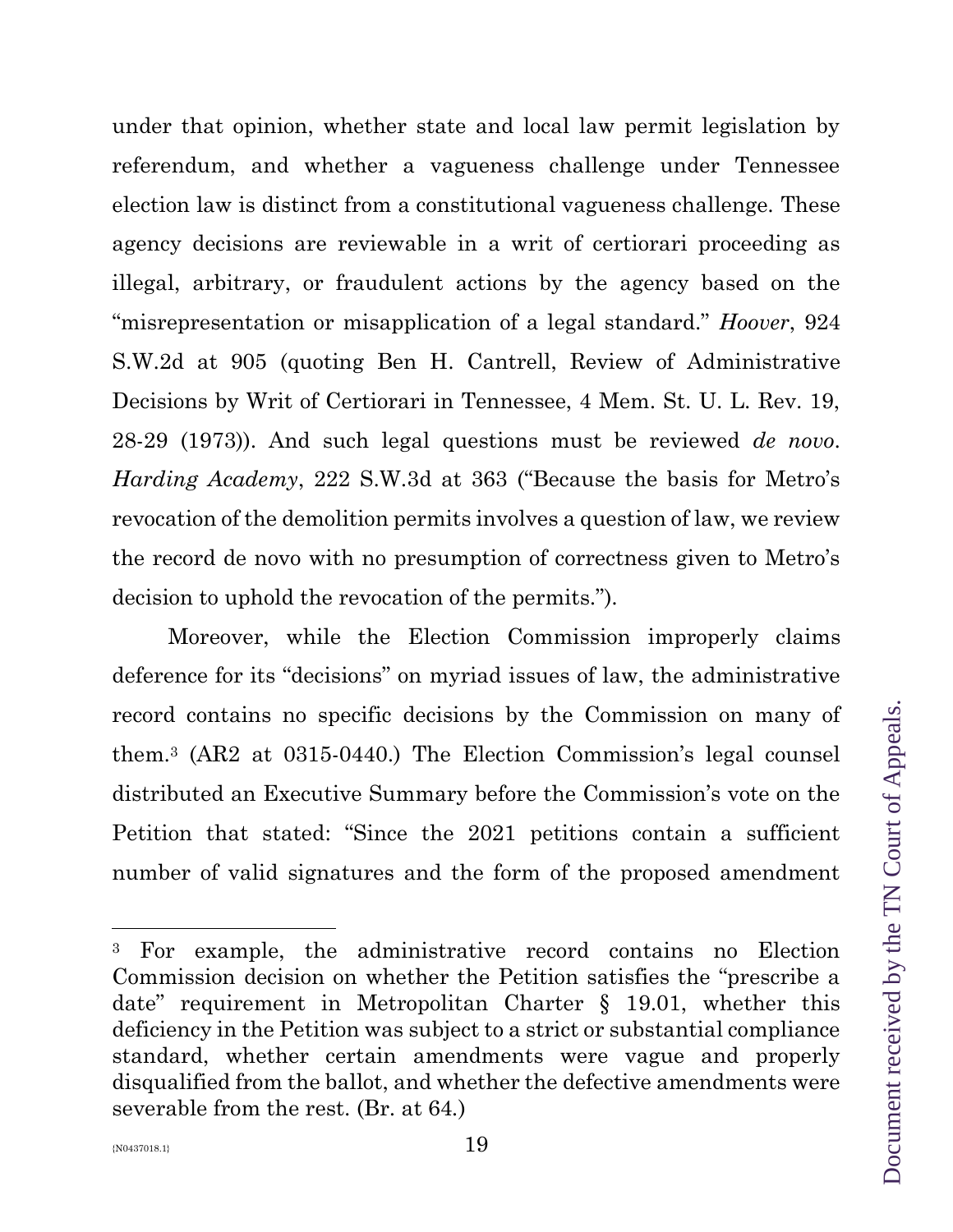language is in proper order, it is the Election Commission's duty to hold a referendum election on the six proposed amendments." (AR3 at 0618- 0619.) In concluding that the Petition was in "proper order," however, the Executive Summary meant only that the Petition did not suffer from three defects that were fatal to the first 4GG petition: (1) whether the petitions identified the sections of the Metropolitan Charter to be amended, (2) whether the Proposed Amendments omitted campaign-like language, and (3) whether the Proposed Amendments omitted language suggesting retroactive intent. (*Id.*) The Executive Summary deemed all other issues concerning the Petition's validity beyond the scope of the Commission's authority. (*Id.*) In fact, the Commission's counsel, in response to questions from a Commissioner on the day of the final vote, told the Commission that it could ignore the severability issue that the Metropolitan Department of Law had raised in its legal opinion. (AR2 at 0325-0326 ("But I think that's not something really the commission would have to deal with, but that's something that's a remedy question that a court would have to deal with.").) The Commission's claim of entitlement to deference for its decision *not to decide an issue* is baseless.

In placing the Petition on the ballot without seeking Court guidance, the Election Commission implicitly reached legal conclusions about the power of local government and scope of referendum authority. The Election Commission's refrain that its decision is entitled to deference, even where that decision turned exclusively on questions of law, is incorrect and should be rejected.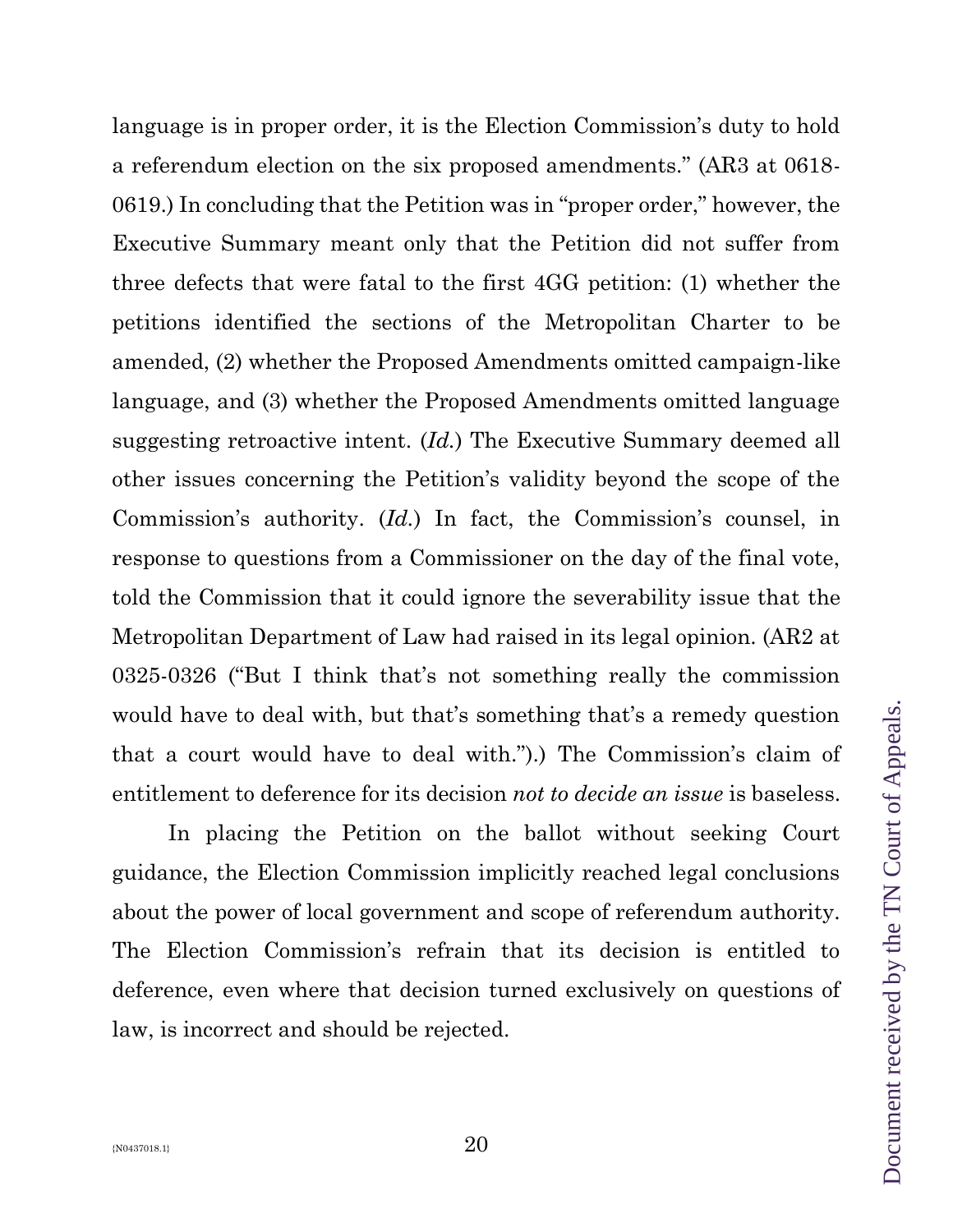# I. **ALL ISSUES THAT THE CHANCERY COURT ADDRESSED WERE RIPE FOR PRE-ELECTION REVIEW UNDER** *CITY OF MEMPHIS***.**

The parties agree on the overarching principle of law that applies here—that challenges to the form or facial validity of a ballot measure are ripe pre-election, while challenges to substantive constitutionality are not. But the Election Commission's appeal turns on a definition of "substantive constitutionality" that misconstrues the Supreme Court's *City of Memphis* decision. The Chancery Court therefore appropriately rejected the 4GG Petition on grounds that it was defective in form, and that decision should be affirmed.

# **A. Pre-Election Challenges to the Form and Facial Validity of Referendum Measures Are Ripe for Judicial Review.**

Pursuant to the Tennessee Supreme Court's decision in *City of Memphis*, courts are authorized to review ballot referendum measures for form and facial validity before the measures appear on the ballot. 146 S.W.3d at 539.

In that case, the Court reviewed the Shelby County Election Commission's decision not to place a proposed city tax ordinance on the ballot for a referendum election. *Id.* at 533. The commission declined to place the ordinance on the ballot after receiving a letter from the state Coordinator of Elections declaring that the proposed ordinance was unconstitutional. *Id.* at 534. After the city filed suit, the Chancery Court affirmed the commission's decision, ruling that the measure would be unconstitutional if passed. *Id.*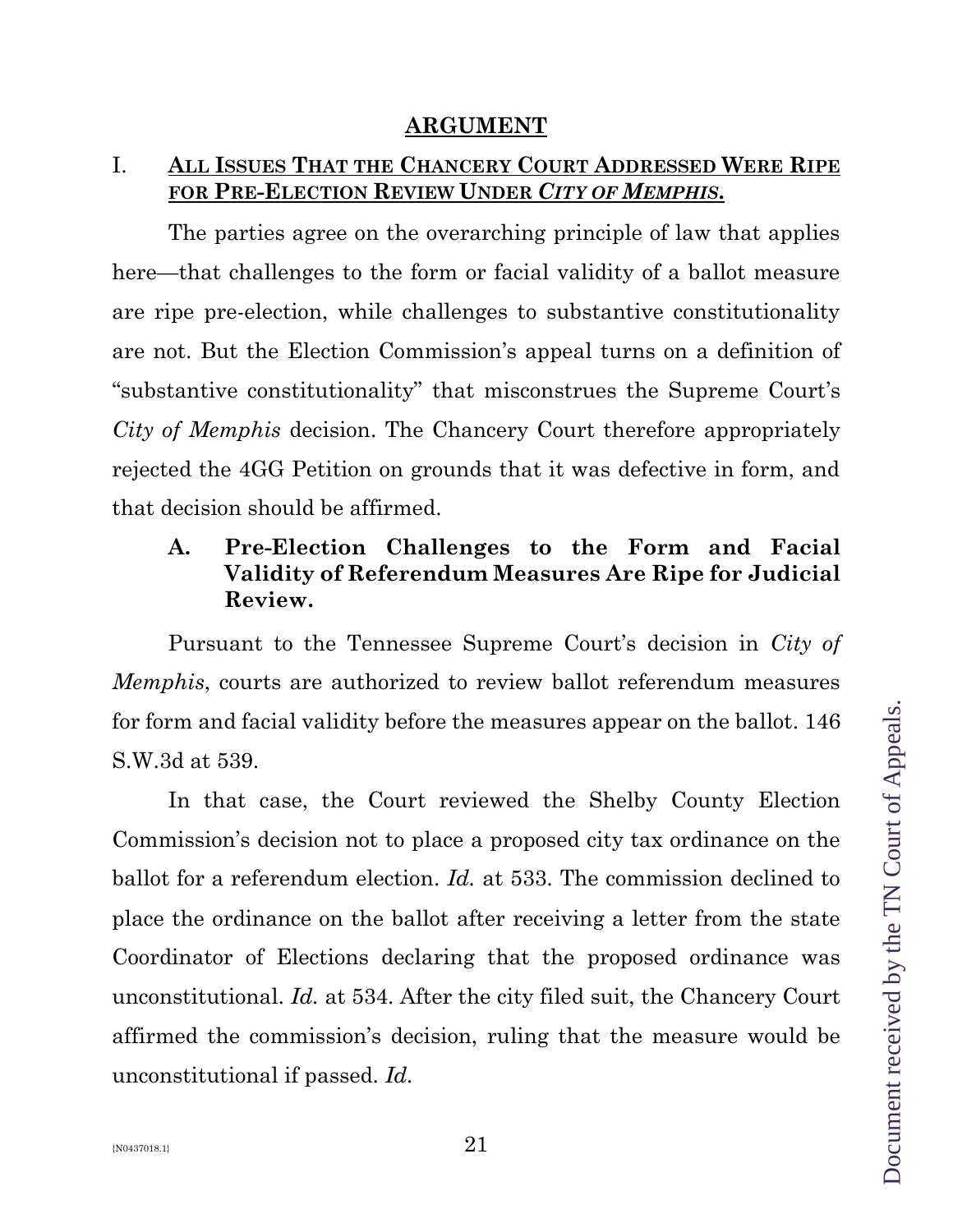The Supreme Court reversed, holding that the commission had "usurped the power of the judiciary to determine the substantive constitutionality of duly enacted laws." *Id.* at 533. The Court noted that executive and legislative branch officials lack authority "to determine the substantive constitutionality of duly enacted, presumptively valid ordinances," holding instead that such issues are reserved for judicial review. *Id.* at 538. The Court further held that issues of substantive constitutionality are not ripe for pre-election review, noting that the ordinance at issue, which was not self-executing, would not have been ripe even if successfully adopted by referendum because of myriad contingencies that would have had to occur before the measure went into effect:

The City's voters may or may not approve the Ordinance. If the Ordinance is approved, the City may or may not adopt a privilege tax to which the Ordinance speaks. The City may or may not seek approval by the General Assembly for such a tax, and the General Assembly may or may not approve any such request.

*Id.* at 538-39.<sup>4</sup>

<sup>4</sup> The Supreme Court also held that the Election Commission "violated the constitutional principle of separation of powers by refusing to place the Ordinance on the ballot." *Id*. at 533. The Court quoted from Tennessee's constitutional provisions dealing with home rule municipalities:

It shall be the duty of the legislative body of such municipality to publish any proposal so made and to submit the same to its qualified voters at the first general state election which shall be held at least sixty (60) days after such publication and such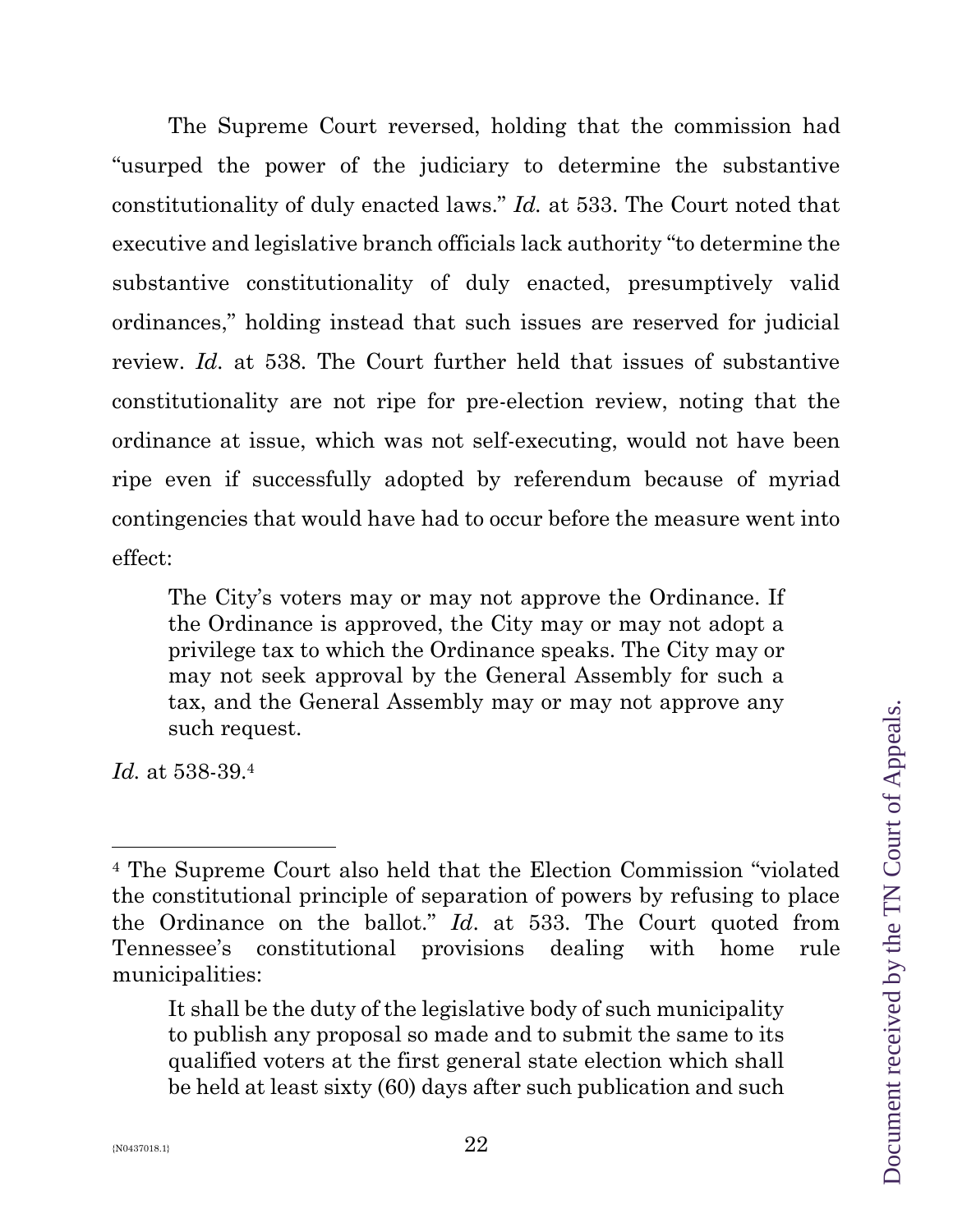The Court then distinguished between referendum measures that are defective in "form" and those that are unlawful in "substance." *Id.* at 539. Citing *Brown v. State ex rel. Jubilee Shops, Inc.*, 426 S.W.2d 192 (Tenn. 1968), the Court noted that the question of "whether the ordinance had been passed in the *form* necessary to legitimately invoke the referendum process" was an issue ripe for pre-election adjudication, while "the question of whether the ordinance, if passed, would be unconstitutional" was "hypothetical" and "unripe." 146 S.W.3d at 539 (emphasis added). Summarizing this distinction, the Court stated: "Generally, pre-election challenges to the substantive constitutional validity of referendum measures are not ripe for determination by a court, while pre-election challenges to the form or facial constitutional validity of referendum measures are ripe for judicial scrutiny." *Id.* 

The Court then clarified which types of challenges were appropriate for pre-election review, citing multiple cases and authorities that provide

proposal shall become effective sixty (60) days after approval by a majority of the qualified voters voting thereon.

Tenn. Const. art. XI, § 9 (para. 7). The Court held that "[b]y refusing to include the Ordinance, the Coordinator and the Commission thwarted the Memphis City Council's constitutional duty to submit the Ordinance to the qualified voters at the first general state election." *City of Memphis*, 146 S.W.3d at 537. But the state constitutional provision that authorizes the creation of metropolitan governments (as opposed to home rule municipalities such as Memphis) contains no such duty to submit an ordinance to referendum and in fact says nothing about how to amend a metropolitan government charter. Tenn. Const. art. XI, § 9 (para. 9). Put another way, a "constitutional duty" to submit an ordinance to referendum is not at issue here.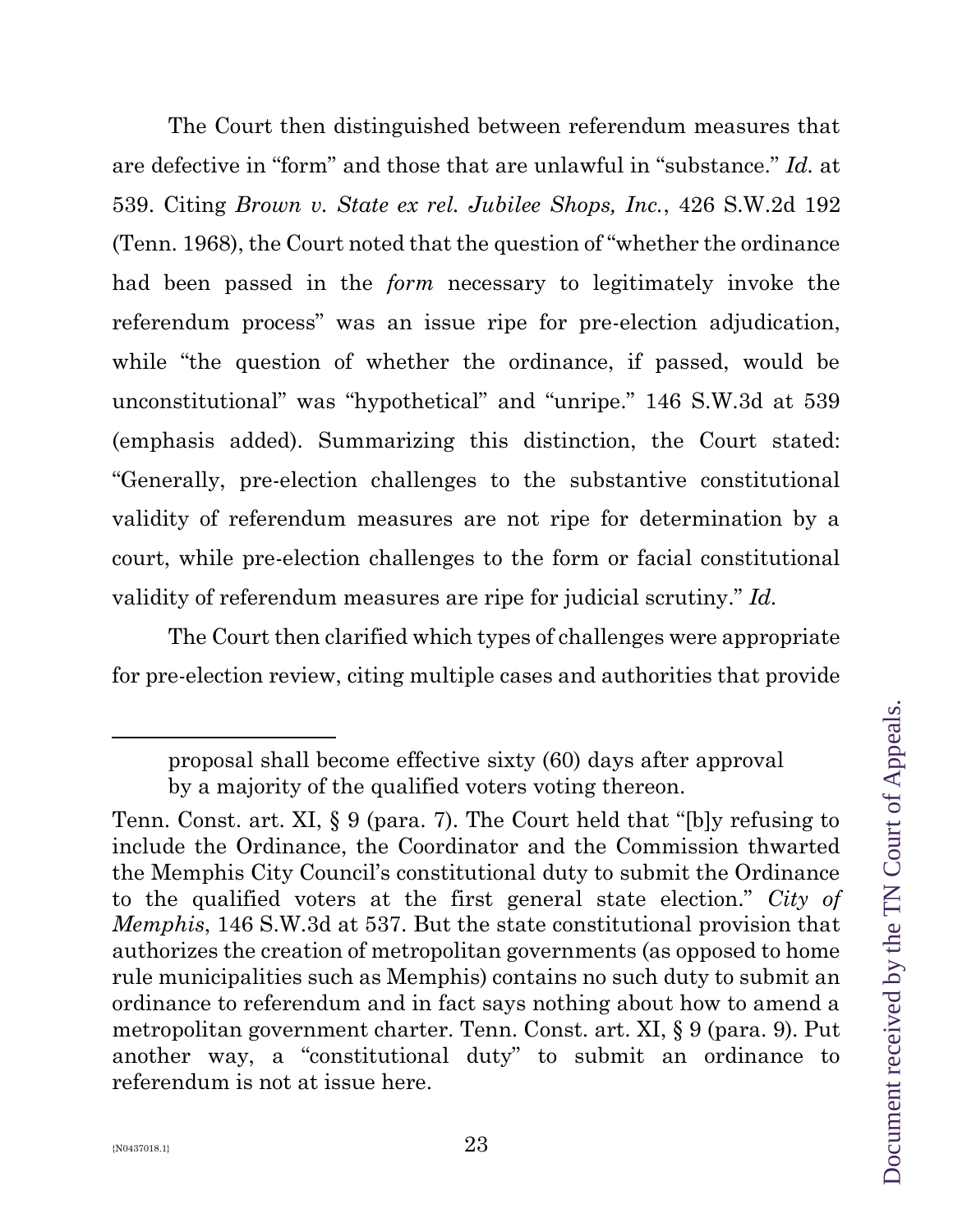guidance on this distinction. *Id.* at 539-40. For example, *City of Memphis* cites the West Virginia Supreme Court's opinion in *Burnell v. City of Morgantown*, 558 S.E.2d 306 (2001), as "explaining and applying" the general rule that form challenges are ripe for pre-election review while substantive defects are not. 146 S.W.3d at 539. In *Burnell*, the court held that a court may undertake pre-election judicial review of a proposed voter referendum where it "either (1) violate[s] procedural or technical requirements incident to placing the measure on the ballot, or (2) involve[s] a subject matter that is beyond the scope of the initiative or referendum power." *Burnell*, 558 S.E.2d at 314. *City of Memphis* then cites seven other cases in which judicial challenges to form or facial invalidity were addressed pre-election. 146 S.W.3d at 539-40.

*City of Memphis* also cites a Notre Dame Law Review article that explains that pre-election challenges based on "alleged failures to meet procedural or subject matter requirements should be adjudicated." James D. Gordon III & David B. Magleby, *Pre-Election Judicial Review of Initiatives and Referendums*, 64 Notre Dame L. Rev. 298, 314 (1989). The facts of such cases are fully developed before the election, and no contingencies make the issue "speculative, hypothetical, or abstract." *Id*. The basis of such a challenge is that the proponents "*are not entitled to invoke the [referendum] process* and thereby cause the expenditure of public funds. If the election is permitted, the very injury complained of will occur." *Id*. (emphasis added).

The Election Commission's brief repeatedly attempts to blur the line between form defects and substantive unconstitutionality. Despite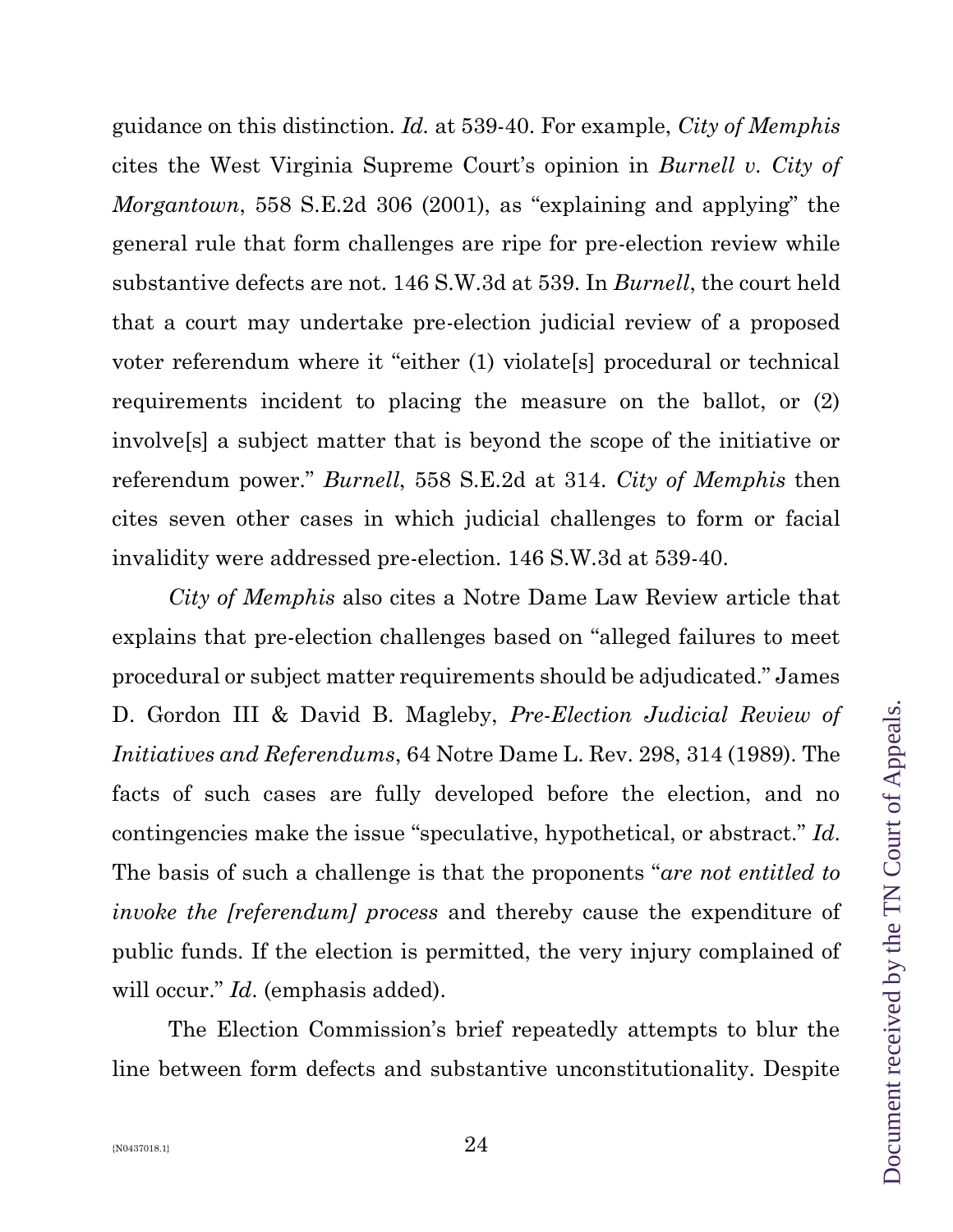the Commission's attempt to avoid judicial review by characterizing nearly every issue below as a "substantive" as-applied challenge, the issues on appeal are not constitutional challenges at all. Rather, the Chancery Court's decision to enjoin the election was based exclusively on the Proposed Amendments' defective form under *City of Memphis*, state law, and the Metropolitan Charter. Thus, the Commission's arguments concerning what constitutes a "substantive unconstitutionality" challenge under *City of Memphis* are irrelevant to this appeal.

### **B. The Election Commission Ignores Subject-Matter Restrictions as Appropriate for a Form Challenge.**

Throughout its brief, the Election Commission attempts to narrow the scope of what constitutes a form defect. It asserts that *City of Memphis* limits judicial review of a ballot measure to defects such as the color of ink and the proper placement of certain titles and candidate names. (Br. at 16-17.) In doing so, the Election Commission seeks to avoid judicial review of whether the Petition exceeds the permissible scope of a charter amendment referendum, as it plainly does. This position finds no support in *City of Memphis*, the authorities cited therein, or anywhere else in Tennessee law. *See City of Memphis*, 146 S.W.3d at 538-40.

The Election Commission's argument, for instance, fails to acknowledge the *City of Memphis* opinion's description of *Burnell v. City of Morgantown* as "explaining and applying" the rule that challenges to a referendum petition's form may be heard pre-election. The reason for this omission is clear: *Burnell* is fatal to the Election Commission's position that most of the issues here were prematurely decided. As *Burnell* explains, a pre-election challenge is appropriate where the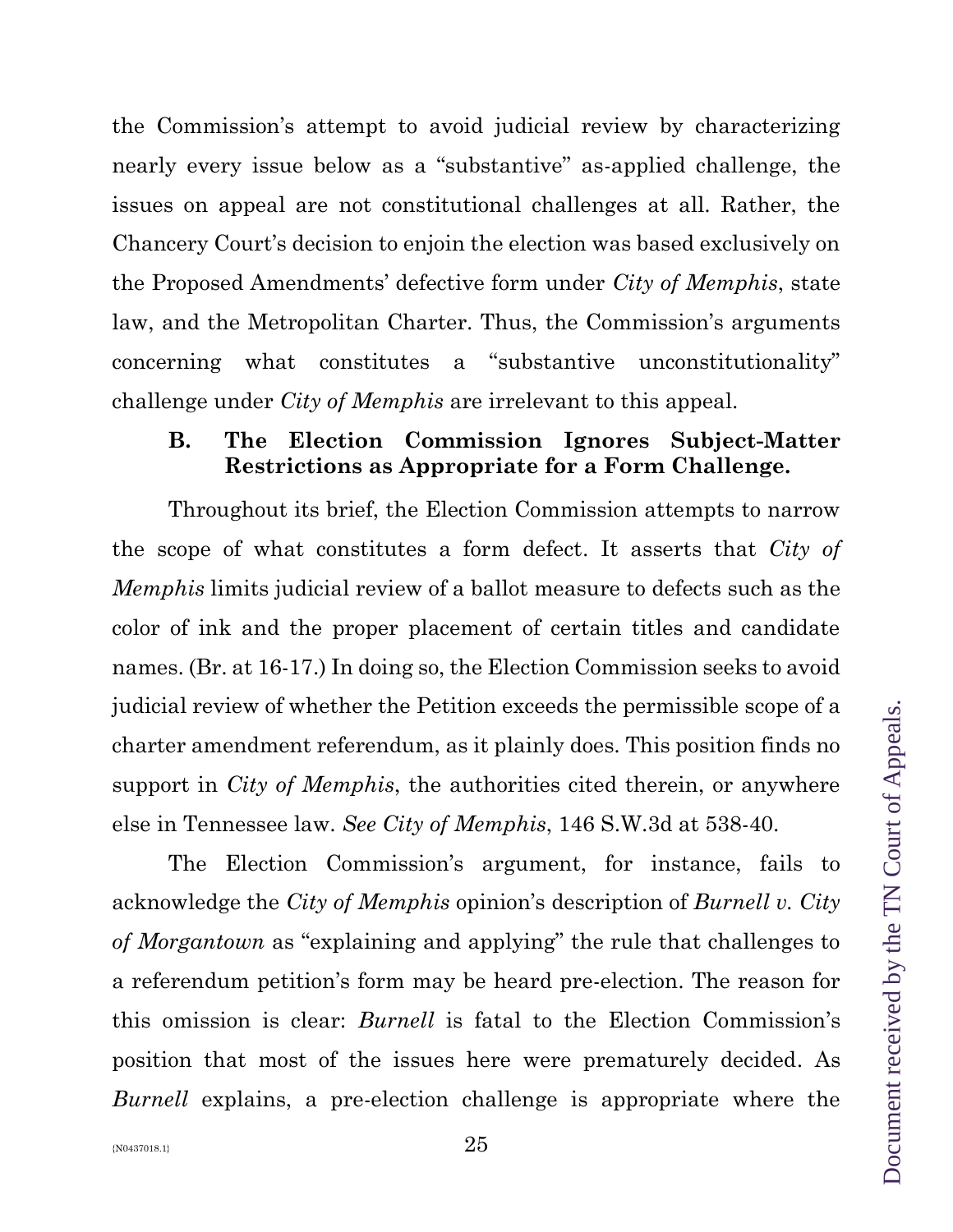measure fails to comply with "procedural or technical requirements" or addresses "a subject matter that is beyond the scope of the initiative or referendum power." 558 S.E.2d at 314. *Burnell* further notes that a subject-matter restriction need not be contained in the provision creating the right to a referendum, "'since that requirement would elevate form over substance.'" *Id.* at 313 (quoting Gordon & Magleby, *supra*, at 316); *see also State ex rel. Childress v. Anderson*, 865 S.W.2d 384, 387, 390 (Mo. 1993) (noting that limitations on referendums "'may be express or may arise by implication'"), *cited in City of Memphis*, 146 S.W.3d at 539-40.

Additionally, analyzing whether the referendum power encompasses a permitted subject matter necessarily requires inquiry into the substance of the measure to some degree. *Burnell*, for example, cites the Notre Dame law review article for the proposition that "'some courts hold that zoning is not a proper subject matter for initiatives because the initiative process does not provide for notice and hearing as required by other constitutional provisions.'" *Id.* (quoting Gordon & Magleby, *supra*, at 316-17). As a result, the Election Commission is misguided in its claim that whether a challenge is substantive turns on the depth of the required legal analysis. (Br. at 17.)

The Election Commission's claim that the challenge in *City of Memphis* was substantive because it "required the Court to analyze the constitutional allocation of taxing powers" is equally baseless. (*Id.*) The measure at issue in *City of Memphis* turned on the *scope* of the city's taxing power, which is a substantive constitutionality issue. 146 S.W.3d at 534, 538. The Court did not address the form challenge at issue here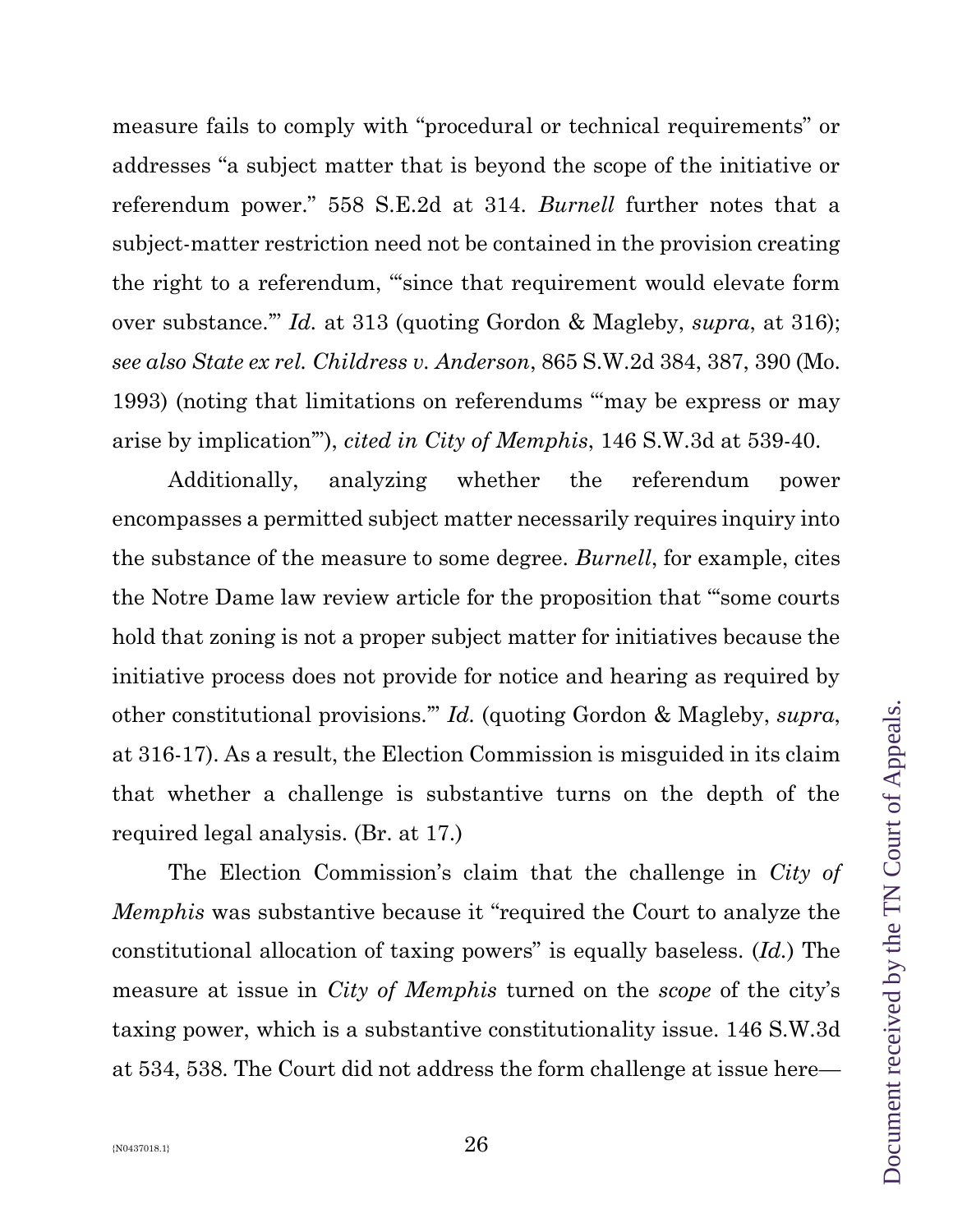whether the taxing power could be exercised by referendum in the first instance. Moreover, the Court was quite clear in *City of Memphis* that the challenge before it was unripe because the ordinance at issue was not self-executing. That is, even if the ordinance were approved by referendum, the city might not exercise the ordinance's taxing power, or the city might not ask the general assembly to authorize the tax. The opinion stated, "In short, we decline to pass upon the constitutionality of a measure that is not now the law and may never become the law." *Id.* at 538. By contrast, the Petition here is self-executing, and its provisions would take effect immediately upon passage.

In the end, the Election Commission's misguided analysis of *City of Memphis* does not render the challenge at issue here "substantive." As explained in more detail in Section II.B. to follow, the Petition fails because it seeks to accomplish by referendum numerous matters that cannot be accomplished through that means—rendering it a form challenge under *City of Memphis*. For example, the "Limit Property Tax Rates" provision seeks to legislate by referendum, namely, by setting and capping tax rates. The "Protect Promises to Nashville" provision seeks to effect automatic takings of property and impose payment of just compensation by referendum. Neither of these acts can be accomplished by referendum under state or local law. Because this type of subjectmatter restriction is a defect in form that falls within the Chancery Court's jurisdiction for pre-election review under *City of Memphis*, the Court should affirm the Chancery Court's decision that the Petition is ripe for review.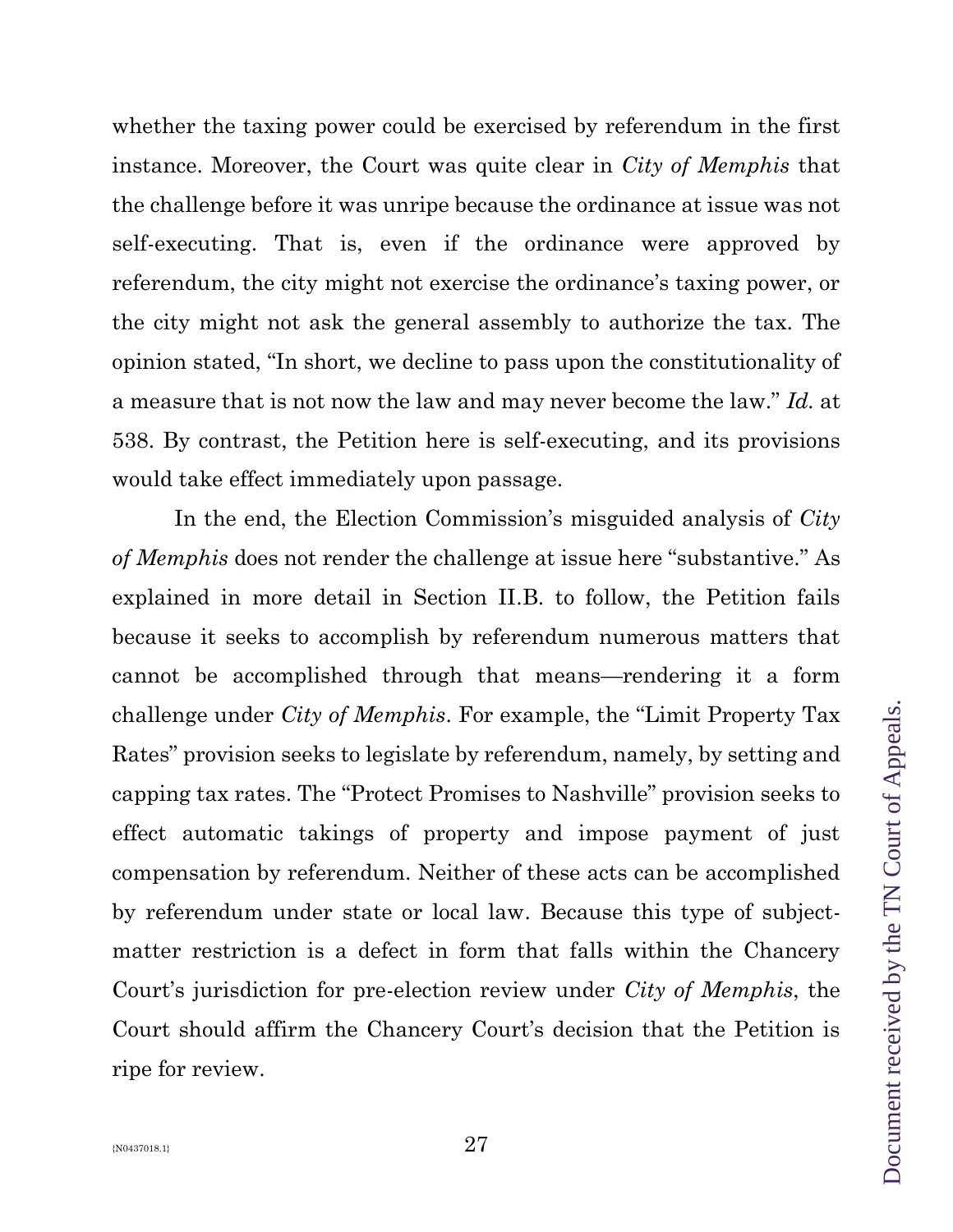# **II. THE CHANCERY COURT PROPERLY HELD THAT THE PETITION AND NUMEROUS PROPOSED AMENDMENTS ARE DEFECTIVE IN FORM UNDER** *CITY OF MEMPHIS***.**

# **A. The Petition Is Defective in Form Because It Failed to "Prescribe a Date" as Required by Metropolitan Charter** § **19.01.**

The 4GG Petition prescribes two dates for the referendum election: "May 28, 2021 or June 14, 2021, whichever is earlier as permitted by Metro Charter § 19.01." (AR3 at 0622.) Because the Metropolitan Charter expressly requires a referendum petition to include only one election date, the Chancellor correctly held that the Petition was defective in form and disqualified from the ballot.

Section 19.01 mandates that a valid petition to amend the Metropolitan Charter "*shall* also prescribe *a date* not less than eighty (80) [days] subsequent to the date of its filing for the holding of a referendum election." *Id.* (emphasis added). This requirement is mandatory, not discretionary. *See Myers v. AMISUB (SFH), Inc.*, 382 S.W.3d 300, 309 (Tenn. 2012) (citations omitted) ("[T]he use of the word 'shall' is mandatory [where] . . . the prescribed mode of action is of the essence of the thing to be accomplished."); *Bellamy v. Cracker Barrel Old Country Store, Inc.*, 302 S.W.3d 278, 281 (Tenn. 2009) (citation omitted) ("When 'shall' is used in a statute or rule, the requirement is mandatory."). In *Littlefield v. Hamilton Cty. Election Comm'n*, No. E2012-00489-COA-R3-CV, 2012 WL 3987003 (Tenn. Ct. App. 2012), this Court referenced the use of the term "shall" in a Tennessee statute outlining how recalls by petition must operate. *Id.* at \*13 (citing Tenn. Code Ann. § 2-1-151). The Court held that the petitioners could not "pick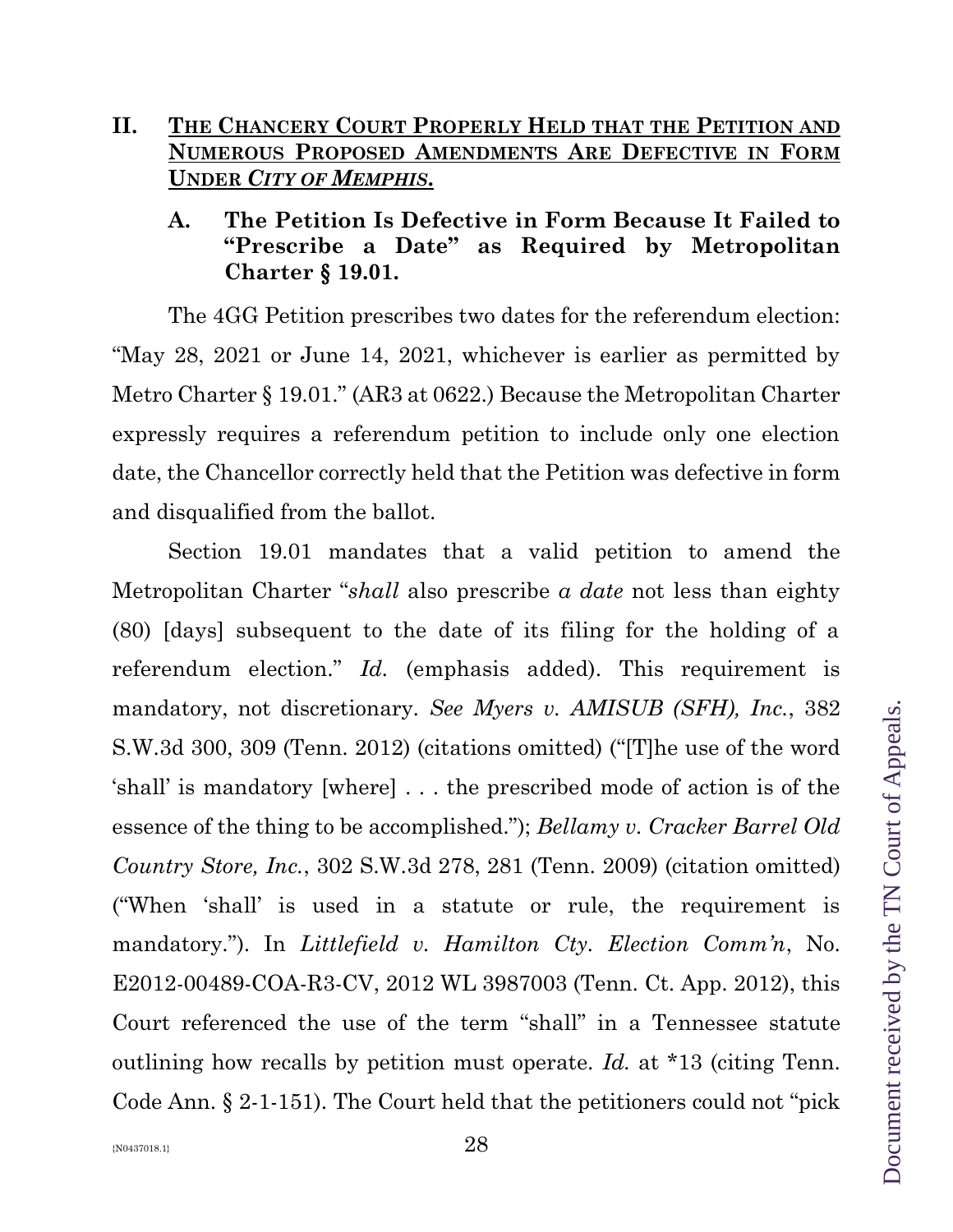and choose which of the applicable [state referendum petition] requirements were sufficient for compliance." *Id.*

The Election Commission's suggestion that substantial compliance is the standard for *every* election measure in Tennessee is incorrect. Applying a strict compliance standard to Section 19.01's date requirement is consistent with a line of cases requiring strict compliance with election deadlines. *See, e.g.*, *State ex rel. Cassity v. Turner*, 601 S.W.2d 710, 711 (Tenn. 1980) ("The filing deadlines in the election statutes are mandatory."); *Koella v. State ex rel. Moffett*, 405 S.W.2d 184, 189 (Tenn. 1966) (construing strictly a requirement that a nominating petition be submitted sixty days before the election date); *Lanier v. Revell*, 605 S.W.2d 821, 822 (Tenn. 1980) (construing strictly a requirement that a voter must register twenty-nine days before an election, affirming the lower court's decision to void the election).<sup>5</sup>

Other jurisdictions construe referendum petition filing deadlines as mandatory, as well. *See, e.g.*, *State ex rel. Byers v. Gibson*, 191 P.2d 392, 393 (Or. 1948) (collecting cases) ("It is well settled that a statutory enactment prescribing the time within which [a referendum] petition must be filed is mandatory and jurisdictional."); *Kochen v. Young*, 107 N.W.2d 81, 84 (Iowa 1961) (collecting cases) ("It is the general rule that the time limit fixed by statute for filing a referendum petition is mandatory and jurisdictional."); *Borough of Eatontown v. Danskin*, 296

<sup>5</sup> With limited exceptions, "[t]he general election laws of the state shall be applicable to all metropolitan elections." (Metropolitan Charter § 15.04, TRSupp. at 122.)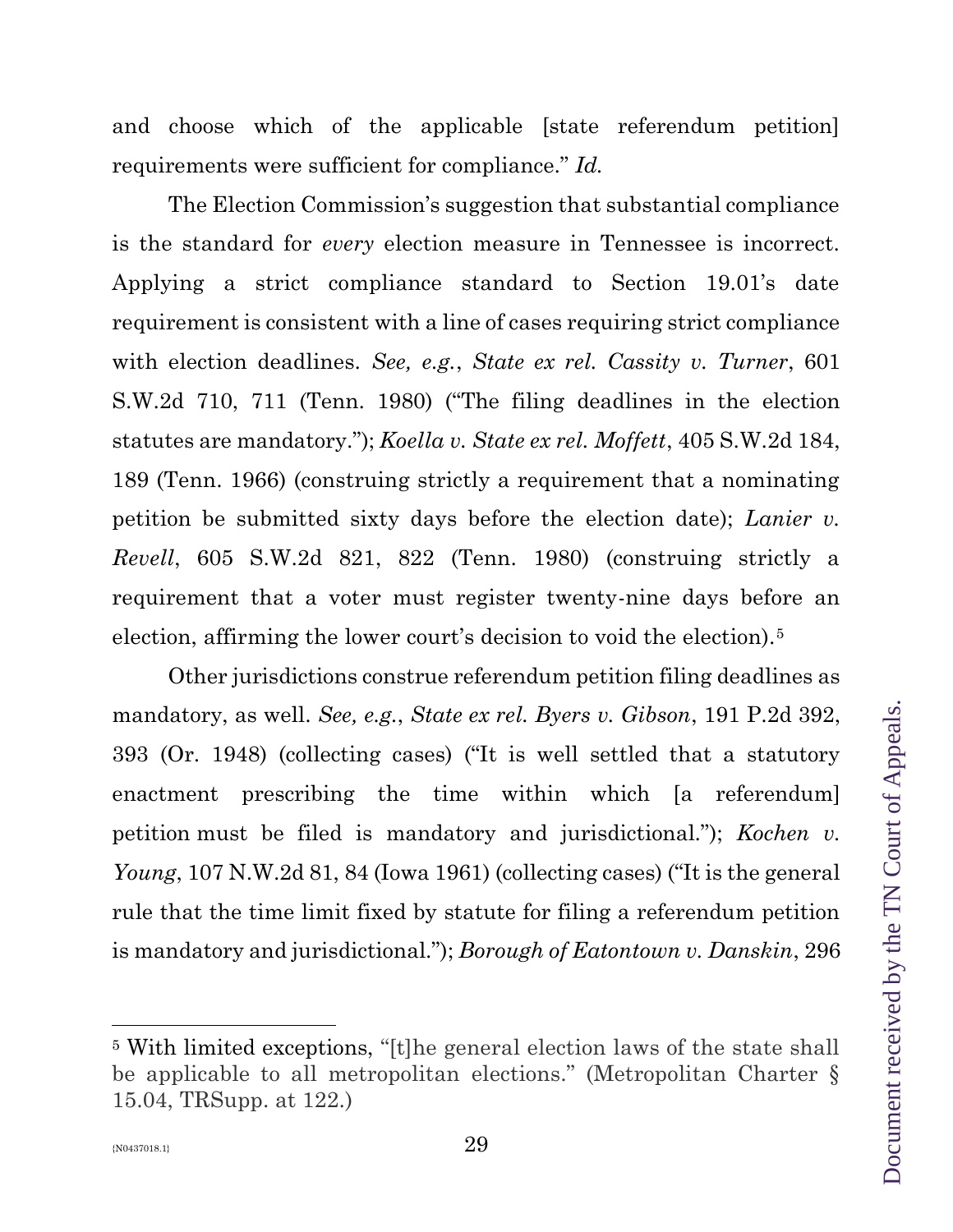A.2d 81, 86 (N. J. Super. Ct. Law. Div. 1972) (collecting cases) ("It has been held in other jurisdictions that the time periods in statutes providing for referendum are mandatory."). Strict compliance is even more critical here, where the referendum seeks to alter the Metropolitan Charter, the Metropolitan Government's foundational document.

Even if the Court were to apply a substantial compliance standard, the selection of two dates does not comport with Metropolitan Charter § 19.01. To evaluate substantial compliance, "a court should determine whether the [applicable law] has been followed sufficiently so as to carry out the intent for which it was adopted." Eugene McQuillin, The Law of Municipal Corporations, § 16:49 (3d ed). The single-date requirement is fundamental to Section 19.01 because it is the only method identified by the Charter to set the date for a referendum election. And the requirement is not without purpose. For one, it creates a legal deadline for collecting signatures. Permitting a petition to include multiple dates would effectively generate permissive extensions to that deadline. For example, if a Petition's initial submission were rejected for insufficient signatures, petitioners could back-door their failed effort by including a back-up date that had not expired. In fact, the necessary implication of the Election Commission's argument is that endless back-up dates would be permitted.

The single-date requirement is also necessary to determine whether a petition violates Section 19.01's rule that petition-based amendments may only be submitted to voters once every two years. (Metropolitan Charter § 19.01, TRSupp. at 135.) In *Nashville English First, et al. v. Davidson County Election Commission, et al.*, Case No. 08-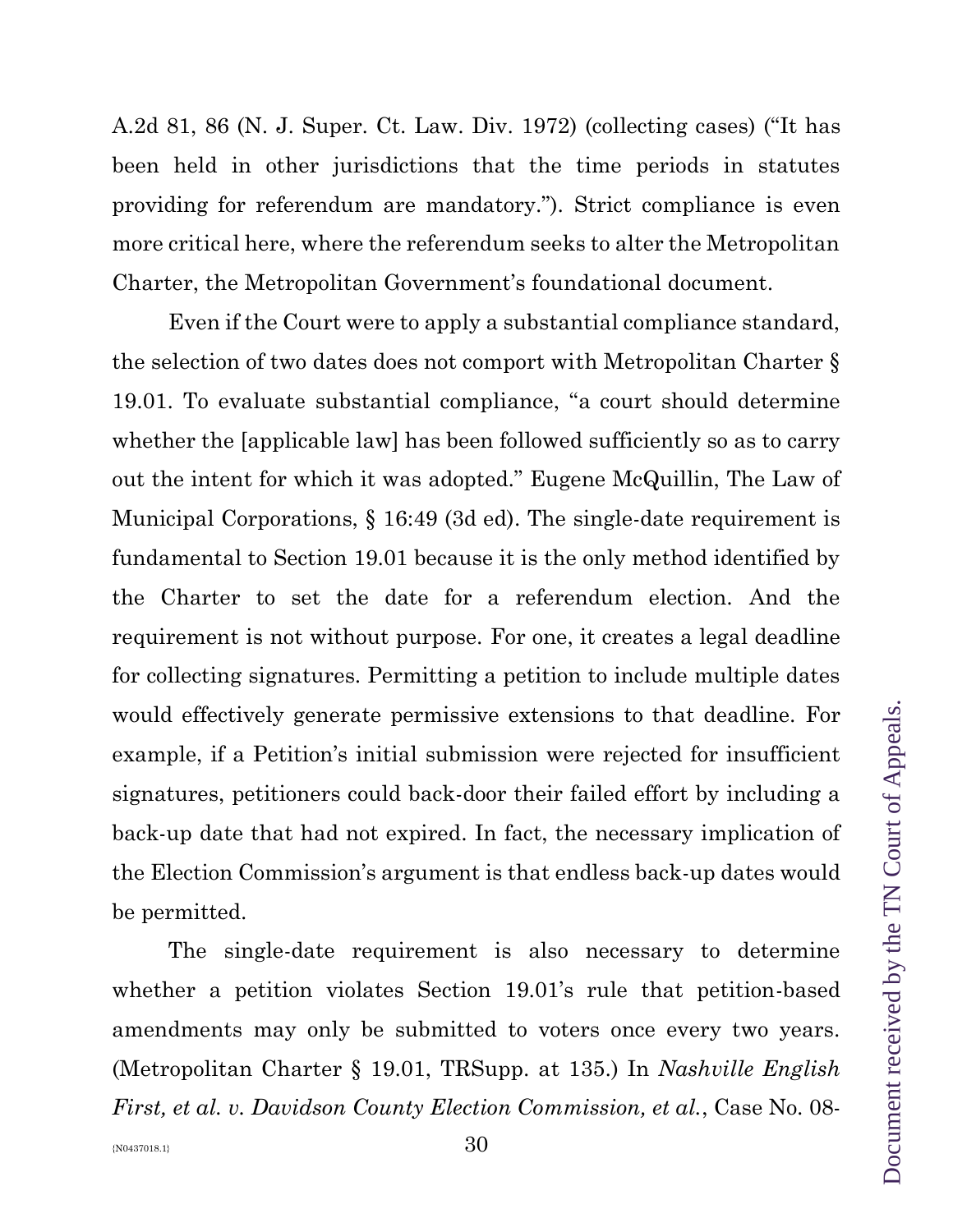1912-I, Chancellor Claudia C. Bonnyman ruled that "[t]he phrase 'submitted by petition' [in Metropolitan Charter § 19.01] means submitted to the voters," *i.e.*, the election date. (TRSupp. at 165.) As a result, the date of the election as noted in the petition is how the Commission can determine if the petition should be rejected for failure to meet the two-year limitation.

The Election Commission seeks to undermine the connection between the "a date" requirement and the two-year limitation, arguing that the *Election Commission* determines the date of an election, not the date on the Petition. (Br. at 50 n.12.) But whether state law permits the Election Commission to select a different date that complies with state law does not negate the Metropolitan Charter's technical requirements. In fact, such an interpretation would effectively render the two-year requirement in Section 19.01 meaningless, violating well-established statutory interpretation principles. *Wallace v. Metro. Gov't of Nashville*, 546 S.W.3d 47, 52-53 (Tenn. 2018) (noting that charter provisions are subject to statutory interpretation principles, that courts "presume that the Legislature intended each word in a statute to have a specific purpose and meaning," and that provisions are to be read harmoniously) (internal citations omitted).<sup>6</sup>

<sup>6</sup> The Election Commission also significantly overstates its authority under Tenn. Code Ann. § 2-3-204(a). Section 2-3-204 states that "[e]lections on questions submitted to the people shall be held on dates set by the county election commission but not less than seventy-five (75) days nor more than ninety (90) days after the county election commission is directed to hold the election under the law authorizing or requiring the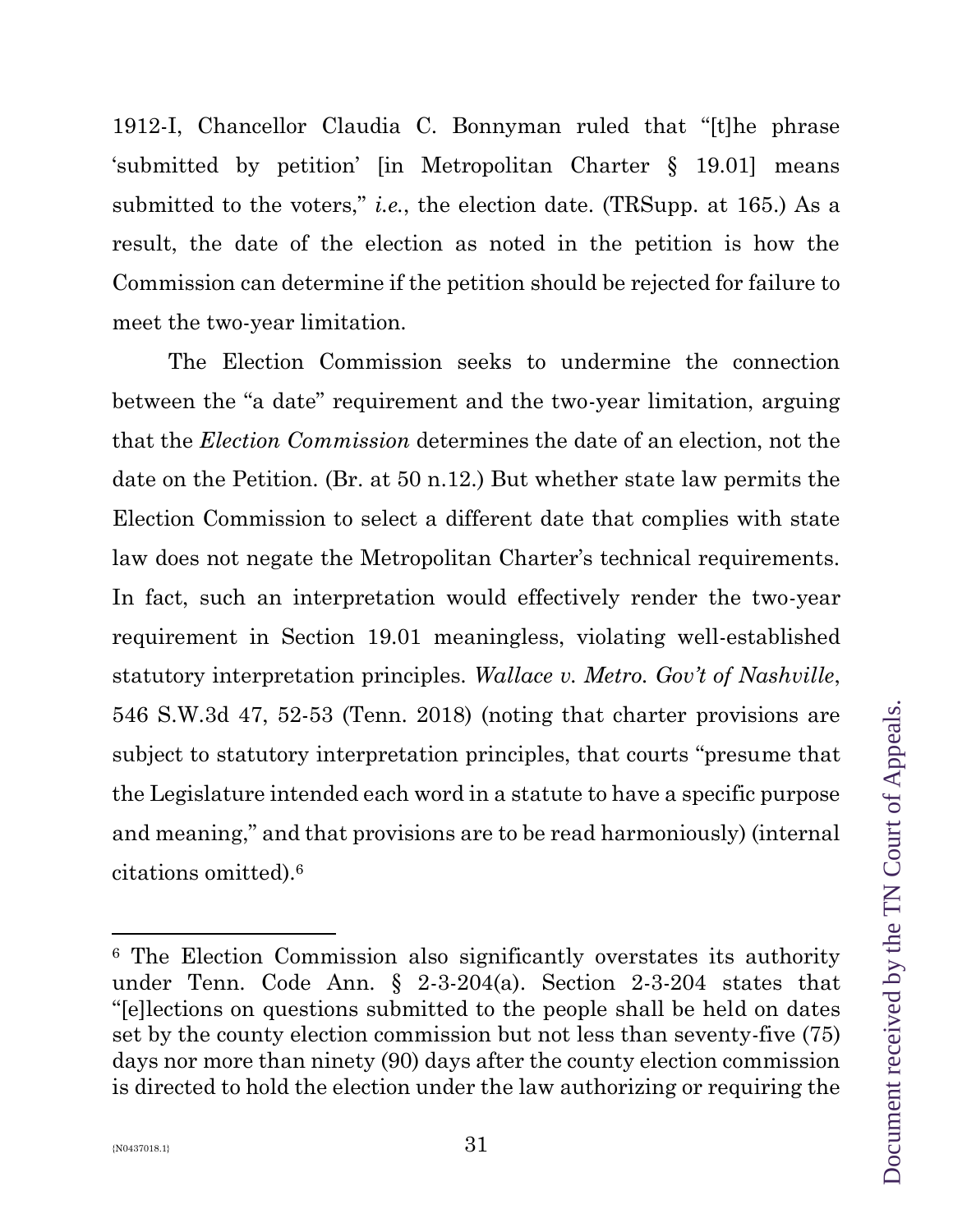The Election Commission's argument that the Petition complies with the Metropolitan Charter because the Petition's date provision is phrased in the disjunctive rather than the conjunctive (*i.e.*, "or," not "and") is equally unavailing. Again, such an interpretation ignores the purpose for having one date—the timeline and requirements for a petition are triggered by the date in the petition. Permitting what amounts to a "backup" date would undermine that purpose.

By prescribing two election dates, the Petition fails to satisfy any of the purposes behind the Metropolitan Charter's requirement to "prescribe a date." Thus, even under a substantial compliance standard, the measure fails. Voters and the Metropolitan Government are entitled to know the rules, timelines, and potential consequences governing pending referendum petitions. And the Election Commission's arguments, which would effectively permit perpetual signature

election on the question." (emphasis added). Section 19.01 is the authorizing law, and it requires the referendum petition to prescribe an election date. Due to the Election Commission's excessive delay in processing the Petition, the Metropolitan Clerk could not certify a copy of the Petition to the Election Commission until May 6. Upon receipt of this certification, Metropolitan Charter § 19.01 provides that "it shall thereupon be the duty of said commissioners of election to hold a referendum election with respect thereto." (TRSupp. at 135.)

Whether the Petition's prescribed date or the Metropolitan Clerk's certification "directs" the Election Commission to hold the election under the Metropolitan Charter, August 4, 2021, was the latest possible date on which the election could be held in compliance with Tenn. Code Ann. § 2-3-204(a). Because an election cannot be held on the Petition in compliance with Tennessee law, this appeal is now moot.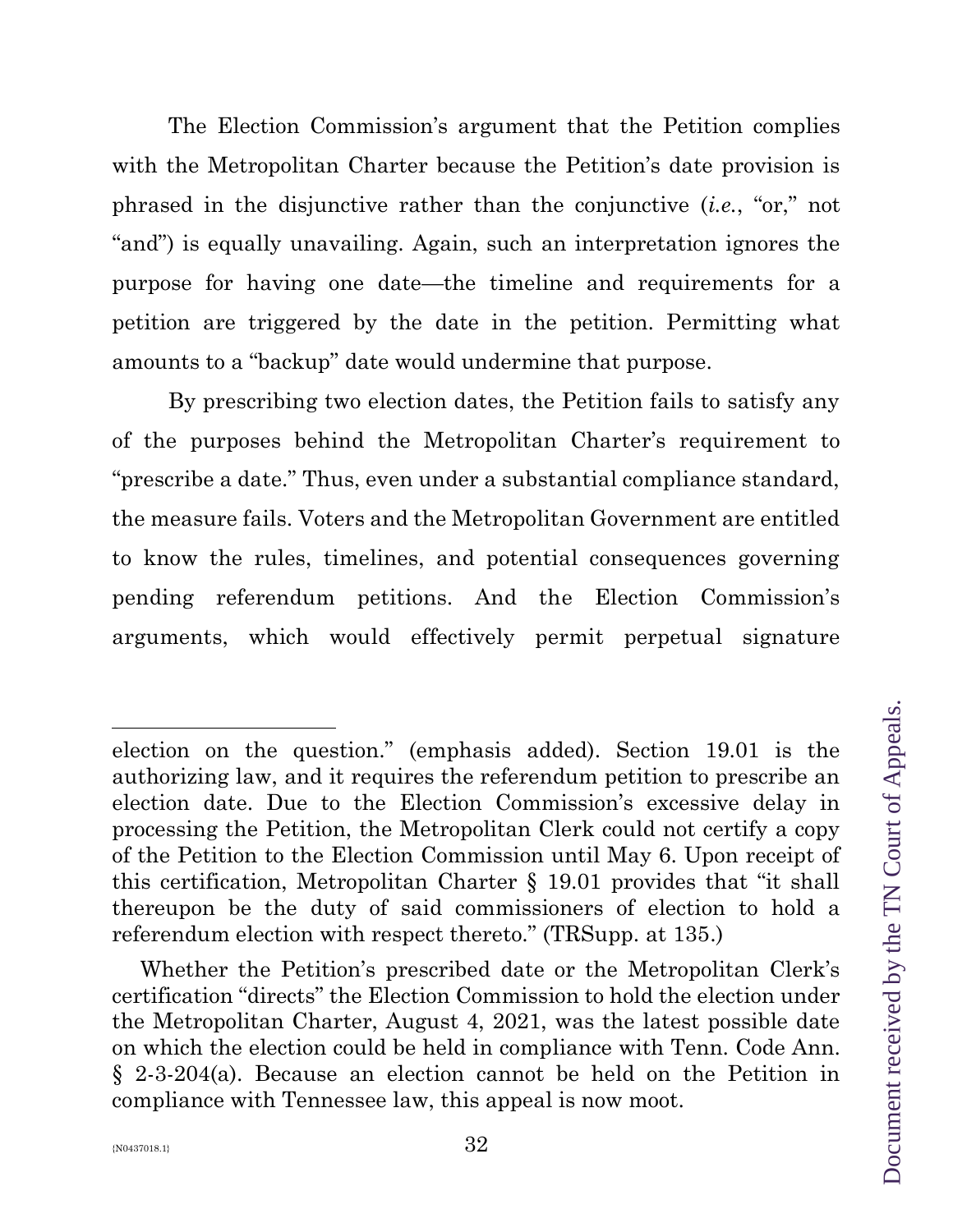harvesting for a single petition, are baseless.<sup>7</sup> Because the Petition does not strictly or substantially comply with the single-date requirement, the Chancery Court properly precluded it from the ballot.

Finally, the Election Commission's argument that its interpretation of the "prescribe a date" provision is entitled to deference is incorrect for reasons already addressed in the Standard of Review. The meaning of a Metropolitan Charter provision is a question of law, which is reviewed *de novo*. *McFarland v. Pemberton*, 530 S.W.3d 76, 91 (Tenn. 2017). Nor does *In re Cumberland Bail Bonding*, 599 S.W.3d 17, 23 (Tenn. 2020), support the Commission's position that its interpretation of the Metropolitan Charter's meaning must be affirmed if there is "room for two opinions." (Br. at 54.) The case that *In re Cumberland Bail Bonding* cites when discussing the "room for two opinions" concept did not use the phrase when addressing the standard of review applicable to *legal questions*, such as the meaning of the Metropolitan Charter. It used the phrase when addressing the standard of review applicable to a "decision with evidentiary support." *StarLink* 

<sup>7</sup> The Election Commission's argument that the Petition had a "clear decision rule" and thus prescribed only one date should be rejected out of hand. The only reason the Petition yielded only one outcome—a June 14 election date—is because the petitioners could not collect sufficient signatures to satisfy the Metropolitan Charter's 80-day petition-filing deadline for the earlier prescribed election date of May 28. The Petition's self-fulfilling prophecy of including a backup date in case it failed to generate sufficient enthusiasm to meet its first filing deadline highlights the importance of the "a date" requirement. Potential signatories and interested citizens are entitled to clarity. Neither 4GG nor any other petitioners are entitled to unlimited, self-generated extensions of time.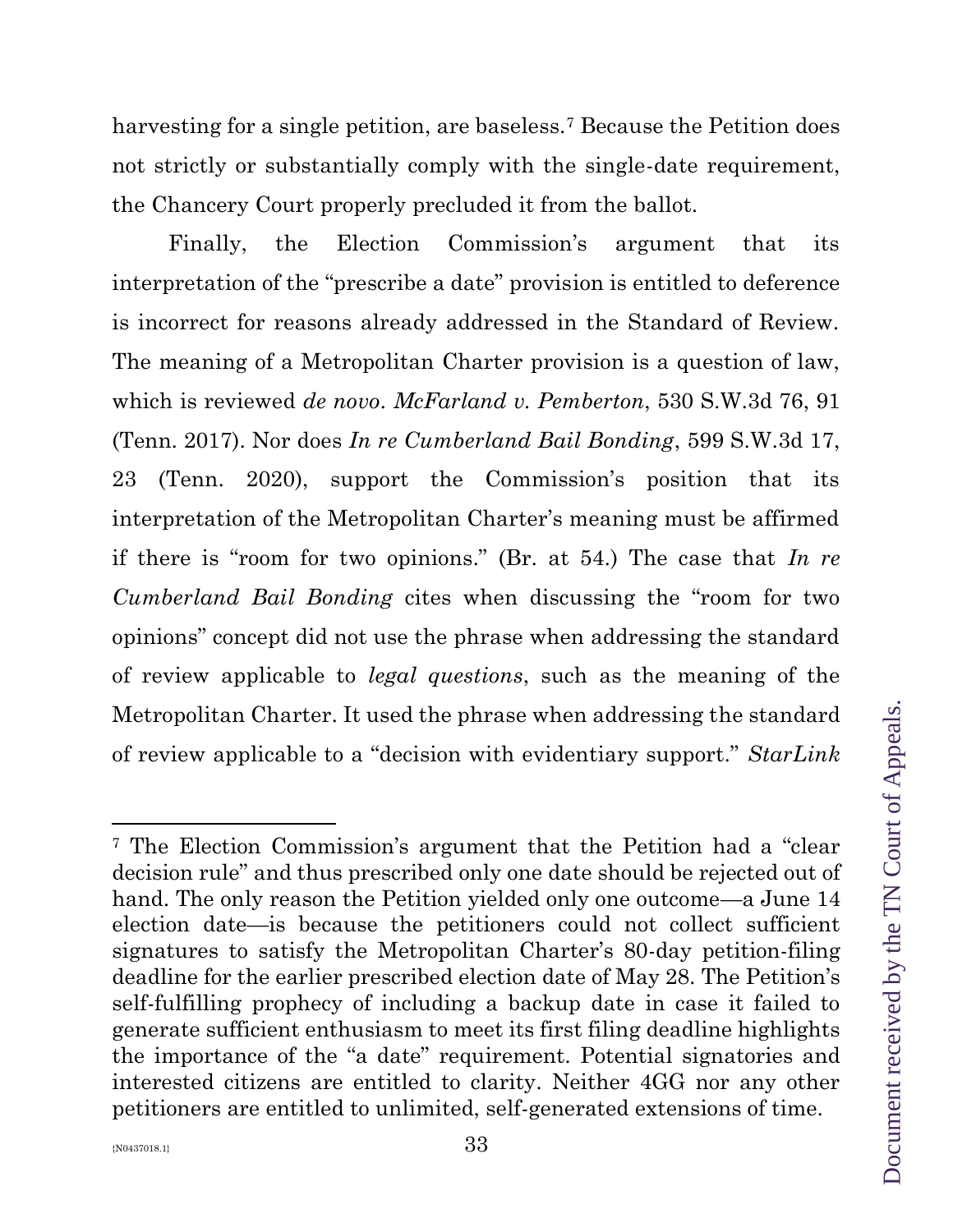*Logistics Inc. v. ACC, LLC*, 494 S.W.3d 659, 669 (Tenn. 2016). Legal questions, on the other hand, are always reviewed *de novo*.

Moreover, even if an *administrative agency* is entitled to deference when interpreting its own rules and regulations, such deference is not warranted where the Election Commission purports to interpret the Metropolitan Charter. The Tennessee Supreme Court's *Wallace* decision is clear on this point: "Metro and the Commission assert that the Court must afford deference to the Commission's and the State Election Coordinator's construction of section 15.03 of the Charter. We disagree. *This is not a case in which an administrative agency has construed and applied its own rules or policies.*" *Wallace*, 546 S.W.3d at 52 n.7 (emphasis added).

For these reasons, the Chancery Court properly held that the Petition did not "prescribe a date" as Metropolitan Charter § 19.01 requires. The Commission's arguments otherwise are neither entitled to deference nor correct as a matter of law.

**B. The "Limit Property Tax Rates" Provision Is Defective in Form Because It Repeals an Existing Tax Rate, Sets a New Tax Rate, and Caps Future Tax Rates, All Without Authority To Do So By Referendum.**

The Proposed Amendments assert and exercise legislative authority beyond the permissible scope of a charter amendment referendum under Tennessee law. Neither the Tennessee Constitution, the statutory authorization of metropolitan charters, nor the Metropolitan Charter itself permits the electorate to exercise legislative power expressly delegated to the Metropolitan Council. Indeed, the scope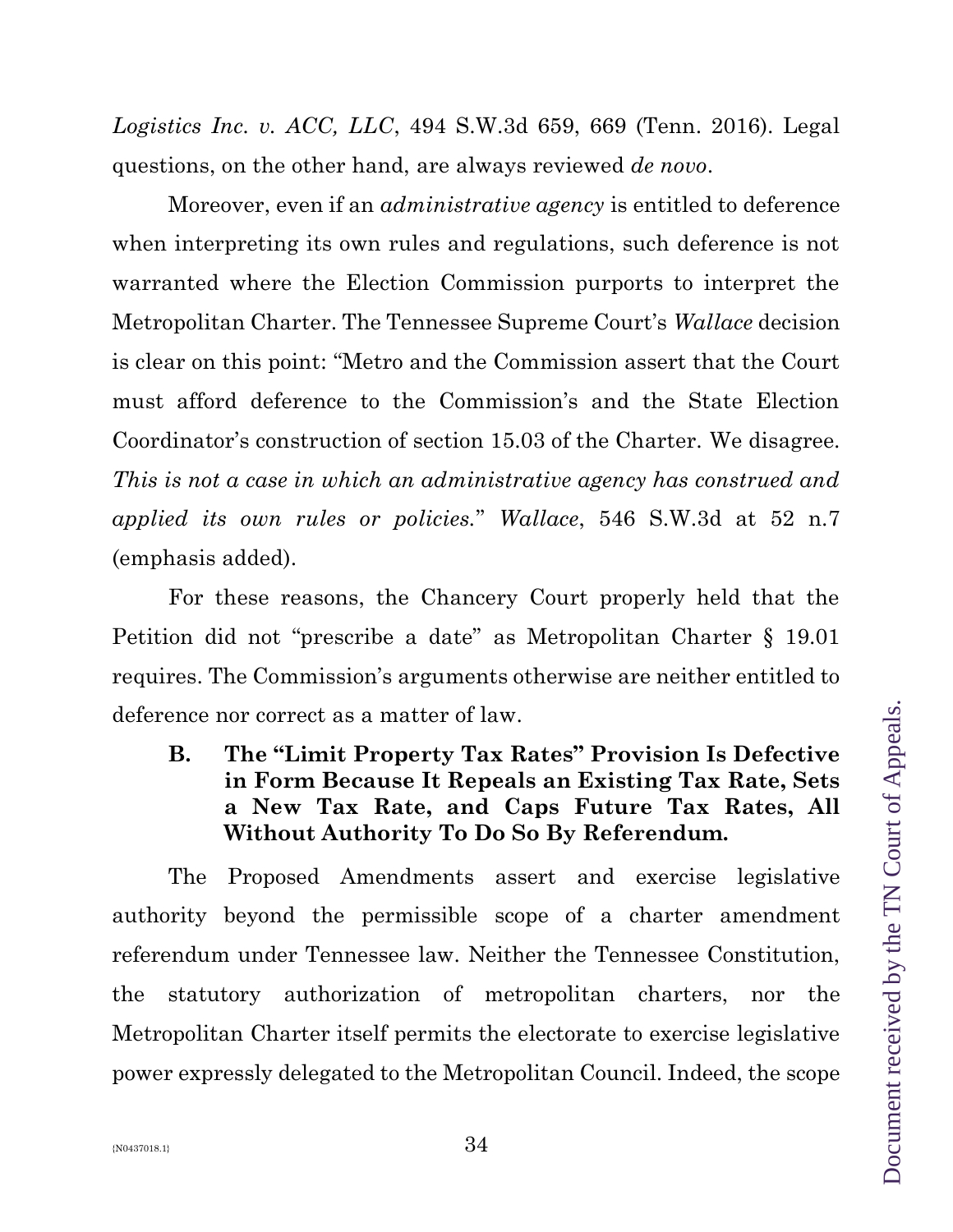of direct democracy that the Election Commission voted to place on the ballot is entirely foreign to Tennessee law.

As discussed in Section I above, *City of Memphis* permits preelection challenges to the form of a ballot measure that seeks to use a referendum for subjects beyond the scope of referendum authority. The Chancery Court properly held that two of the Proposed Amendments the "Limit Property Tax Rates" provision and the "Protect Promises to Nashville" provision—are defective in form for this reason.

The first of these provisions, the "Limit Property Tax Rates" provision in Proposed Amendment 1, reads as follows:

**Limit Property Tax Rates – Add to Article 6, § 6.07, Paragraph 5: "***Property Tax Rates shall not increase more than 3% per fiscal year upon enactment without a voter referendum, pursuant to Tenn. Code Ann. § 2-3-204. For Fiscal Years 2021-2022 and 2022-2023 the property tax rate(s) shall revert to Fiscal Year 2019-2020's tax rate(s), or lower if required by law. This amendment's provisions are severable*."

(AR3 at 0624.)

Under Tennessee law, county legislative bodies have an obligation to set property tax rates by the first Monday in July. Tenn. Code Ann. § 67-5-510. By scheduling the Petition for referendum election on July 27, 2021, the Election Commission submitted to the electorate a charter amendment that, if adopted, would have (1) repealed the Metropolitan Government's existing property tax ordinance, (2) set the Metropolitan Government's property tax rate<sup>8</sup> by referendum rather than by

<sup>8</sup> The Commission also mischaracterizes Proposed Amendment 1, claiming that it merely establishes a property-tax "baseline" for the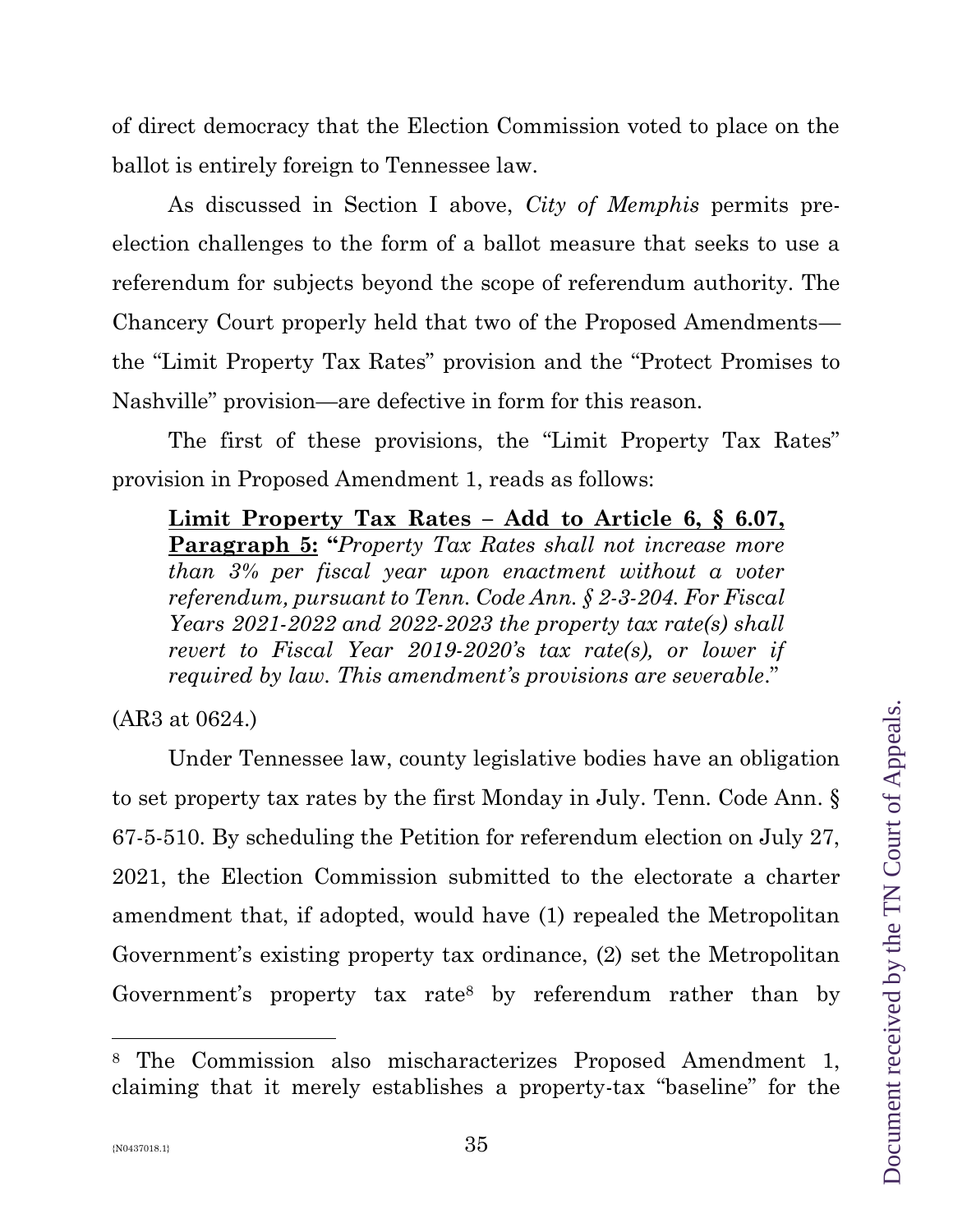ordinance, and (3) capped property tax rate increases at 3% in the absence of an additional referendum. The Chancellor properly held that these legislative actions are not permissible subjects for a charter amendment referendum under *City of Memphis*.

# *1. The "Limit Property Tax Rates" Provision Improperly Delegates Legislative Taxing Authority to Voters.*

State law assigns counties—not home rule municipalities or the general public—primary taxation responsibilities. Article II, Section 28 of the Tennessee Constitution permits the State to tax property. Article II, Section 29 provides that counties and incorporated towns can tax property only as the General Assembly authorizes.

Consistent with this constitutional framework, state law delegates property-tax authority, including setting tax rates, solely to a county's legislative body, not to the public. Tenn. Code Ann.  $\S$  67-5-102(a)(2) (counties are authorized to levy an ad valorem tax on all property, and the "amount of such tax shall be fixed by the county legislative body of each county"); *id.* § 49-2-101(6) (the "county legislative body" shall "[l]evy such taxes for county . . . schools as may be necessary to meet the budgets submitted by the county board of education and adopted by the county legislative body").<sup>9</sup> In addition, the presumption under Tennessee law is

Metropolitan Government but does not "set" the tax rate. The second clause in the Amendment plainly sets the property tax rate for Fiscal Years 2021-2022 and 2022-2023, stating that the rate "shall revert to Fiscal Year 2019-2020's tax rate(s), or lower if required by law." (AR3 at 0622.)

<sup>9</sup> The Metropolitan Government acts primarily in its capacity as a county in exercising its property taxing authority and therefore must assess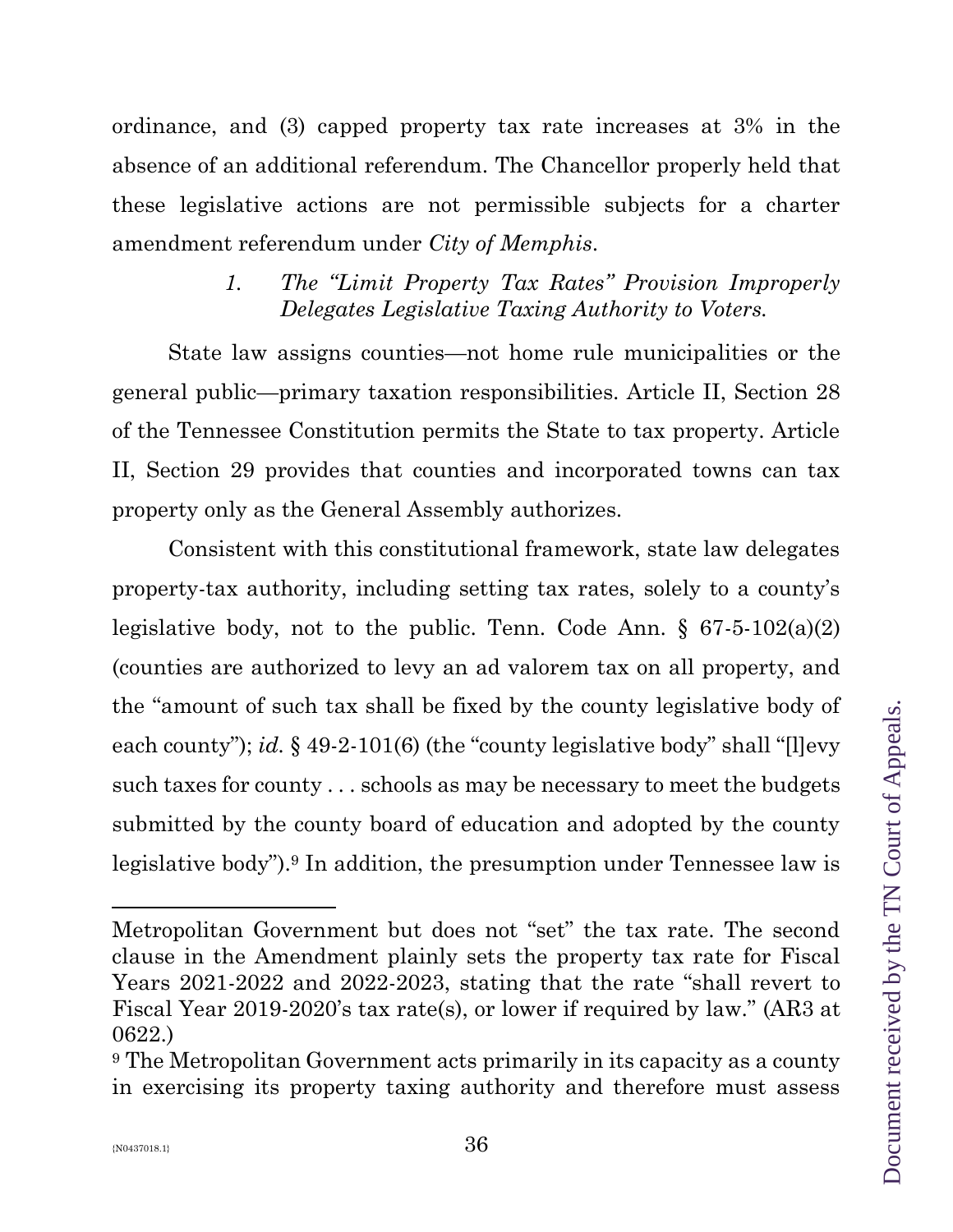that local governments have only the taxing power granted to them, not plenary taxing authority absent some limitation. *See Knoxville & O.R. Co. v. Harris*, 43 S.W. 115, 117 (Tenn. 1897) (noting that the state's taxing power "is never presumed to be relinquished" unless the intention to relinquish "is declared in clear and unambiguous terms").

The Tennessee Attorney General has also explained that the county legislative body, not the public, determines property tax rates. According to a 1994 opinion, "[a]ll counties . . . must follow the general law concerning the setting of the county property tax rate, which does not allow for submitting a rate increase to the voters." Tenn. Op. Att'y Gen. No. 94-008, 1994 WL 88766, at \*1 (Jan. 14, 1994); *see also* Tenn. Op. Att'y Gen. No. 05-027, 2005 WL 740148, at \*1 (Mar. 21, 2005) ("[I]n the absence of a general law authorizing such a procedure, a county legislative body

property taxes, as all Tennessee counties do, through its legislative body. This primacy of the county function is evident in comparing the two components of the Metropolitan Government's property tax rate: the general services district ("GSD") embracing the total area of the county and the urban services district ("USD") consisting of areas that need urban services. (Metropolitan Charter §§ 1.03, 1.04, TRSupp. at 6-7.) The services provided in the GSD are "those governmental services which are now, or hereafter may be, customarily furnished by a county government in a metropolitan area." (*Id.*  $\S$  1.05, TR Supp. at 7.) A comparison of the relative property tax rates in the GSD and USD illustrates that the Metropolitan Council acts overwhelmingly as a county legislative body when it sets those rates. See Vivian M. Wilhoite, Assessor of Property, "Tax Rates & Calculator: History of Local Tax Rates," <https://www.padctn.org/services/tax-rates-and-calculator/> (GSD property tax rate in FY 2019-2020 was \$2.755, which was 87% of the total property tax rate of \$3.155).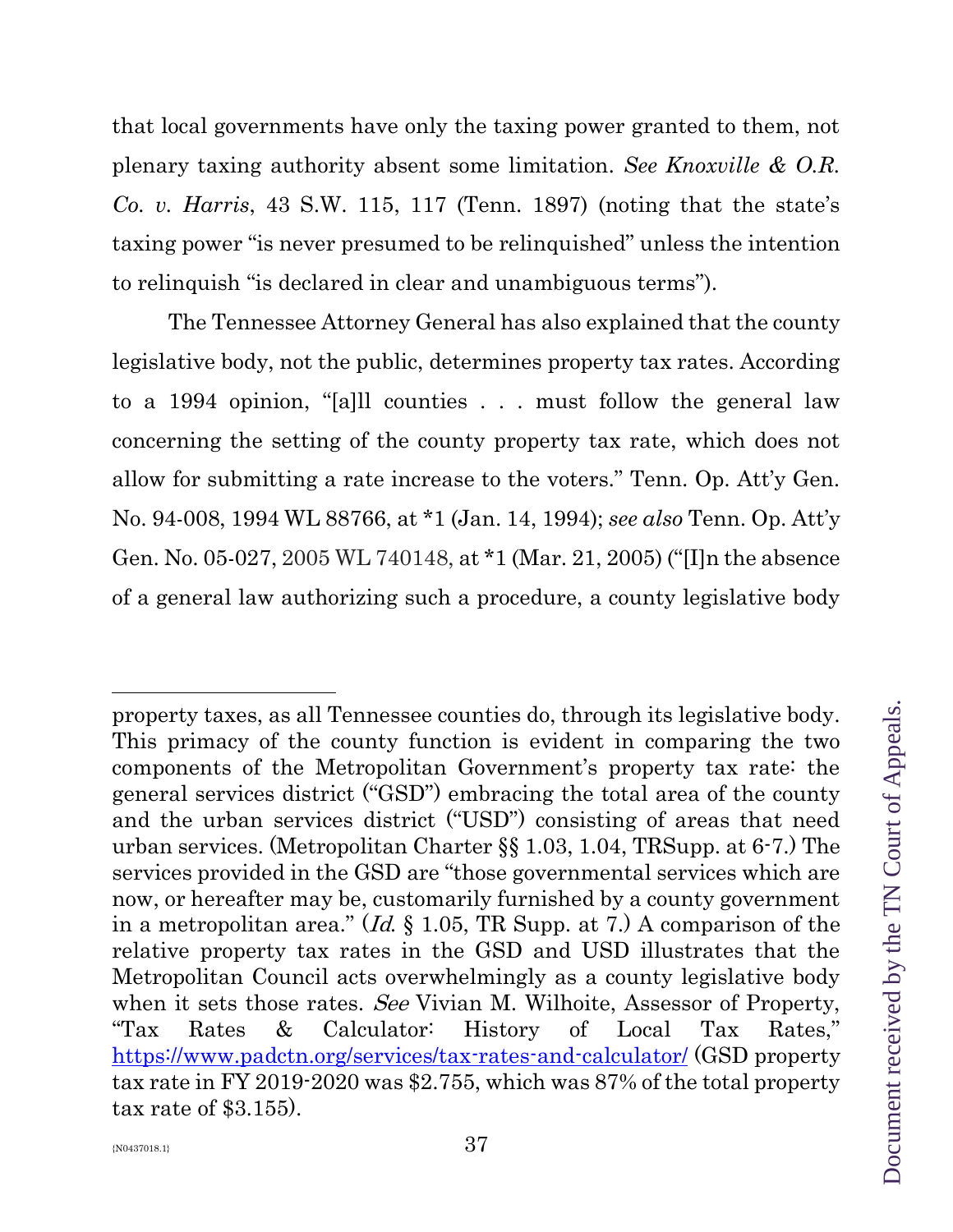may not hold a public referendum to establish the county property tax rate.").

Rather than squarely address the language of Tenn. Code Ann. § 67-5-102, the Election Commission attempts to circumvent the statute's mandatory language by claiming that "[t]here is a big difference between establishing a right and establishing a duty or obligation." (Br. at 32-34.) This distinction is irrelevant here. The cases on which the Election Commission relies for this proposition, *Newsom v. Vanderbilt Univ. Hosp.*, 653 F.2d 1100 (6th Cir. 1981), and *Gonzaga Univ. v. Doe*, 536 U.S. 273 (2002), address different legal issues than those before this Court. These include how to determine whether an *individual* has a property interest under state law that is protected by due process and whether a particular state law creates a private right of action for an *individual*. Both issues say nothing of whether the *local legislative body* has an exclusive right to set tax rates. And notably, while the Election Commission repeatedly claims that the county legislative body is not the only entity with the right to set property tax rates, the Commission cites no legal authority giving anyone *other than* the county legislative body that right.

Instead, the Election Commission cites Tennessee Attorney General Opinion 03-019 for the proposition that there is "ample authority" to use charter referendum votes to increase city tax rates. (Br. at 30.) But in discussing Tenn. Code Ann. § 67-5-102(a), the opinion draws a clear distinction between cities and counties, noting: "The property tax is one example of a [city] tax to which such a charter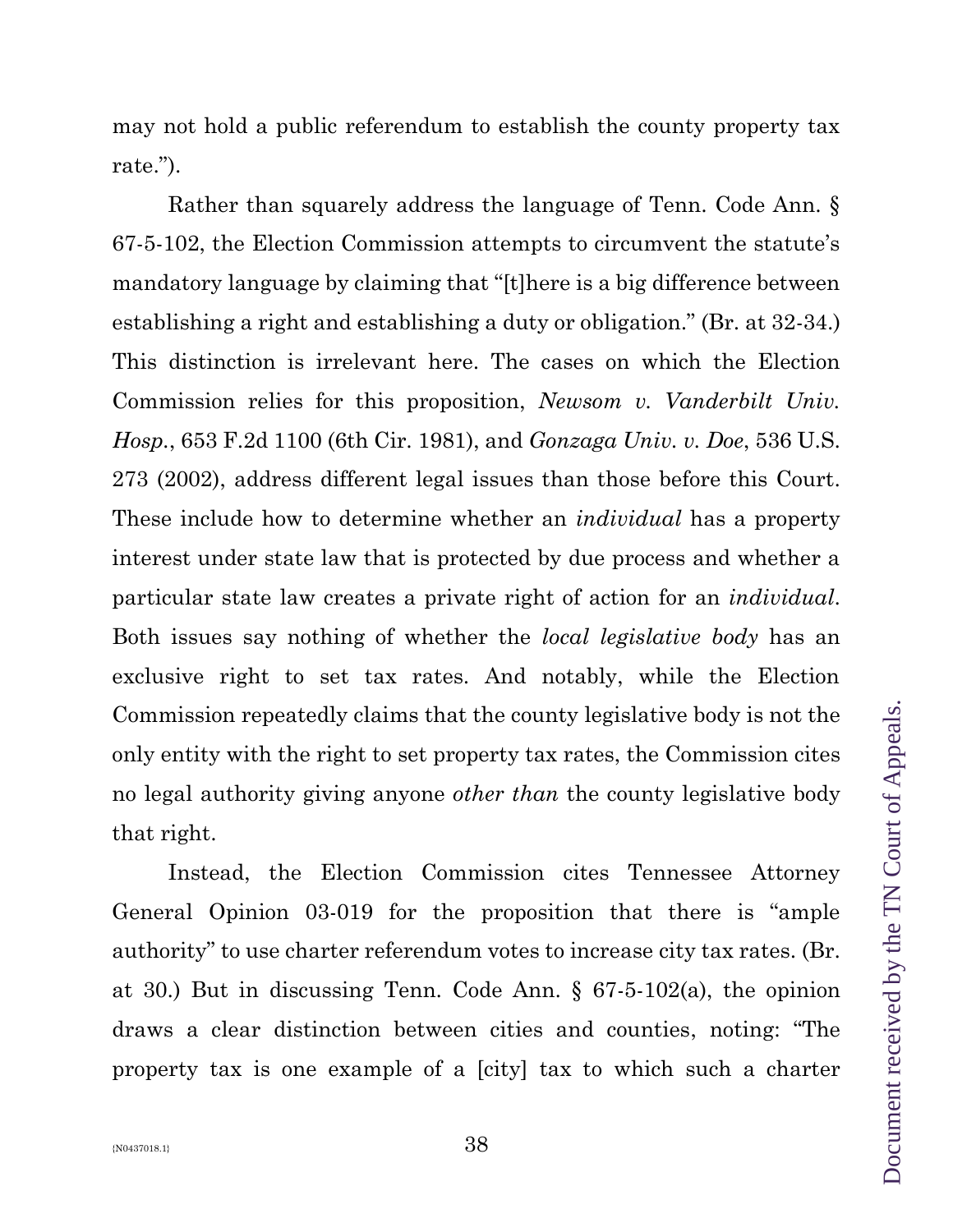amendment could apply. Even though the governing bodies of *counties* have been delegated specific taxing duties relative to the property tax, we have not located any similar statutory references to the general powers of *municipal* governing bodies." Tenn. Op. Att'y Gen. No. 03-019 (Feb. 19, 2003) (emphasis added). The Election Commission's brief also acknowledges that the law treats counties differently than municipalities because counties have an obligation to raise revenue, not merely authority to do so. (Br. at 34 n.7.)

State law's explicit delegation of taxing authority solely to county legislative bodies is necessary to ensure funding for the broad governmental responsibilities imposed on counties, while the same is not true of municipalities. The Tennessee Constitution imposes numerous requirements on counties, and county legislative bodies are charged with meeting those requirements. For example, counties must have a courthouse, a county legislative body, a county executive, a sheriff, a register, a county clerk, a trustee, and a property assessor, each selected through a democratic election. *See* Tenn. Const., art. VII, § 1. County governments have significant responsibility for law enforcement and jailing those charged with state offenses. Generally applicable state law also places on county governments numerous legal and financial responsibilities. Counties, for example, bear significant responsibilities for funding a "system of free public schools," which is itself a constitutional requirement that the State must meet. *See* Tenn. Const., art. XI, § 12; Tenn. Code Ann. § 49-2-101.

Accordingly, Tennessee courts have long recognized that the State is obliged to provide a county government with the fiscal capacity to meet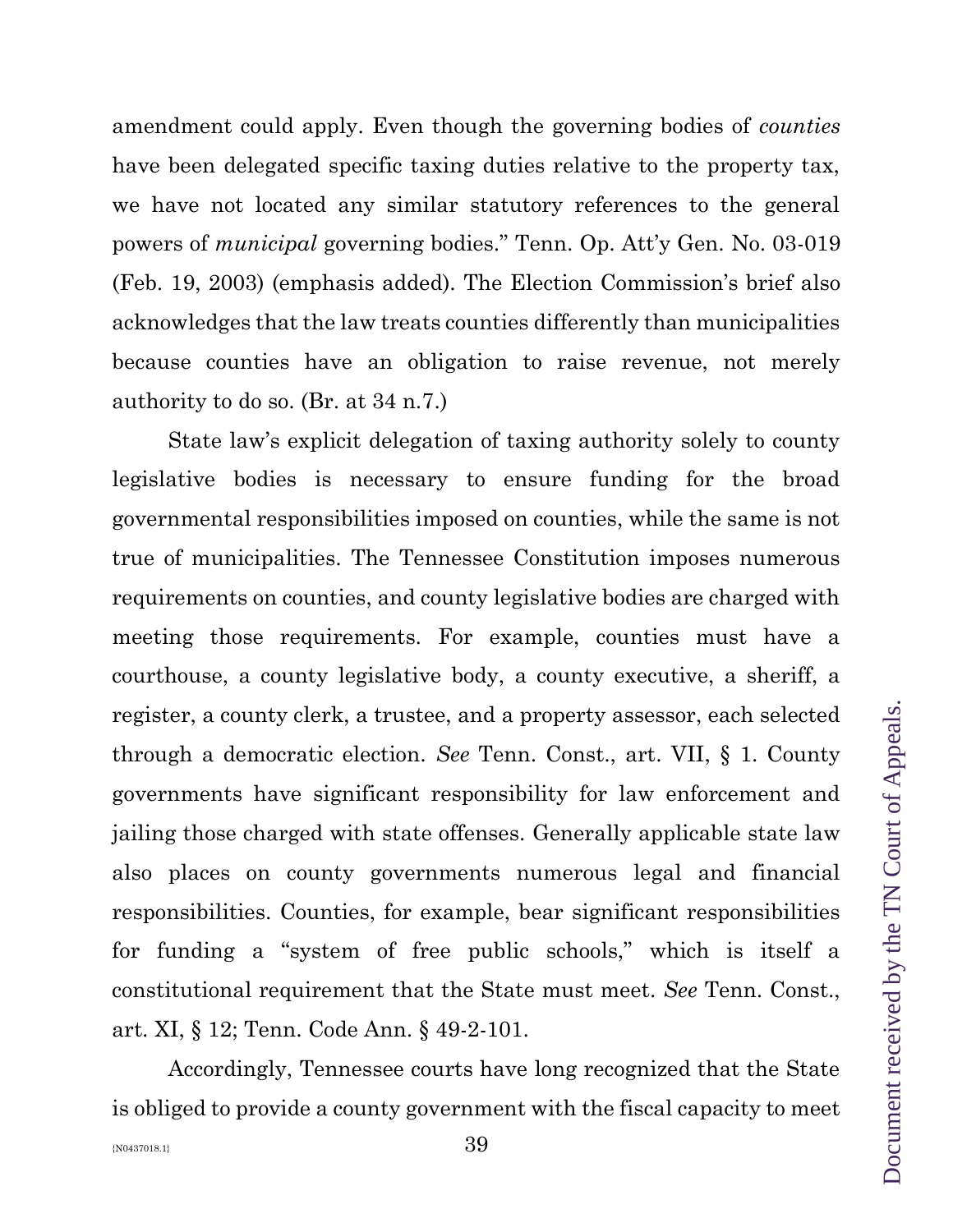the expenses it incurs through its legal funding obligations. *See Baker v. Hickman Cty.*, 47 S.W.2d 1090, 1093 (Tenn. 1932) ("It is the duty of the General Assembly to levy, or authorize the counties to levy, a sufficient tax to meet the legal obligations of the counties, as well as their current expenses."). Thus, the distinction that the Election Commission attempts to draw between rights and obligations misunderstands the relationship between taxing and expenditures. Expenditures drive tax rates, as the Commission seems to acknowledge, not the other way around.

The inference to be drawn from this fiscal reality is not that tax rates can be set by someone other than the local legislature, as the Commission declares. Rather, this fiscal reality is precisely *why* state law requires the *county legislative body* to impose property taxes sufficient to satisfy the mandatory obligations that Tennessee law places on counties. Tenn. Code Ann. § 5-5-123 ("The county legislative body is required, at the first term in every year, to impose, and provide for the collection of, the tax for county purposes, and fix the rate thereof  $\dots$  ."). The "Limit" Property Tax Rates" provision would usurp this essential grant of taxing authority from county legislative bodies and give it to voters. And the Election Commission's claim that the local government's only solution to an electorate-capped tax rate is to lower spending—even in the face of constitutional mandates to spend and no authority for the electorate to set the rate—is both unsupported and illogical.<sup>10</sup>

<sup>10</sup> The Election Commission likewise cites no authority to support its position that Metropolitan Charter § 6.07's existing language renders the "Limit Property Tax Rates" provision lawful. The fact that another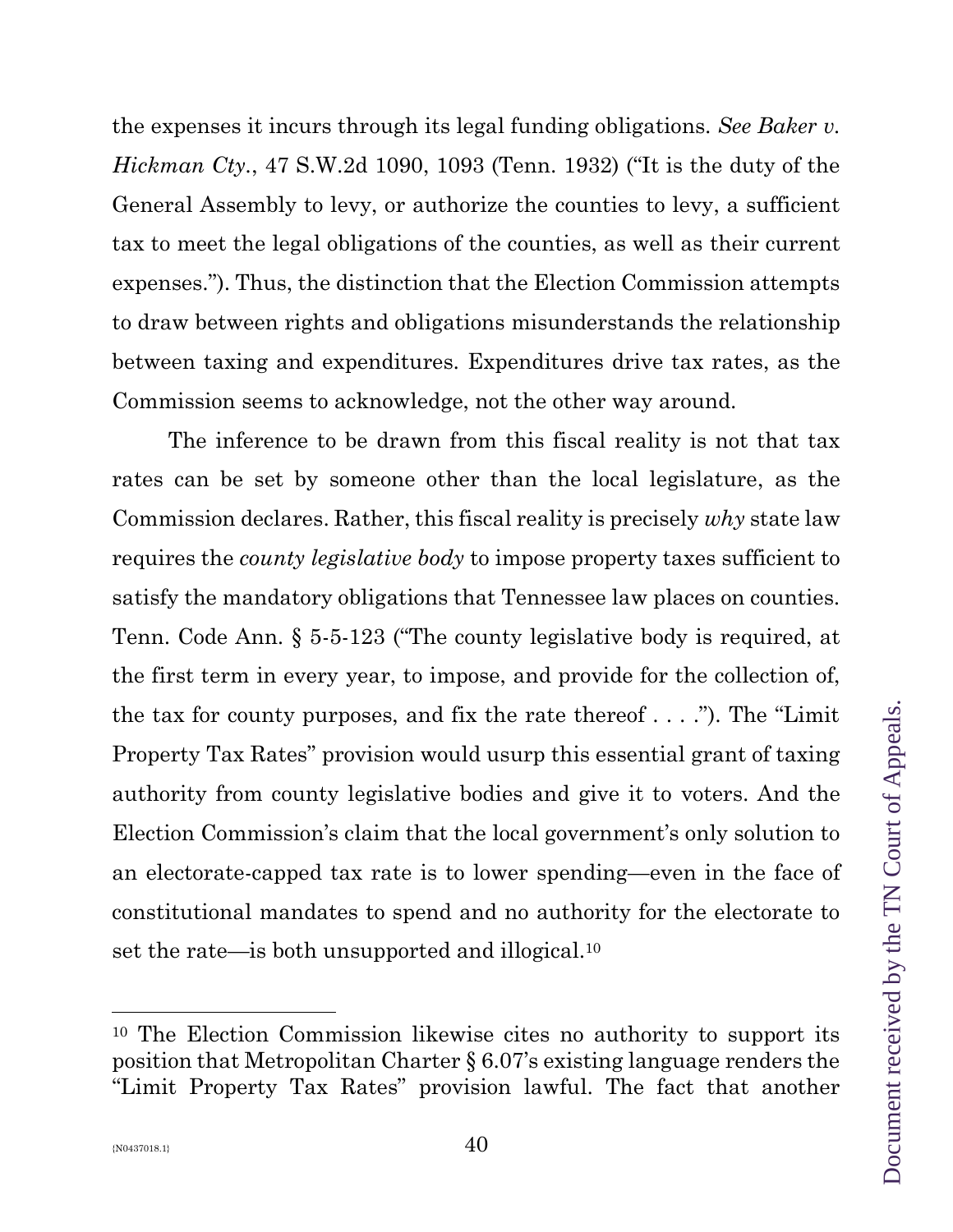Because the Chancery Court properly concluded that the "Limit Property Tax Rates" provision falls outside the scope of a referendum permissible under state law, this Court should affirm the finding that it is defective in form.

# *2. The "Limit Property Tax Rates" Provision Improperly Legislates and Repeals Legislation By Referendum.*

The Tennessee Supreme Court has defined "legislative authority" as "the authority to make, order, and repeal law." *McClay v. Airport Mgm't Servs., LLC*, 596 S.W.3d 686, 694 (Tenn. 2020). There is no authority in state or local law authorizing legislation to be adopted or repealed in metropolitan governments via voter referendum. Rather, legislative authority was given to metropolitan governments to be exercised through their local legislative bodies, and the Metropolitan Government, through its Charter, operates consistently with that authority.

The Metropolitan Charter was adopted pursuant to enabling legislation enacted by the General Assembly—the Metropolitan Charter Act. Tenn. Code Ann. §§ 7-1-101, *et seq.* Under this generally applicable statute, all metropolitan governments must have a metropolitan council,

provision of the Charter was adopted by referendum in violation of state law does not somehow insulate the "Limit Property Tax Rates" provision from scrutiny. Taxing authority can only come from the General Assembly, and such authority has never been delegated to the Metropolitan Government's citizens. Furthermore, Section 6.07 only purports to cap Metropolitan Government's property tax rate, while the "Limit Property Tax Rates" provision seeks to set the property tax rate itself. Thus, nothing in Section 6.07's existing language salvages the Election Commission's position.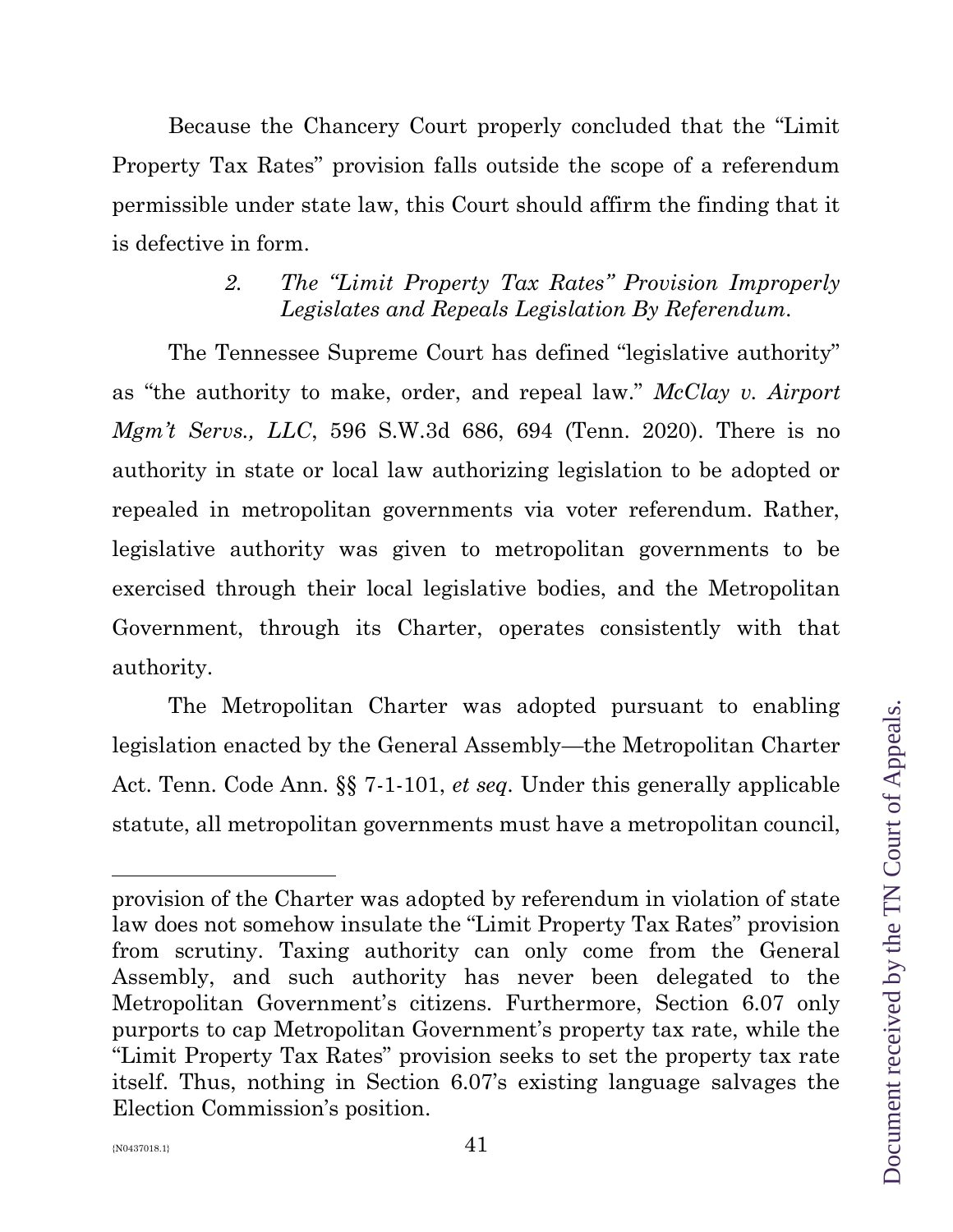which "shall be the legislative body of the metropolitan government and shall be given all the authority and functions of the governing bodies of the county and cities being consolidated." *See id*. § 7-2-108(11).

The Metropolitan Charter was drafted consistently with this authority, stating: "The legislative authority of the metropolitan government of Nashville and Davidson County, except as otherwise specifically provided in this Charter, shall be vested in the metropolitan county council." (Metropolitan Charter § 3.01, TRSupp at 12.) *See also Binkley v. Metro. Gov't of Nashville & Davidson Cty.*, No. M2010-02477- COA-R3CV, 2011 WL 2174913, at \*5 (Tenn. Ct. App. June 1, 2011) ("The Metropolitan Council is the legislative body of the metropolitan government."). Nothing in the Metropolitan Charter places legislative authority in the hands of voters.

Nor does the Metropolitan Charter or state law provide voters with the virtually unlimited referendum power that the Election Commission contends they have. The power of direct legislation by initiative and referendum is only permissible when consistent with the Constitution and statutory authority. *See McPherson v. Everett*, 594 S.W.2d 677, 680 (Tenn. 1980) ("The right to hold an election does not exist absent an express grant of power by the legislature."); *see also* Eugene McQuillin, The Law of Municipal Corporations § 16:48 (3d ed.) (citing *Bean v. City of Knoxville*, 175 S.W.2d 954 (Tenn. 1943)). While the Tennessee Constitution makes clear that all governmental power is derived from the people, it "contains no reservation to the people of the powers of initiative or referendum." *Vincent v. State*, No. 01A-01-9510-CH-00482, 1996 WL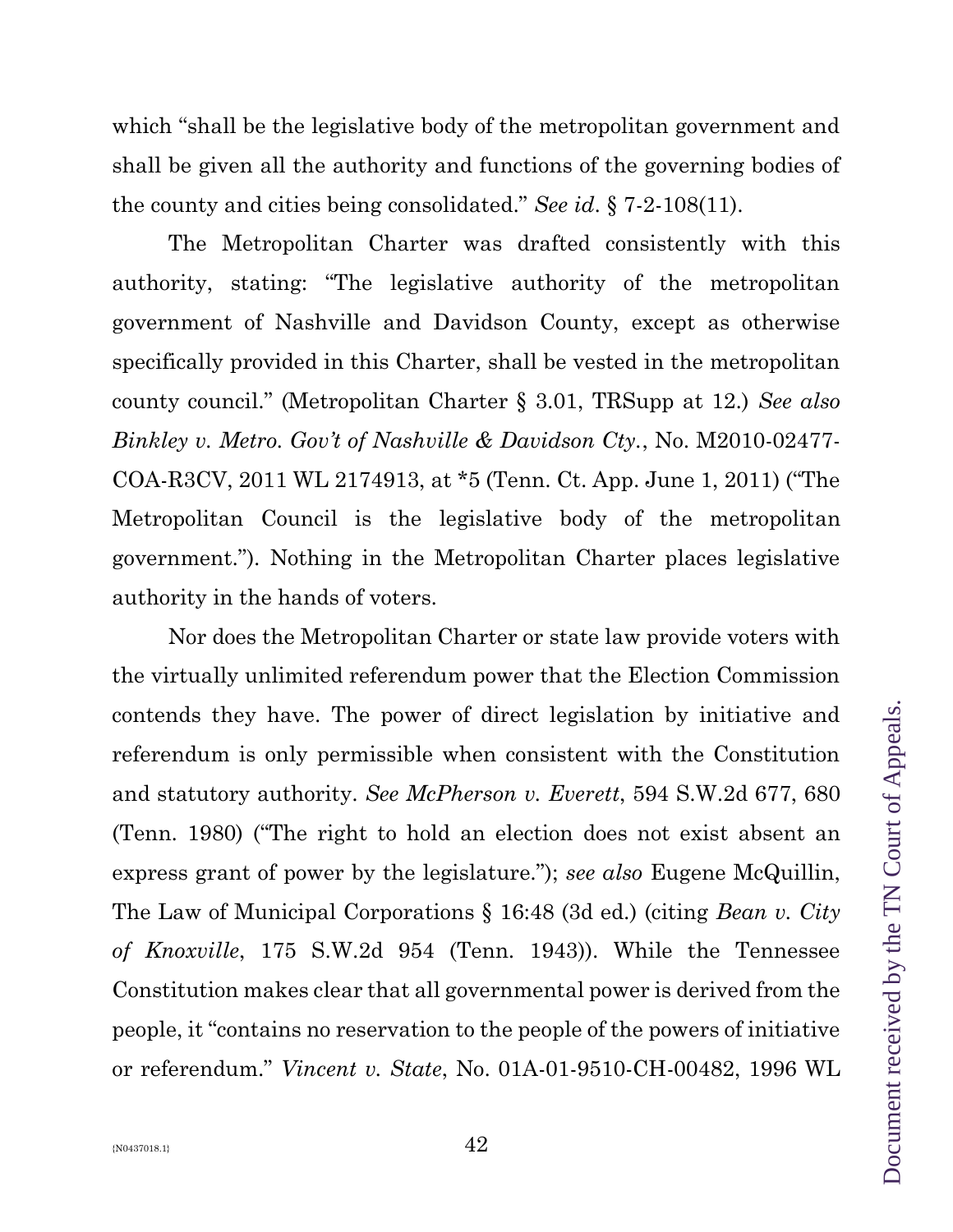187573, at \*3 (Tenn. Ct. App. Apr. 19, 1996); *see also State ex rel. Potter v. Harris*, No. E2007-00806-COA-R3-CV, 2008 WL 3067187, at \*9-10 (Tenn. Ct. App. Aug. 4, 2008) ("While some states, *e.g.* Colorado and Arizona, have provided for referendum in their state constitutions, Tennessee has not done so.").

The Tennessee Supreme Court's decision in *Bean v. City of Knoxville* illustrates this limitation on the referendum power. There, the plaintiffs sought to enjoin the city from holding a referendum election to adopt an ordinance that would allow motion pictures to be exhibited on Sunday. 175 S.W.2d at 954. A state statute prohibited Sunday movies except when authorized by a majority vote of a municipality's legislative council. *Id.* The *Bean* plaintiffs argued that voters in a referendum election could not be considered part of "the legislative council." *Id.* The court rejected this argument, noting that the legislature had expressly extended legislative authority to the citizens in the private act establishing the Knoxville Charter. *Id.* at 955.

In short, the court upheld the City of Knoxville's delegation of legislative authority to voters via referendum because the state legislature and municipal charter had authorized the delegation. *Id.*; *see also* John Bourdeau, *et al.*, C.J.S. *Municipal Corporations* § 373 (database updated Oct. 2021) ("A council of a municipal corporation, operating under a freeholders' charter, which charter has no provision for a referendum, has no power to confer such power on the electors of the corporation since such action is regarded as a delegation of the legislative power of the council.") (citing *Bean*); *see also State ex rel. Childress*, 865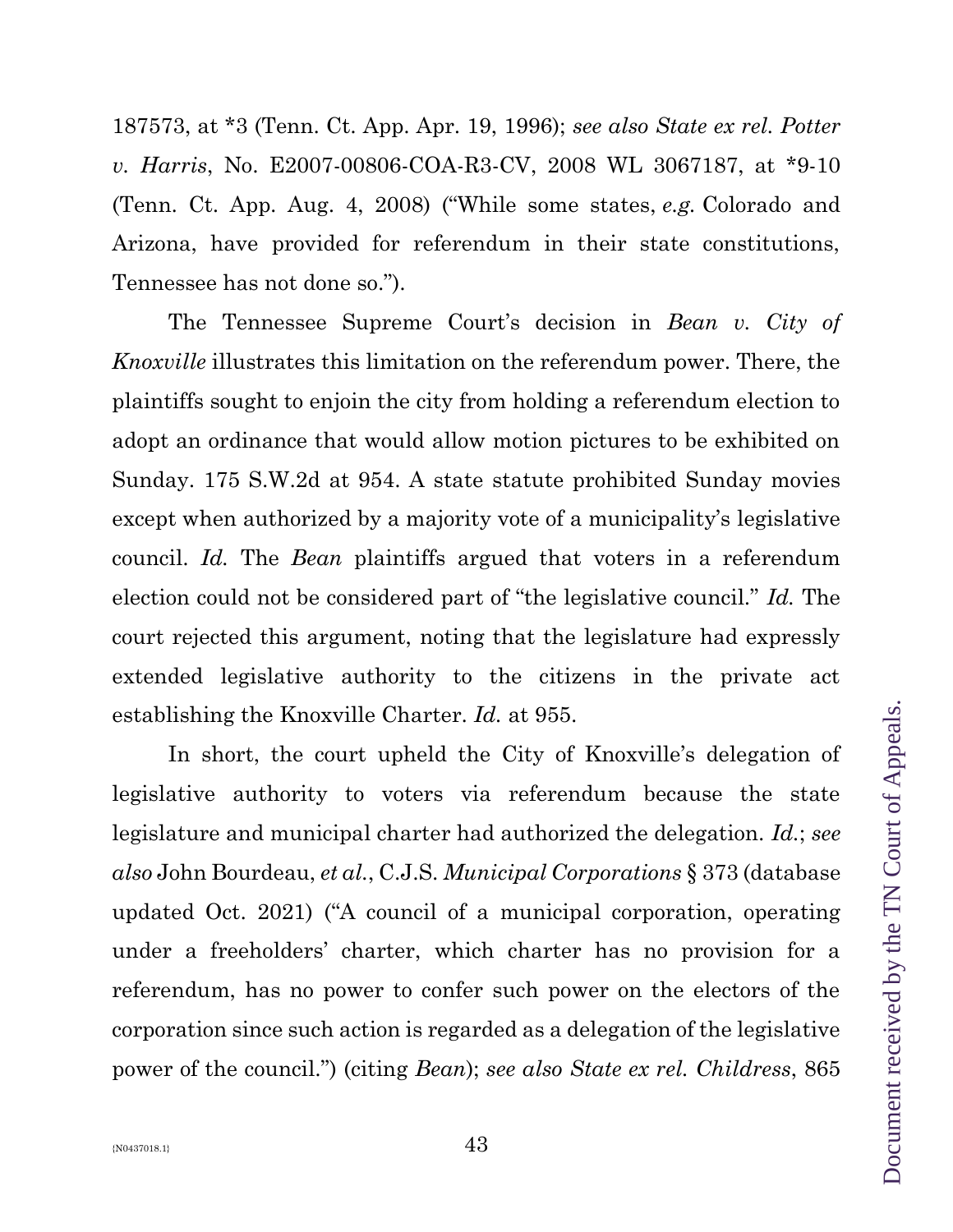S.W.2d at 387, 390 (Mo. 1993) (stating that a limitation on referendums "may be express or may arise by implication" and that "where the [city] charter establishes a procedure for the adoption of certain types of ordinances, that procedure may not be circumvented by use of an initiative petition").

No such authority has been delegated here. There is no broad referendum power in Tennessee; such power must be explicitly conferred on the electorate. And nothing in state law or the Metropolitan Charter permits legislation by referendum. Rather, the Metropolitan Charter Act is highly prescriptive, vesting legislative authority *only* in the local legislative body and ensuring that the Metropolitan Government "now or hereafter" has functions previously entrusted to counties and municipalities. By purporting to set, repeal, and cap tax rates inherently legislative acts—the "Limit Property Tax Rates" provision usurps these powers, subjecting them to popular vote in violation of state law. Accordingly, the Court should affirm the Chancery Court's ruling that the "Limit Property Tax Rates" provision exceeds the referendum power under state and local law, rendering it defective in form under *City of Memphis*.

**C. The "Protect Promises to Nashville" Provision Is Defective in Form Because It Takes Property, Affects a Third-Party Entity, and Impairs Bond Obligations, All Without Authority To Do So By Referendum.**

The second provision that the Chancery Court struck down as defective in form because it addresses a subject matter outside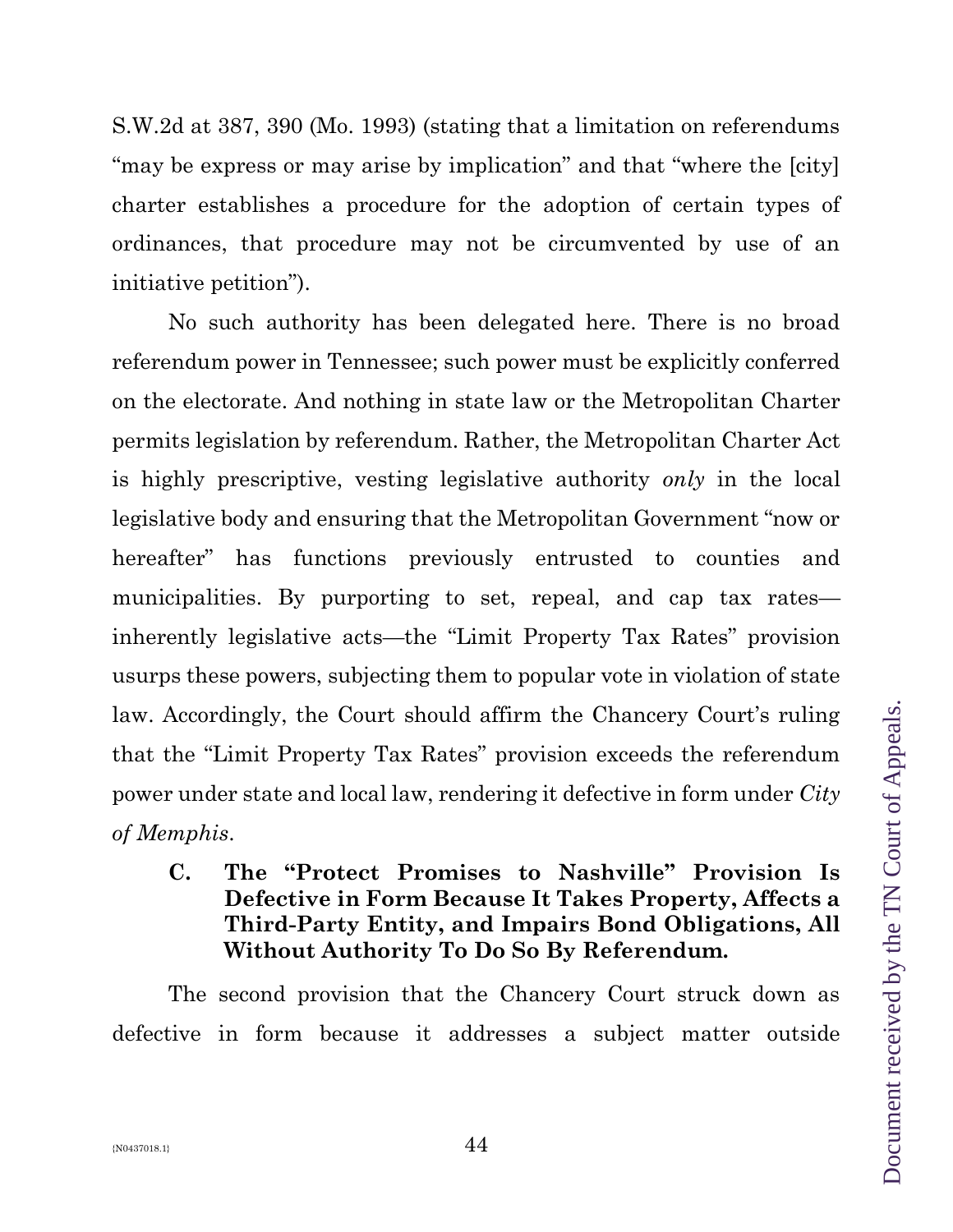referendum authority is the "Protect Promises to Nashville" provision in Proposed Amendment 6. (TR3 at 313-15.) It reads as follows:

**Protect Promises to Nashville – Create Article 18, § 18.09:** *"If a professional sports team leaves Nashville, or ceases playing professional games for more than twenty-four (24) consecutive months during the term of a team's ground lease, all sports facilities and related ancillary development related to the defaulting team shall revert to public property, and all related contracts shall terminate, including land leased from the Nashville Fairgrounds, and just payments shall be paid, if required by law."*

(AR3 at 0624.) As the Chancery Court properly concluded, this provision takes property, attempts to regulate a third-party entity, and threatens bond obligations protected by state law, all without authority to do so by referendum.

> *1. The "Protect Promises to Nashville" Provision Improperly Effects Automatic Takings by Referendum*.

Metropolitan Charter §§ 2.01(12) and 3.06 vest the power to take private property in the Metropolitan Council. (TRSupp. at 10, 14.) The "Protect Promises to Nashville" provision does not follow or amend the Charter's process for eminent domain. Rather, it uses the referendum process to take property automatically upon the occurrence of specified events—without any authority to do so.

The Election Commission argues on appeal that the Chancery Court erred in determining that the exercise of eminent domain was at issue at all. Instead, the Commission contends that this Court should evaluate the Proposed Amendment as merely a "regulatory restriction on use," (Br. at 42 (emphasis in original)), despite its explicit, confiscatory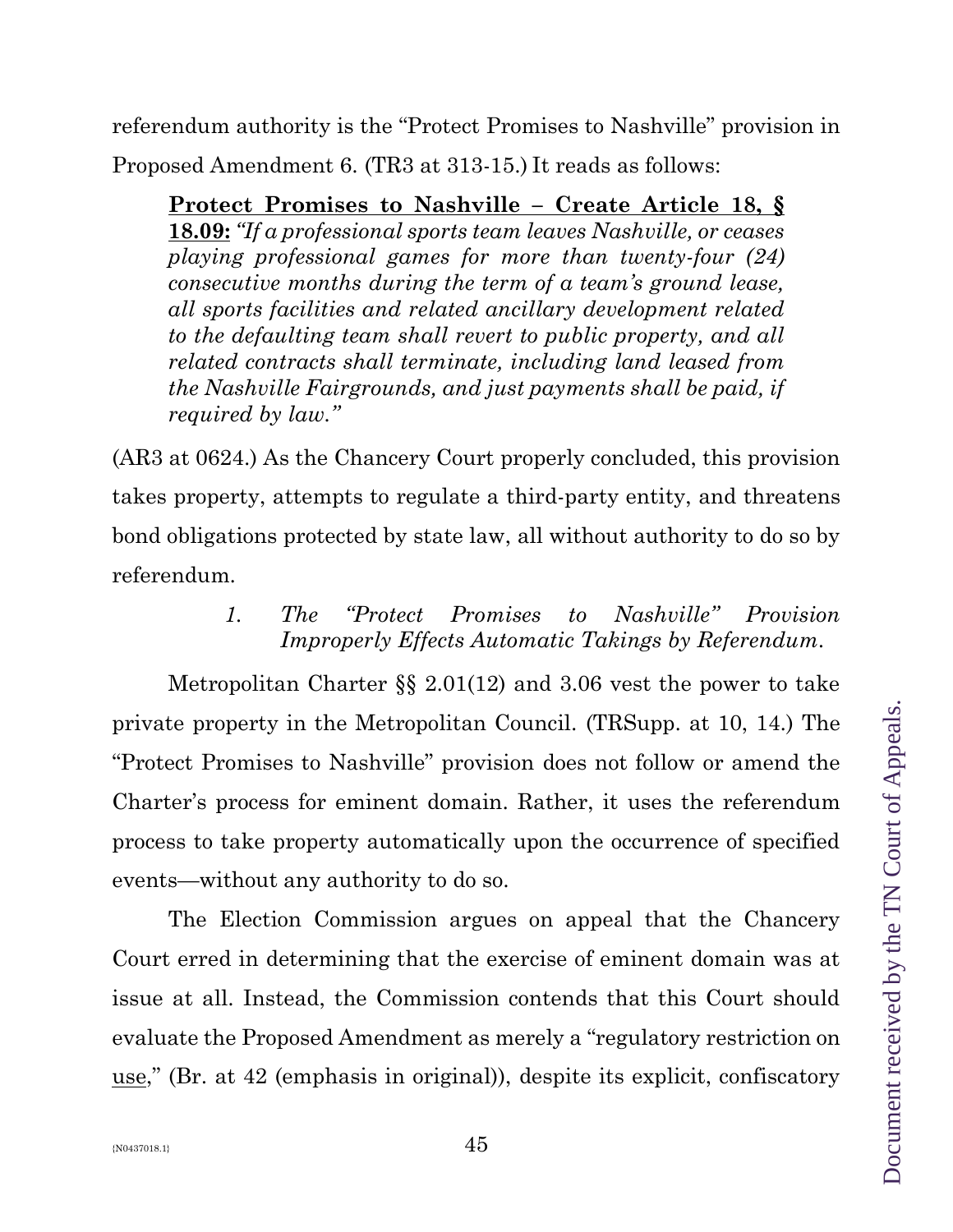provisions. By characterizing the Proposed Amendment as a land-use regulation, the Election Commission seeks to impose judicial review of land affected by the provision on a case-by-case basis, individualized for each owner, and subject to the multi-factored, flexible balancing test set out in *Penn Central Transp. Co. v. City of New York*, 438 U.S. 104 (1978). (Br. at 42.)

There is no support for the Commission's position, in law or reason. The "Protect Promises to Nashville" provision would trigger automatic conversion of private property to the Metropolitan Government when specified events occur, at which time the government would take physical possession of private sports facilities and attendant development. Indeed, the authority asserted in the provision is the right to "absolutely dispossess" private owners of their property rights. *Loretto v. Teleprompter Manhattan CATV Corp.*, 458 U.S. 419, 436 (1982). Where a private owner is required "to submit" to the government's claimed right to physically invade property, the government effects a physical taking not a regulatory taking, as the Election Commission claims. *See Yee v. City of Escondido*, Cal., 503 U.S. 519, 527 (1992) ("This element of required acquiescence is at the heart of the concept of occupation.") (quoting *FCC v. Florida Power Corp.*, 480 U.S. 245, 252, (1987)).

Moreover, neither the United States nor Tennessee Constitutions condition takings jurisprudence on formally seizing title or immediately possessing land. "What matters," the Supreme Court instructs, is "that the government ha[s] taken a right to physically invade the [owners'] land." *Cedar Point Nursery v. Hassid*, 141 S. Ct. 2063, 2075 (2021); *id.* at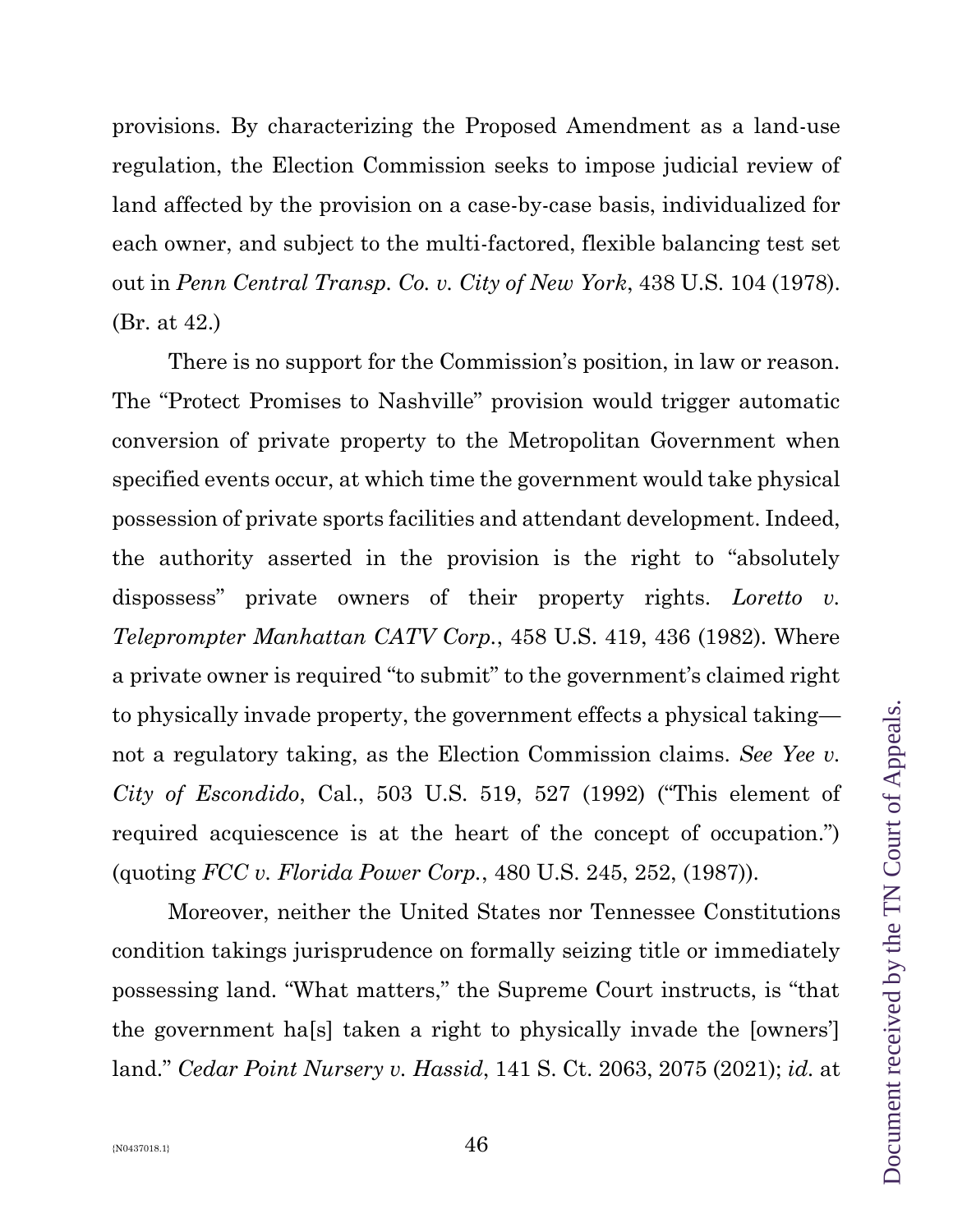2077 ("Our cases establish that appropriations of a right to invade are per se physical takings, not use restrictions subject to *Penn Central*."). If enacted, the "Protect Promises to Nashville" provision would give the Metropolitan Government an ownership interest in these private sports facilities with a corresponding diminution of the private ownership interest. That the Metropolitan Government's exercise of that asserted ownership right is contingent on future events does not alter the ultimate diminution of the owner's property rights. And the Election Commission cites no authority in Tennessee takings law that would apply lesser scrutiny where the government establishes the legal authority to seize a particular person's private property in advance of that future event.

The Election Commission claims that there would be sufficient time in the future to engage in an as-applied, case-by-case, fact-intensive, balancing analysis for each affected property owner (Br. at 43, 46). This assertion is both irrelevant and inaccurate. The "Protect Promises to Nashville" provision is self-executing. *At its adoption*, the Proposed Amendment would alter the owner's property rights, and any future application would be automatic pursuant to the amendment's express terms. Accordingly, the general rule that eminent domain matters are not ripe until after a final, administrative decision does not apply. *See Suitum v. Tahoe Reg'l Plan. Agency*, 520 U.S. 725, 738-39 (1997).<sup>11</sup>

<sup>11</sup> This exhaustion requirement is premised on the wide discretion generally available to the government in question. But here, where the Metropolitan Charter would automatically trigger a taking, the Metropolitan Government has no discretion whether to exercise eminent domain. *Suitum*, 520 U.S. at 739 ("Because the agency has no discretion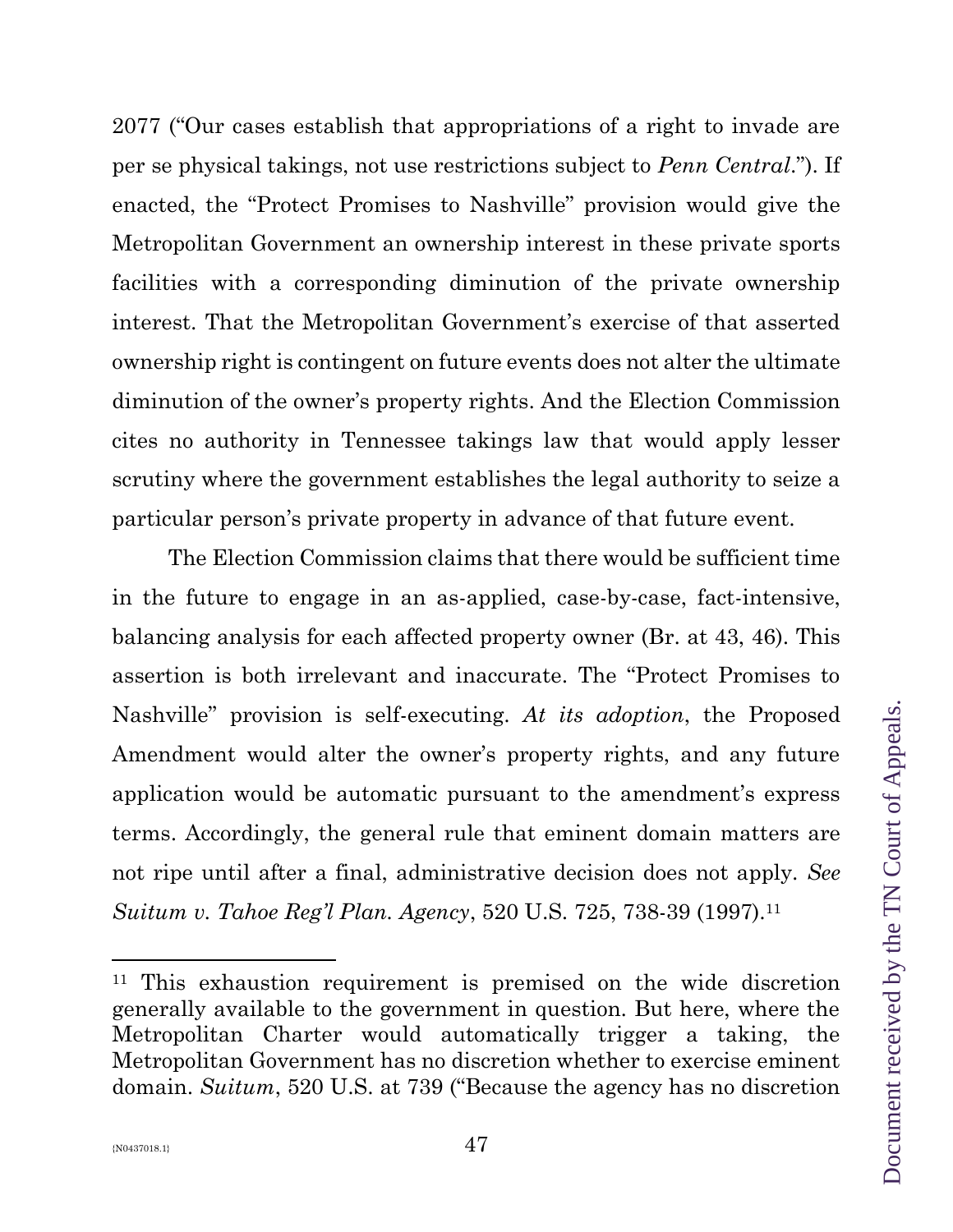Furthermore, the "Protect Promises to Nashville" provision does not state that its confiscation of private property would be for a particular public use—or any public use. Instead, the provision's automatic forfeiture of private property to the government is triggered regardless of whether it would serve any public purpose or even run *contrary* to public purposes. And while the inclusion of "just compensation" language seemingly situates the proposal in eminent domain, the absence of any contemplated public use for the seized property is telling. More importantly, it ignores state law for how takings may be accomplished which is not by referendum.

The Election Commission responds by claiming there is no longer a "'public use' restriction on government confiscation of private property." (Br. at 44-45.) But the right of state and local governments to exercise eminent domain authority in Tennessee is expressly conditioned on whether "the property is taken for a legitimate public use." Tenn. Code Ann. § 29-17-102(1); *id.* § 29-17-103 (eminent domain power "shall be construed to protect the private property rights of individuals and businesses, such that private property may only be condemned and taken for legitimate public use"). After the United States Supreme Court's decision in *Kelo v. City of New London, Conn.*, 545 U.S. 469 (2005), the General Assembly enacted additional protections for private owners to protect against improper takings that do not serve public purposes. *E.g.*, Tenn. Code Ann. § 29-17-106. Indeed, where a court finds that takings

to exercise over Suitum's right to use her land, no occasion exists for applying [the] requirement that a landowner take steps to obtain a final decision about the use that will be permitted on a particular parcel.").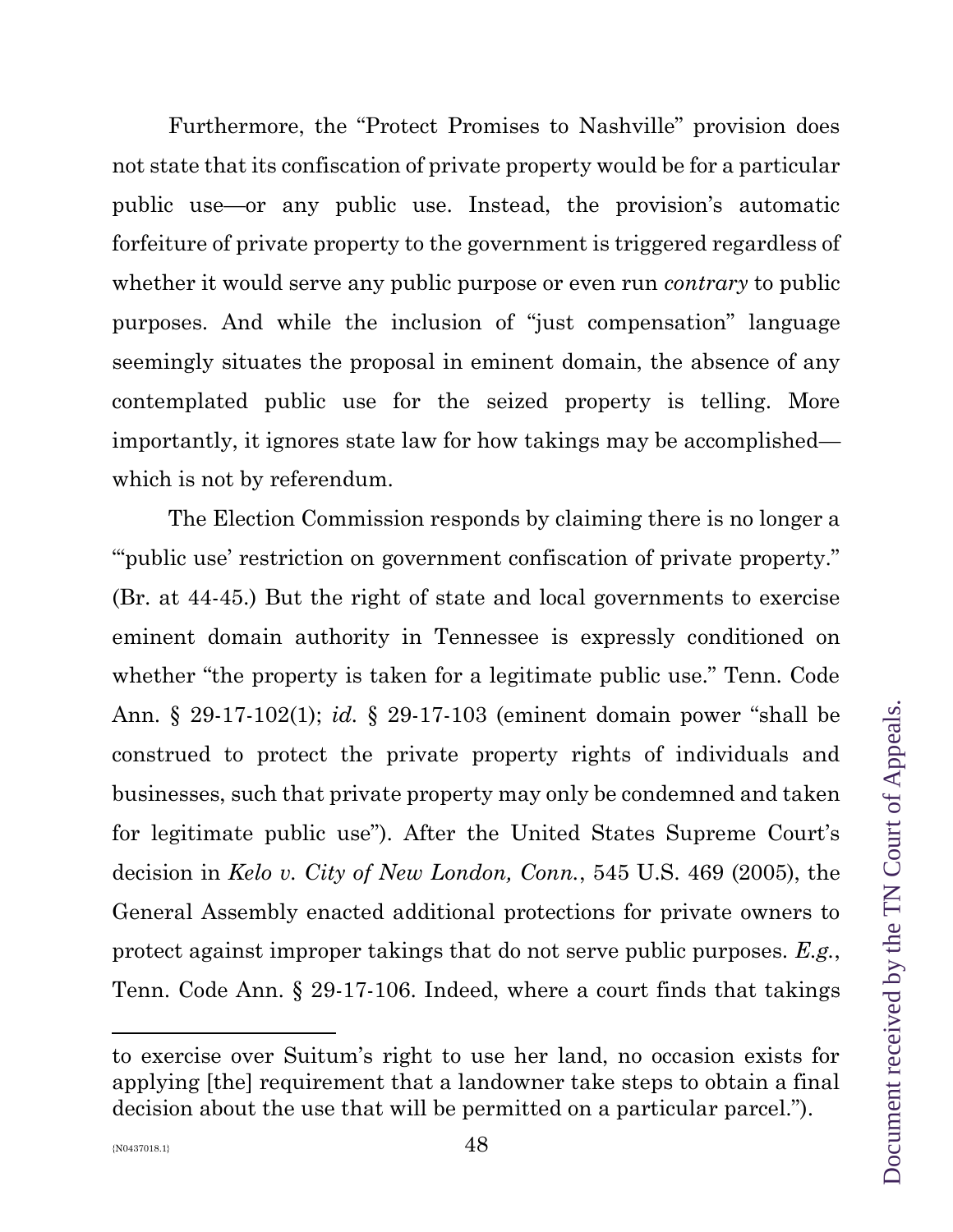are unauthorized, the owners are entitled to reimbursement "for their reasonable disbursements and expenses, including reasonable attorney, appraisal, and engineering fees actually incurred because of the action. *Id.* § 29-17-106(b)(2).

The "public use" question is not an irrelevant consideration entrusted to the Metropolitan Government's unbridled discretion. Nor is it entrusted to the mechanical application of the Metropolitan Charter. To the contrary, determination of "whether private property is being taken for a public use is a judicial question" for resolution by the courts. *See, e.g.*, *Metro. Gov't of Nashville & Davidson Cty. v. Allen Fam. Tr.*, No. M200800886COAR3CV, 2009 WL 837731, at \*6 (Tenn. Ct. App. Mar. 27, 2009) (citing *S. Ry. Co. v. City of Memphis*, 148 S.W. 662, 665 (Tenn. 1912)).

In summary, the Metropolitan Government has been granted the sovereign authority to take private property for a public use. But it cannot exercise this extraordinary power by referendum. Accordingly, the Chancellor correctly held the "Protect Promises to Nashville" provision is defective in form.

## *2. The "Protect Promises to Nashville" Provision Affects a Third-Party Entity By Referendum.*

The "Protect Promises to Nashville" provision also seeks to control the Sports Authority of the Metropolitan Government of Nashville and Davidson County ("Sports Authority"). The Sports Authority is a public corporation created by state statute and not governed by the Metropolitan Charter. *See* Tenn. Code Ann. §§ 7-67-101, *et seq.* (Sports Authorities Act of 1993); *id.* § 7-67-103 (defining "sports authority"). The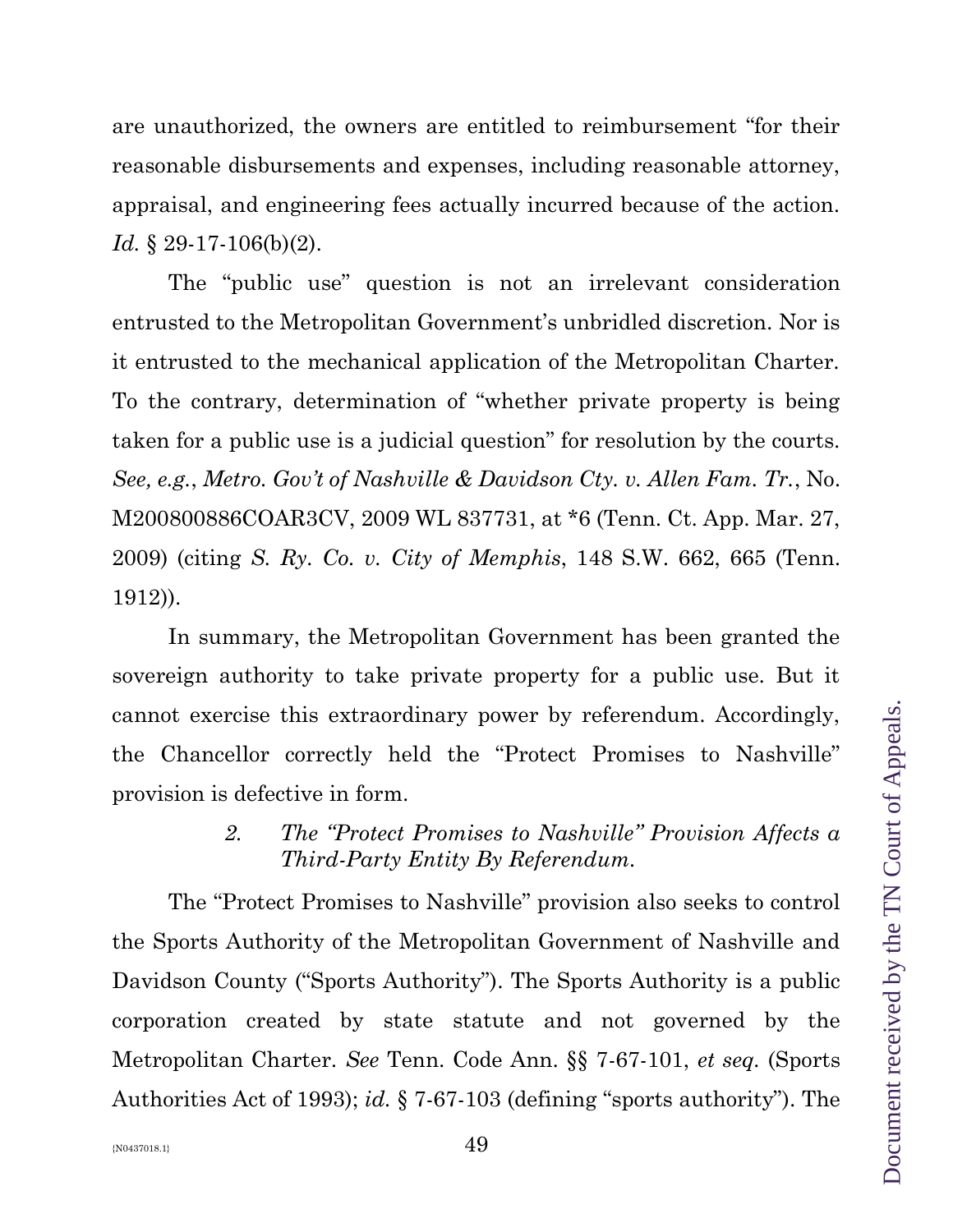Election Commission has not challenged the Chancery Court's holding that the Sports Authority is not subject to the Metropolitan Charter, rendering the Proposed Amendment beyond the scope of the referendum power and defective in form. Thus, the Commission has waived that issue.

Instead, the Commission claims, though only in a footnote, that the Sports Authority is effectively controlled by the Metropolitan Government, rendering it not really a "separate" entity. (Br. at 41 n.9.) This argument also falls short. While the Sports Authority is deemed a "public instrumentality" of its organizing municipality, its powers are enumerated in the Sports Authority Act and not subject to modification by the organizing municipality, either by ordinance or charter amendment. Tenn. Code Ann. § 7-67-109. Accordingly, the Chancellor's ruling should be affirmed on this point.<sup>12</sup>

<sup>&</sup>lt;sup>12</sup> The Chancery Court also ruled that the "Protect Promises to Nashville" provision is defective in form because it conflicts with state laws outlining the process and authority for issuing bonds, rendering the provision beyond the scope of what is permissible through a Metropolitan Government Charter amendment. (TR3 at 314.) Again, the Election Commission does not challenge this ruling and thus has waived the issue. Nevertheless, the Chancery Court may be affirmed on this ground as well. The sports facilities that would be affected by the provision were constructed with revenue bonds issued by the Sports Authority and dependent on rent payments from the facilities. (TR3 at 314.) The Sports Authority issued those bonds pursuant to the Sports Authority Act and the Local Government Public Obligations Act of 1986 ("LGPOA"), Tenn. Code Ann. §§ 9-21-101, *et seq*. Collectively, these acts preempt conflicting local laws. *See, e.g.*, *id*. § 9-21-124(a) (the LGPOA prevails over all conflicting local law with respect to bonds issued under the Act); *id.* § 7-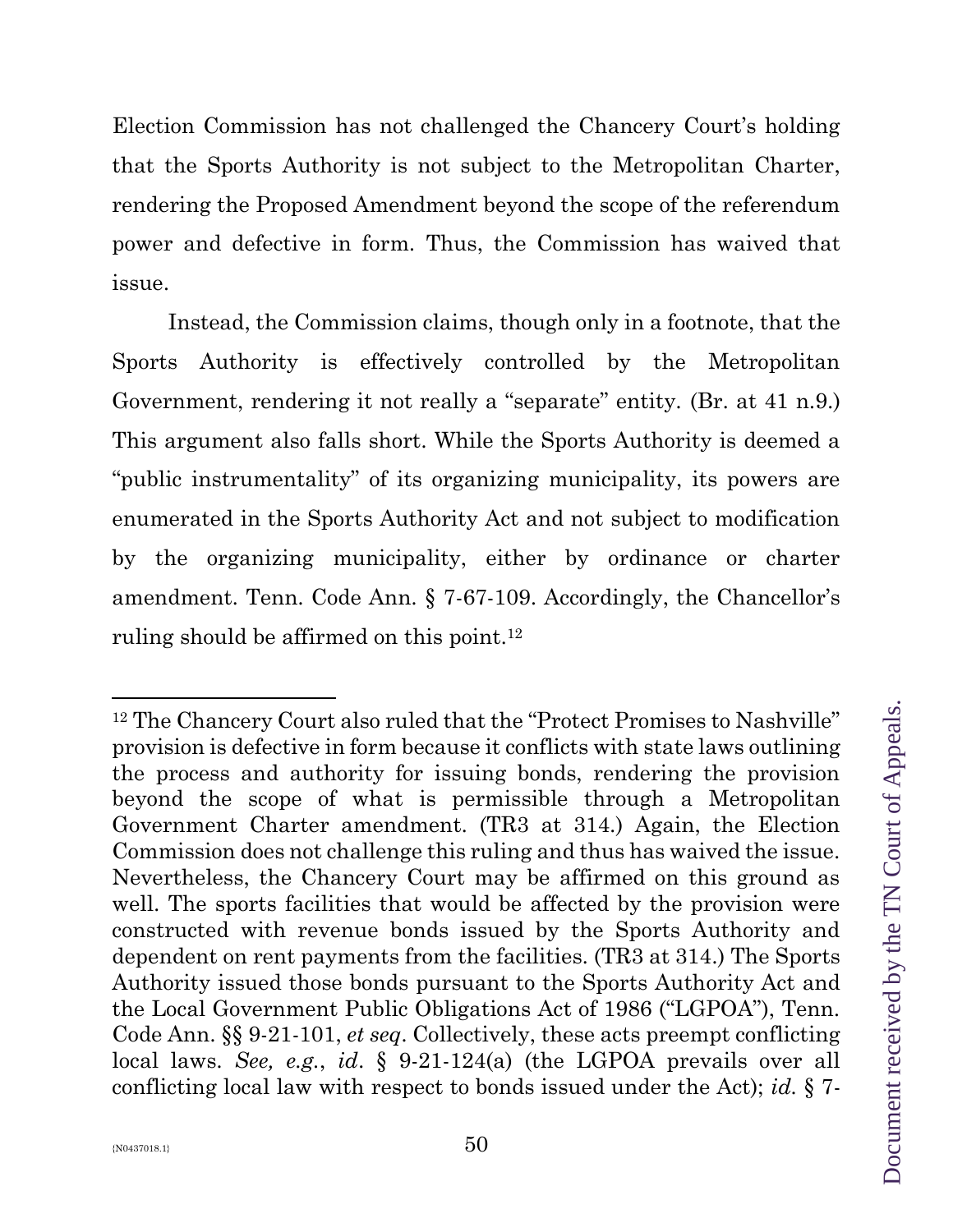In sum, the "Protect Promises to Nashville" provision involves subject matters beyond the scope of the referendum power. Therefore, it is defective in form under *City of Memphis*, and this Court should affirm the Chancellor's holding to that effect.

**D. The "Abolish Lifetime or Other Benefits" and "Protect Promises to Nashville" Provisions Are Defective in Form Because Their Vague and Confusing Language Prevents the Electorate From Intelligently Casting a Vote With Knowledge of Its Consequences.**

The Chancery Court struck down as defective in form two Proposed Amendments that contain undefined terms, fail to reference conflicting charter provisions, and are on their face vague and confusing: the "Abolish Lifetime or Other Benefits" provision in Amendment 3 and the "Protect Promises to Nashville" provision in Amendment 6. (TR3 at 305.) The Chancellor appropriately concluded that the Proposed Amendments "will confuse the electorate" and that such defects of form are "subject to pre-election review." (*Id.*)

The Election Commission has not appealed the *substance* of the Chancery Court's finding that terms in the Proposed Amendments were vague and confusing. Instead, the Commission challenges only the *timing*  of the Chancellor's finding—arguing, as it has on virtually every issue, that the Chancery Court improperly addressed the vagueness issue *preelection*. (Br. at 22-23.) More specifically, the Election Commission insists

<sup>67-</sup>112 (noting that sports authority bonds "shall be issued in accordance with" the LGPOA). Thus, the Chancellor properly held that a charter amendment that would impair the assets pledged to Sports Authority bonds is beyond the scope of a permissible referendum and defective in form under *City of Memphis*.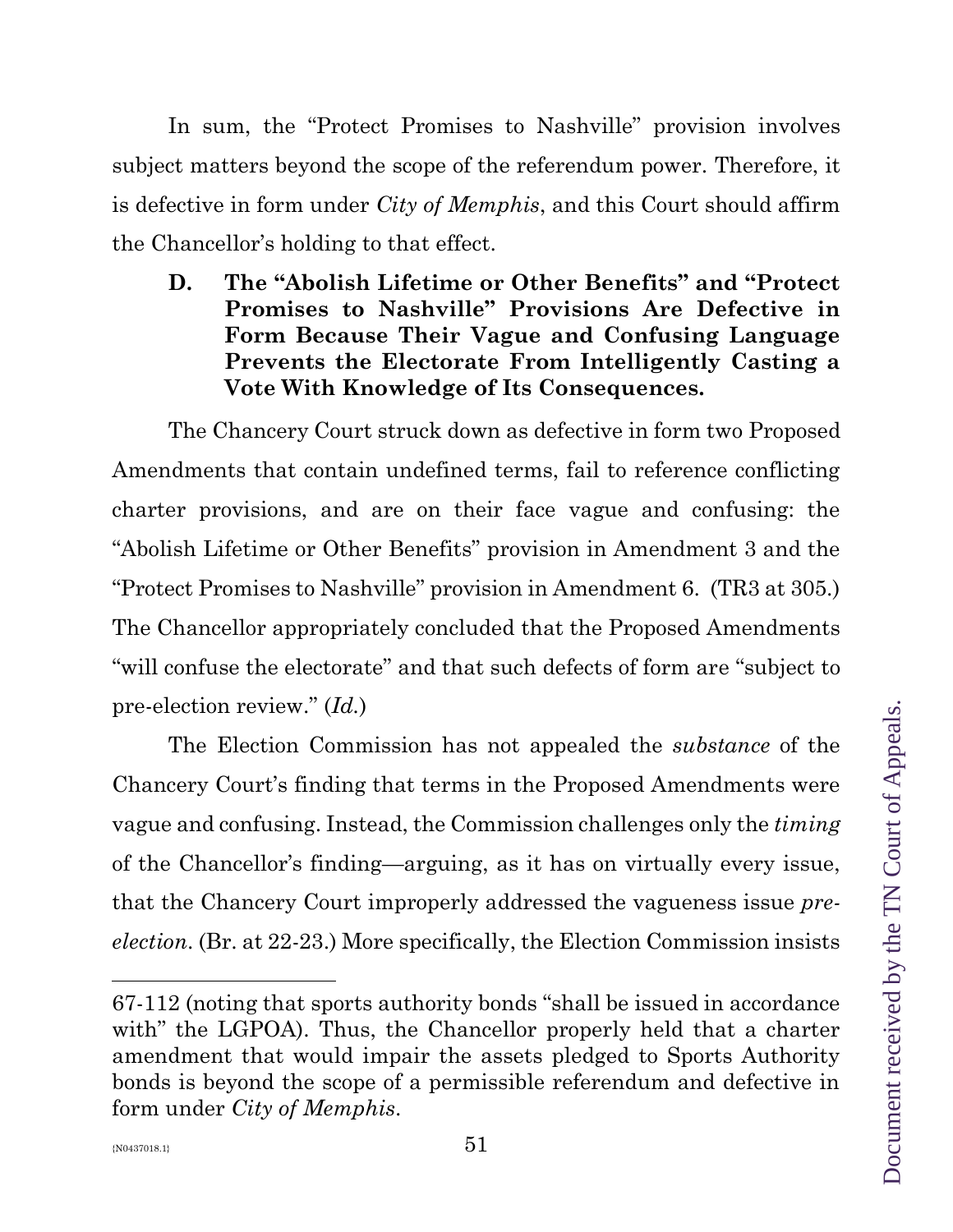that "vagueness" challenges may not be raised before an election or even after a provision is enacted, but only as First Amendment challenges after the amendments have been adopted and applied. The Commission's argument misapprehends Tennessee case law and the express language of the Chancery Court decision.

In support of this position, the Election Commission cites *National Rifle Association of America v. Magaw*, 132 F.3d 272 (6th Cir. 1997), and *Vandergriff v. City of Chattanooga*, 44 F. Supp. 2d 927 (E.D. Tenn. 1998). Such cases note that "vagueness challenges to laws not threatening First Amendment interests must be brought on an as-applied basis because a pre-application facial challenge is premature." *Vandergriff*, 44 F. Supp. 2d at 935. These cases, however, address the "void for vagueness" constitutional law doctrine, not the state law balloting requirements that the Chancellor applied here. <sup>10</sup> The "void for vagueness" doctrine is irrelevant here.

*Vandergriff* and *National Rifle Association* both address whether *already-enacted* laws could be constitutionally enforced or were void for vagueness. "The 'void for vagueness' doctrine developed as an aspect of due process jurisprudence in the context of criminal statutes because it was thought unfair to impose criminal punishment on persons for conduct of which they had no notice." *Phillips v. State Bd. of Regents of State Univ. & Cmty. Coll. Sys. of State of Tenn.*, 863 S.W.2d 45, 48-49 (Tenn. 1993).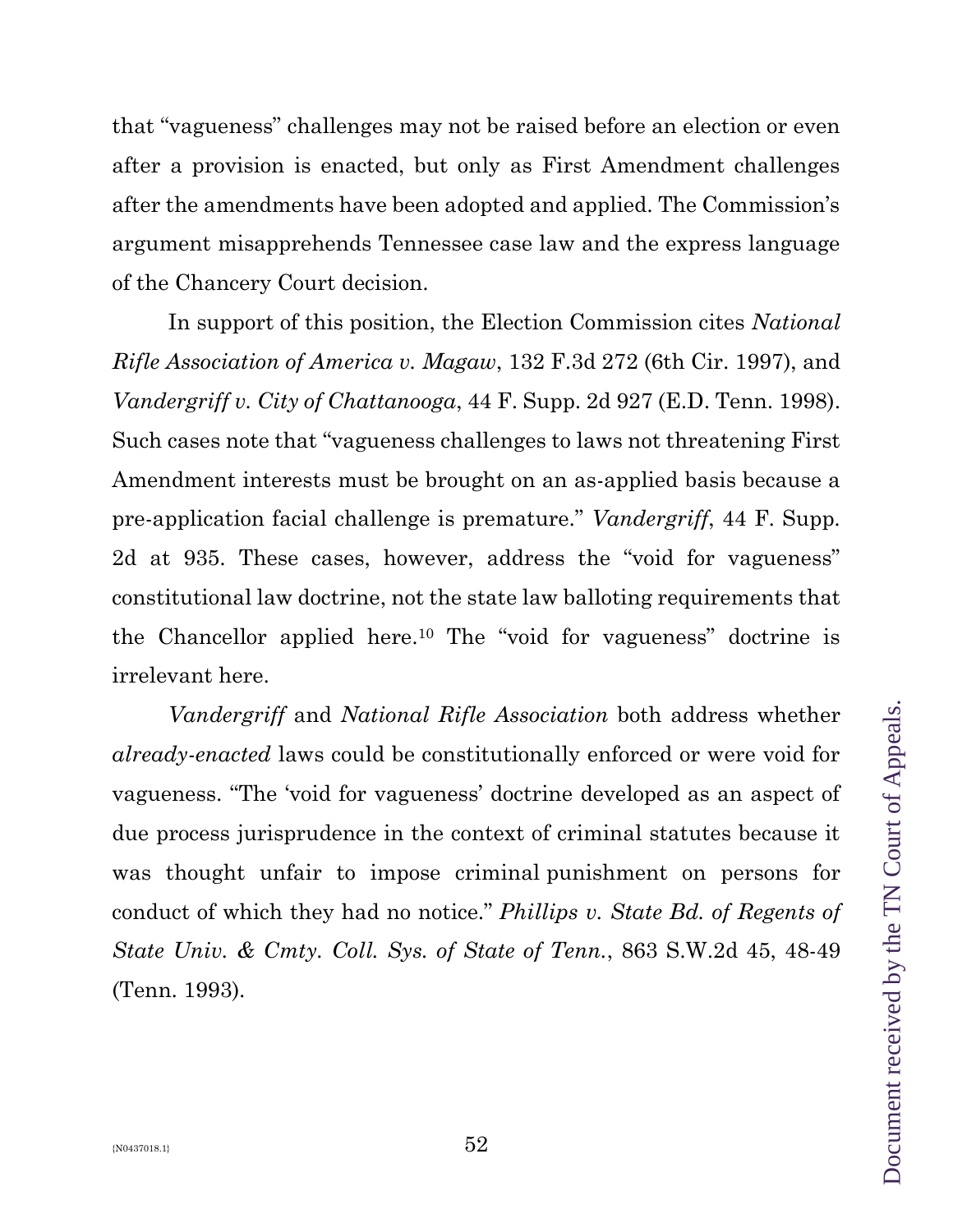Those due process concerns are not at issue in this writ of certiorari action. Instead, the Chancery Court properly concluded that the vague language in the Proposed Amendments relates to the validity of the referendum measure's form and therefore is subject to pre-election review and challenge under *City of Memphis*. (TR3 at 304-05.) In so doing, the Chancellor applied well-established Tennessee law, referencing precedents related to the Election Commission's duty to ensure that ballot measures "convey a reasonable certainty of meaning so that a voter can intelligently cast a vote for or against a proposal with full knowledge of the consequences of his vote." (TR3 at 288 (quoting *Rodgers v. White*, 528 S.W.2d 810 (Tenn. 1975).)

Tennessee courts have long recognized that ballot questions must provide a voter with "sufficient information to advise him of the question on which he has to cast his ballot." *See Pidgeon-Thomas Iron Co. v. Shelby Cty.,* 397 S.W.2d 375, 378 (Tenn. 1965); *see also* Marie K. Pesando, 42 Am. Jur. 2d *Initiative and Referendum* § 18 (updated Aug. 2021) ("The text of a referendum petition must fairly and accurately present the question or issue to be decided in order to assure a free, intelligent, and informed decision by the average citizen affected."). To conduct a

<sup>10</sup> *See Vandergriff*, 44 F. Supp. 2d at 937-38, *aff'd sub nom.*, *Rush v. City of Chattanooga*, 182 F.3d 918 (6th Cir. 1999) (challenging constitutionality of City of Chattanooga storm water ordinance); *Phillips v. State Bd. of Regents of State Univ. & Cmty. Coll. Sys. of State of Tenn.*, 863 S.W.2d 45, 48-49 (Tenn. 1993) (challenging public employee dismissal standards adopted by the State of Tennessee); *National Rifle Association*, 132 F.3d at 277 (challenging constitutionality of U.S. statute).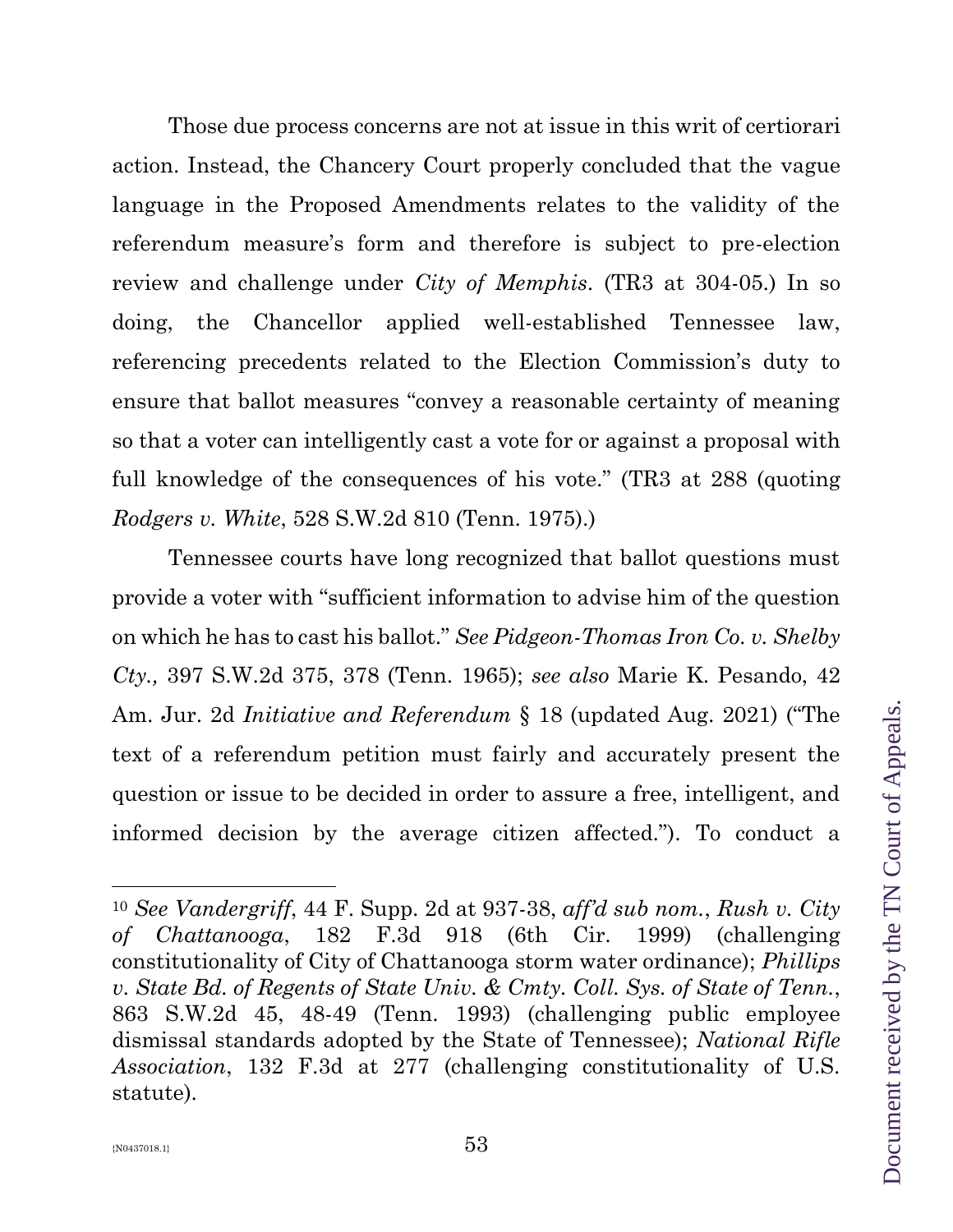legitimate ballot referendum, Tennessee law requires that voters are not "confused or misled" but rather provided sufficient information to cast a reasoned vote with an accurate understanding of its consequences. *Rodgers*, 528 S.W.2d at 813. In sum, while the "void for vagueness" cases cited by the Election Commission focus on whether a provision can be legally *enforced*, the *Rodgers/Pidgeon-Thomas* line of cases focuses on whether a proposed referendum can be legally *presented for public vote*.

This form requirement is not unique to Tennessee. Courts around the country require election commissions and courts to consider whether proposed ballot language is vague, and therefore defective in form, before an election. *See, e.g.*, *Gray v. Howard Cty. Bd. of Elections*, 98 A.3d 423, 428-30 (Md. Ct. Spec. App. 2014) (affirming Election Director's decision to withhold measure from the ballot where petition summary was not "fair and accurate" and noting that measures must be 'free from misleading tendency, amplification, or omission' to permit voters to exercise 'intelligent and enlightened judgment' as to whether to sign the referendum petition"); *Markus v. Trumbull Cty. Bd. of Elections*, 259 N.E.2d 501, 504 (Ohio 1970) (affirming trial court decision that petitions for referendum were "insufficient, ambiguous and misleading" and declaring "the form of the proposed ballot to be null and void"). If there is no way to determine the intent of signers or voters about the meaning of proposed language, the petition cannot be placed on the ballot. *Lipinski v. Chicago Bd. Of Elec. Comm.*, 500 N.E.2d 39, 42 (Ill. 1986).

None of these cases couch the issue in terms of constitutional vagueness; instead, the issue is always whether the ballot language is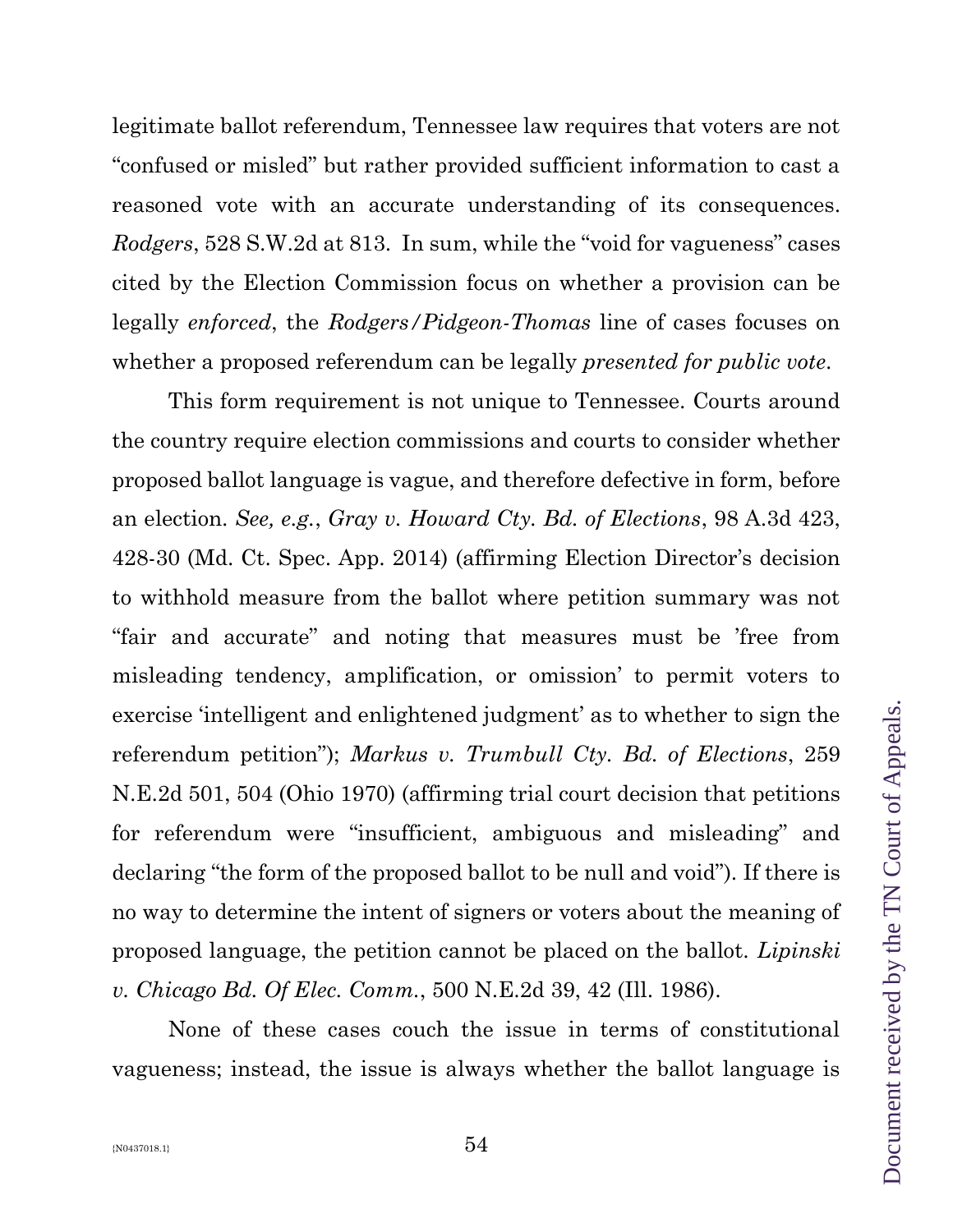sufficiently clear to permit an intelligent vote. *See also Miami Dolphins, LTD v. Metro. Dade Cty.*, 394 So. 2d 981, 987 (Fla. 1981) (asking whether the language gives a signer or voter "fair notice of the decision he must make"). If a referendum cannot "stand on its own terms," then voters "cannot be said to have approved a coherent scheme." *Leck v. Michaelson*, 491 N.E.2d 414, 417 (Ill. 1986).

Here, the Petition offers no coherent scheme to "Abolish Lifetime or Other Benefits." The provision does not define which local officials are covered or what benefits are affected (*e.g.*, pension, health, or anything of value), nor does it repeal or incorporate conflicting benefit language in the Charter. *See* Metropolitan Charter § 5.07 (addressing pension payable to mayor); *id*. § 14.08 (allowing general sessions judges to participate in Metro pension system). The "Protect Promises to Nashville" provision is similarly incoherent, failing to define key terms such as ground lease, facilities, related ancillary development, revert to public property, and related contracts. In the absence of clarity on these issues, a court cannot determine the intent of signers or voters about the meaning of the amendments.<sup>13</sup> The Chancellor therefore appropriately concluded the Proposed Amendments "will confuse the electorate" and that such defects in form are "subject to pre-election review." (TR3 at 305.)

<sup>13</sup> Nor can this defect be cured by subsequent Election Commission interpretation or legislative ordinance. *See Leck*, 491 N.E.2d at 416 (rejecting ordinance implementing referendum proposition that contained provisions not "clearly contemplated" within proposition).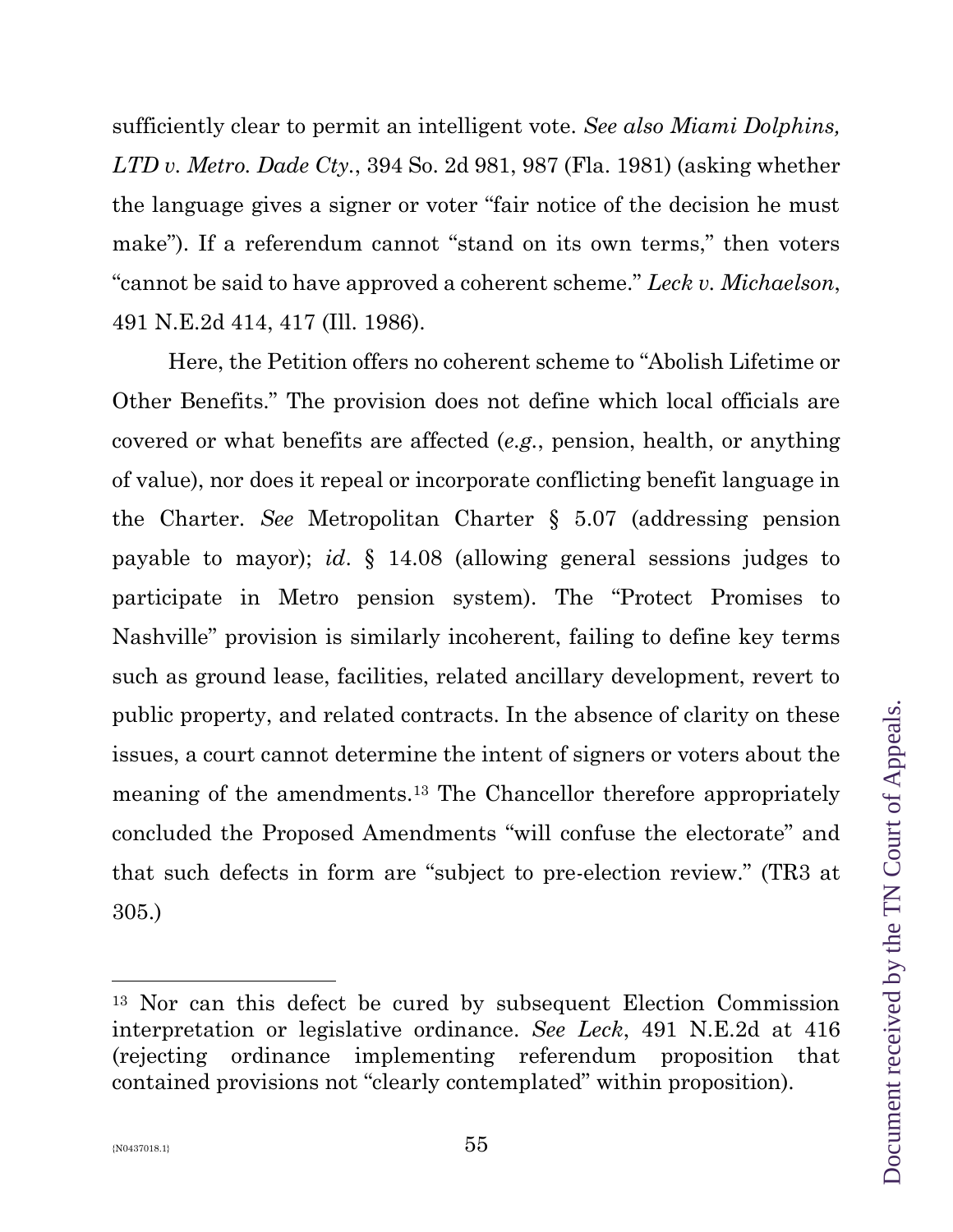In sum, courts must have a legitimate opportunity to analyze whether election officials have met their obligation to ensure that the wording of ballot questions is "precise and direct" and not "drawn as to limit the information or confuse the voter in making his decision." *See Pidgeon-Thomas*, 397 S.W.2d at 378. The Chancellor appropriately exercised that judicial authority here, pre-election. And as evidenced by the Election Commission's failure to challenge the substance of the ruling on appeal, the Chancery Court reached the correct conclusion that the language in the "Abolish Lifetime or Other Benefits" and "Protect Promises to Nashville" provisions did not "convey[ ] a reasonable certainty of meaning" and thus should not have proceeded to the ballot. *Rodgers*, 528 S.W.2d at 813. This Court should affirm.

## **III. THE CHANCERY COURT PROPERLY HELD THAT THE DEFECTIVE PROPOSED AMENDMENTS ARE NOT SEVERABLE; THUS, THE PETITION FAILS AS A WHOLE.**

Because some but not all Proposed Amendments in the Petition are defective in form, the Chancery Court properly evaluated whether the defective amendments are severable from the rest. Nothing in the Petition allows a court to assume that the Petition would have received the requisite number of signatures if one or more of the defective amendments were removed. Rather than speculate whether petition signers would have signed a different proposal, the Chancery Court correctly held that the provisions are not severable, invalidating the entire Petition.

Elision is generally not favored under Tennessee law. *Gibson Cty. Special Sch. Dist. v. Palmer*, 691 S.W.2d 544, 551 (Tenn. 1985); *Smith v.*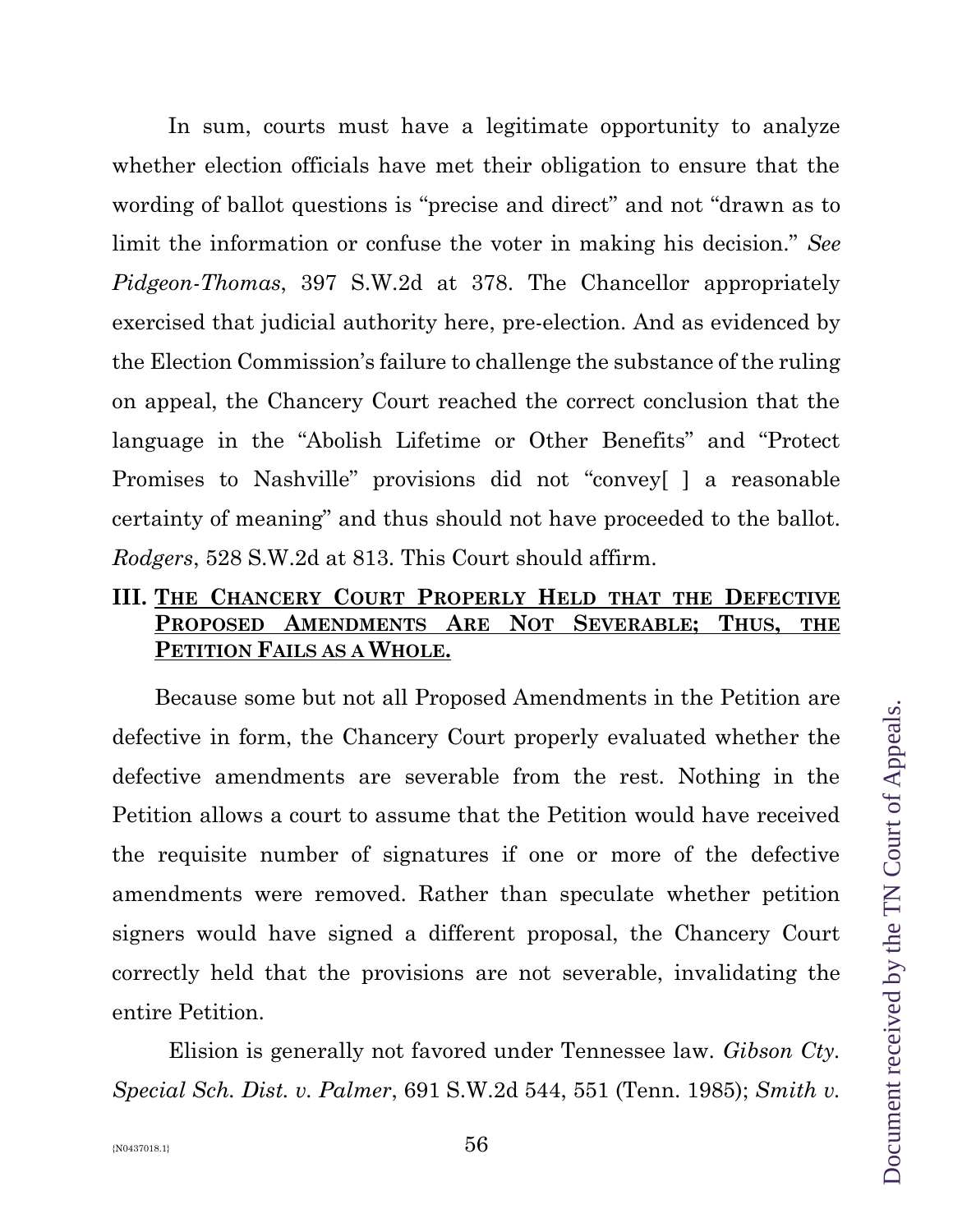*City of Pigeon Forge*, 600 S.W.2d 231, 233 (Tenn. 1980). The Tennessee Supreme Court applies the rule of elision to legislation only when it is apparent on the face of the statute "that the legislature would have enacted it with the objectionable features omitted." *Gibson Cty.*, 691 S.W.2d at 551. Two cases to which *City of Memphis* cites support application of this proposition to referendum measures as well. *See Missourians to Protect the Initiative Process v. Blunt*, 799 S.W.2d 824, 832 (Mo. 1990) (where proposed amendment had more than one subject, court could not determine which provisions the petition signers intended to support); *State ex rel. Hazelwood Yellow Ribbon Committee v. Klos*, 35 S.W.3d 457, 471 (Mo. Ct. App. 2000) (declining to sever provisions of proposed charter amendment because it would be "impossible" to determine what petition signers intended with respect to unconstitutional language); *see also In re Jackson Twp. Admin. Code*, 97 A.3d 719, 725-28 (N.J. App. Div. 2014) (key factor in applying severability is the uncertainty in determining which initiative provisions "induced each voter to sign it").

The Petition's language indicates that its signers intended for all of the Proposed Amendments to be submitted to the voters. The Petition asked signers to support the "Nashville Taxpayer Protection Act," which encompasses all of the Proposed Amendments. (AR3 at 0622.) The Petition tells signers that voters "**shall vote**" on "**the foregoing six (6) separate amendments**" on election day. (*Id.* (emphasis in original).) Indeed, the Petition expressly states that the "undersigned Davidson County voters *propose the following six (6) Amendments*." *Id*. (emphasis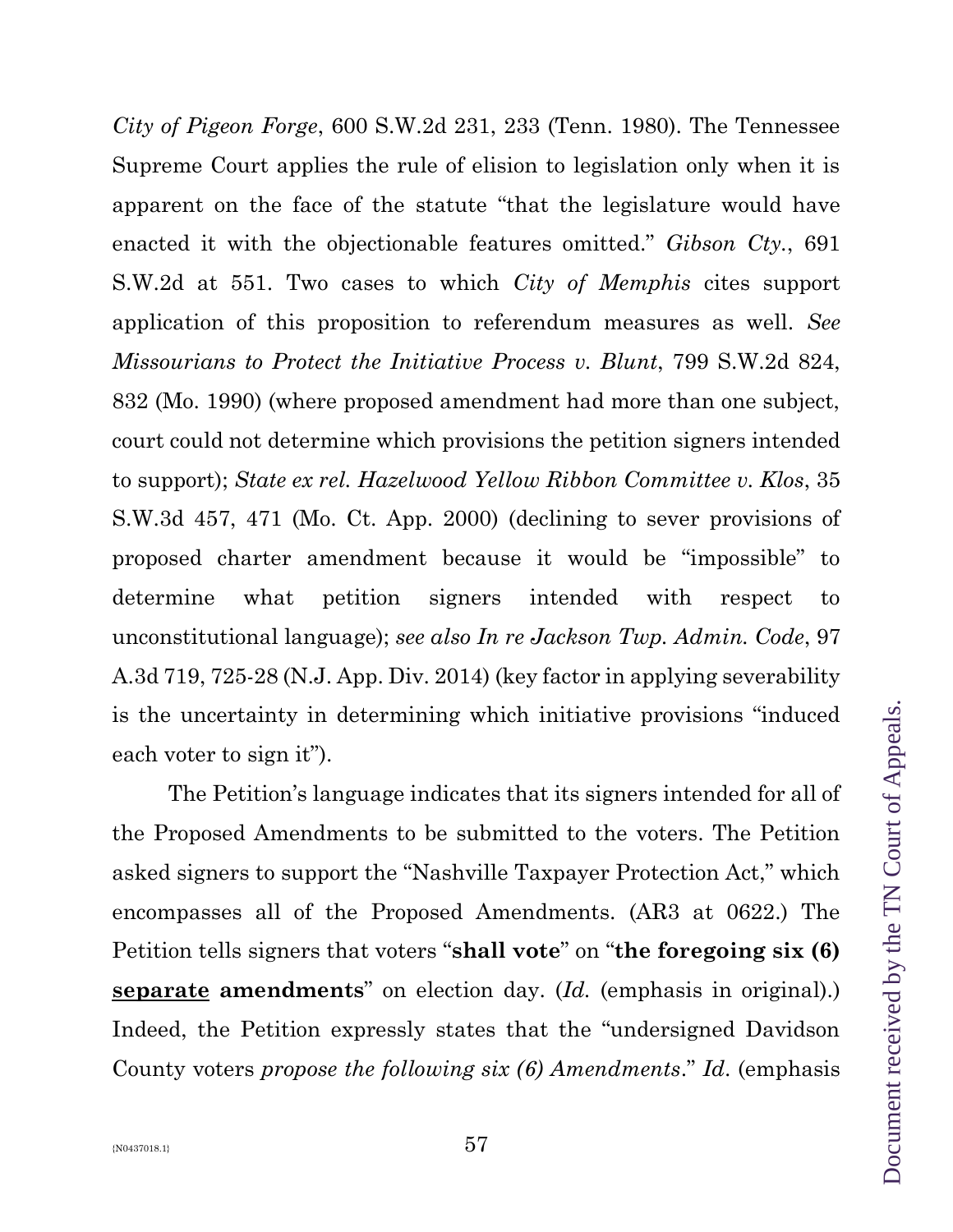added). Citizens reviewing this Petition were given two options: (a) sign a petition to propose all six amendments or (b) refuse to sign the petition. The signatories did not confirm their support for each Proposed Amendment independently and were given no opportunity to do so.

In addition, Tennessee law generally presumes that petitions such as this are limited to proposing a "question" that *will* be placed on the ballot, rather than a menu of options that *may* be placed on the ballot. *See* Tenn. Code Ann. §§ 2-5-151. Petitions for any form of referendum, initiative, or recall "shall contain . . . [t]he full text of *the question* attached to each petition." *Id*. § 2-5-151(e) (emphasis added); *see also id*. § 2-5-151(f)(2) ("*The question* contained in a petition filed less than ninety (90) days before an upcoming general municipal or county election will be placed on the ballot of the following general municipal or county election.") (emphasis added). The form election petitions included in the Tennessee Code are directed toward proposing a distinct option or question to the electorate, not a menu of options or questions. *See id*. §§ 2-1-151, 2-5-102, 6-1-209, 6-1-301, 9-21-207, 49-2-1206.

The Election Commission, however, offers no legal support for its position that the Chancery Court erred in refusing to elide the defective Proposed Amendments. The Commission asserts only two arguments, in only two paragraphs of its brief, as to why the Proposed Amendments could be placed on the ballot in part: (1) the Petition says they are "separate" and should be voted on separately, and (2) the Commission is entitled to deference on its decision to place the full Petition on the ballot. Neither argument carries the day.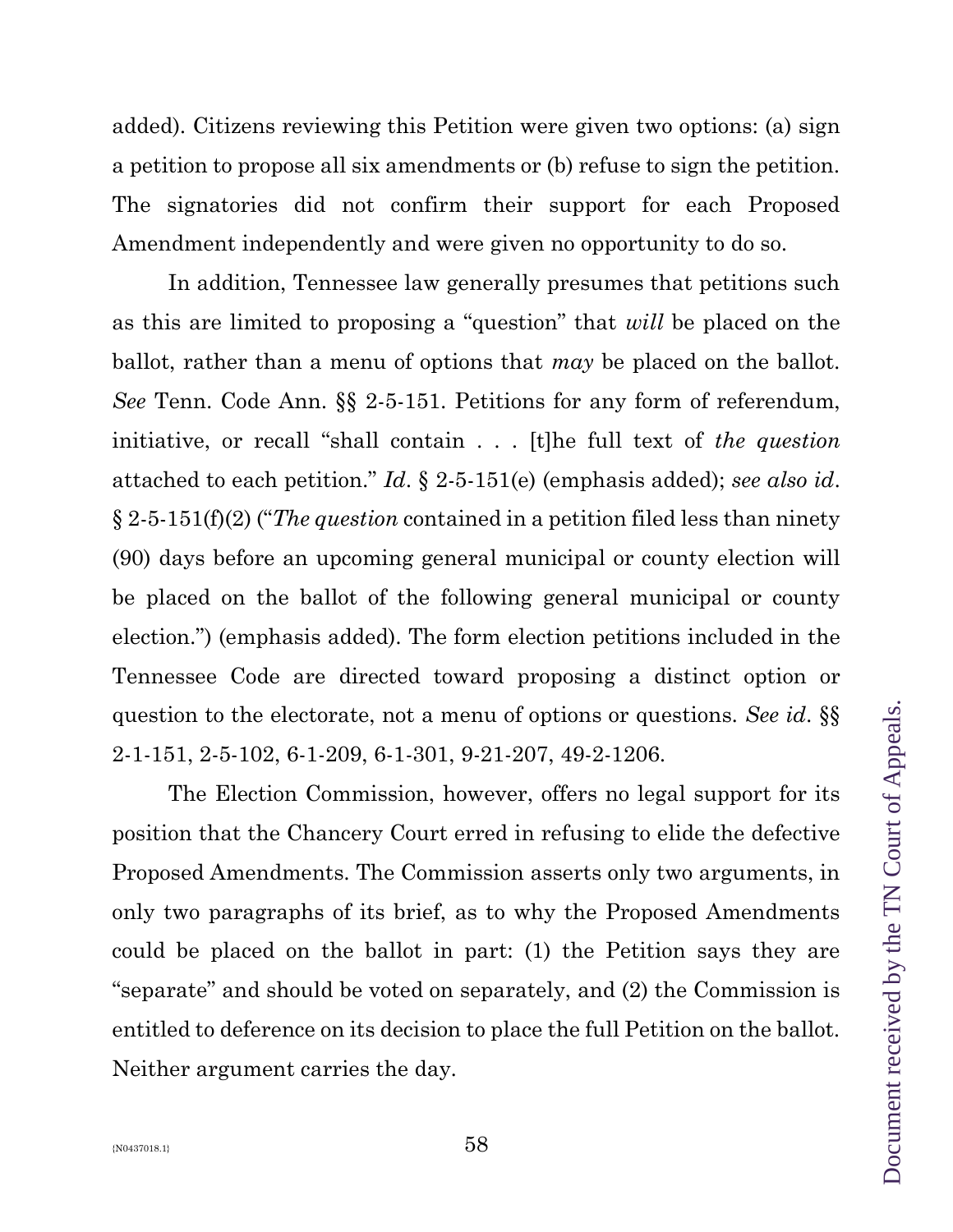First, inclusion of the term "separate" in the Petition did not imply, much less expressly inform the Petition's signers, that the Proposed Amendments were severable. Distinct amendments may appear separately on the ballot to allow *voters* to express their approval or disapproval for each one. Describing the amendments as "separate" on a Petition, however, provides no indication of the *signers'* support for each amendment. As described above, to justify elision, a court must determine that the Petition would have garnered the necessary signatures if, for example, the tax provision were removed. Stating that the amendments are "separate" is irrelevant to that determination.

The Petition also included an express severability clause *within* the "Limit Property Tax Rates" provision. This drafting choice makes clear that the Petition drafters knew what severability language looks like. The absence of such language indicating that the Proposed Amendments are severable *from one another* therefore also supports the Chancery Court's conclusion that the Proposed Amendments are not severable.<sup>14</sup>

The Election Commission's reference to cases noting a presumption of severability under statutory interpretation principles does not alter this conclusion. (Br. at 61.) Such cases are based on the general principle that a court should uphold the constitutionality of legislation whenever

<sup>14</sup> When addressing whether a now-inoperable sentence *within* the "Limit Property Tax Rates" provision could be elided from the other portions of the same provision, the Election Commission acknowledges that "[t]he key to severability analysis is the proponents' intent." (Br. at 60.) Despite the Commission's glaring omission of this principle when addressing whether the Proposed Amendments are severable *from one another*, it applies just as equally to that issue.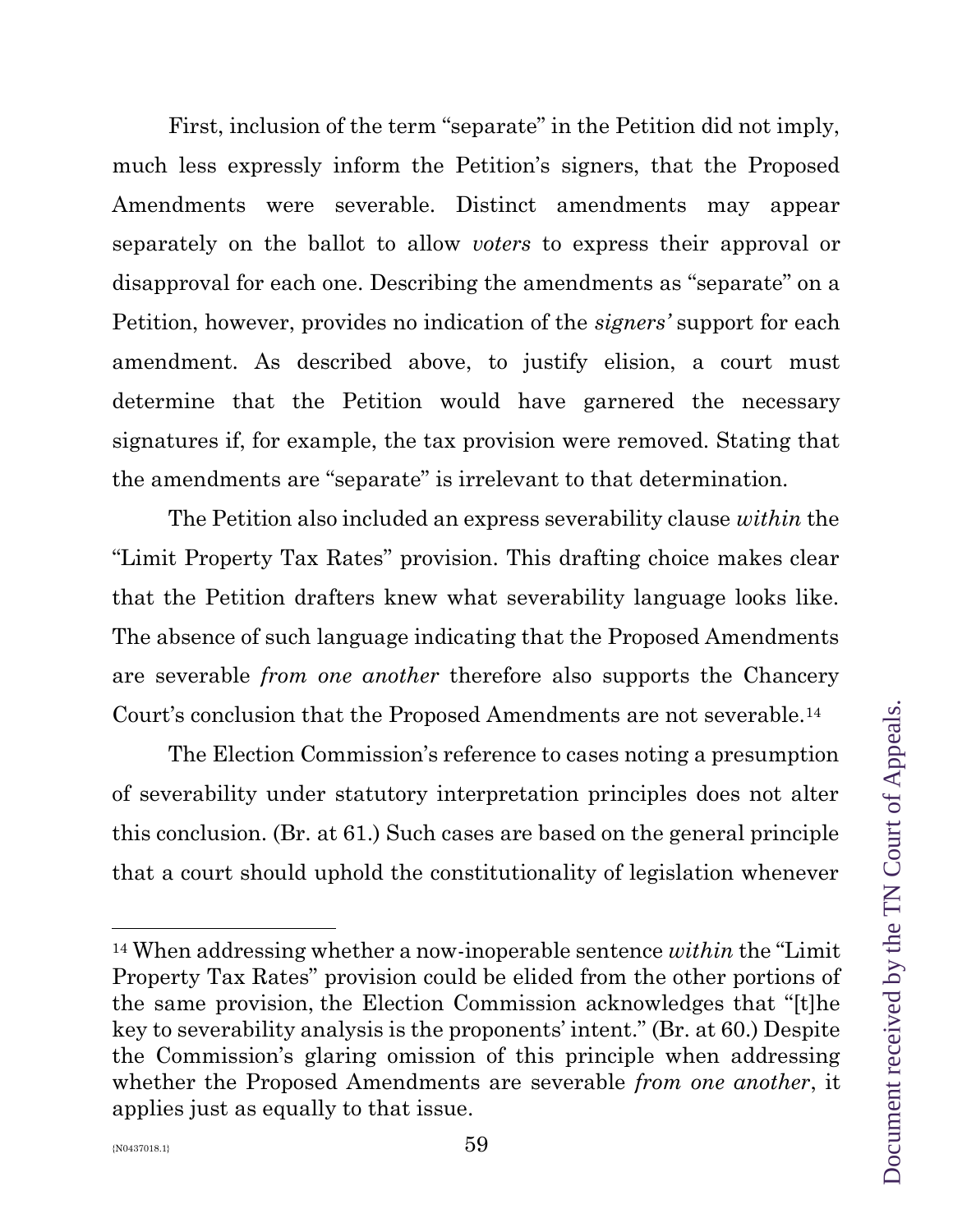possible. But the Tennessee case on which the Election Commission primarily relies notes that circumstances in which courts have deemed it their "duty to elide the provision objected to rather than to strike" the entire statute "have generally involved broad, omnibus taxing statutes in which one provision is unconstitutional, but the remainder of the statute is sound." *Waters v. Farr*, 291 S.W.3d 873, 913 (Tenn. 2009). Moreover, these cases do not overturn the general principle that elision must be "in keeping with the expressed intent of a legislative body." *Willeford v. Klepper*, 597 S.W.3d 454, 470 (Tenn. 2020). One of the cases to which the Election Commission cites, in fact, firmly acknowledges that where a provision contains an express severability clause reflecting the intent of the statute, "the Court should adhere to the text of the severability or nonseverability clause." *Barr v. Am. Assn. of Political Consultants, Inc.*, 140 S. Ct. 2335, 2349 (2020).

The same principle applies here. The presence of a severability clause within the "Limit Property Tax Rates" provision reflects intent for each sentence of that provision to stand alone. But the absence of such language in the rest of Petition is fatal to the Election Commission's position. There is nothing in the Petition that would have informed petition signers that fewer than all six Proposed Amendments would appear on the ballot. Whether the Proposed Amendments are to be voted on separately is a different question that does not inform the severability analysis. Because there is no guidance in the Petition or Proposed Amendments, a court cannot speculate whether the Petition would have garnered sufficient support to appear on the ballot without all its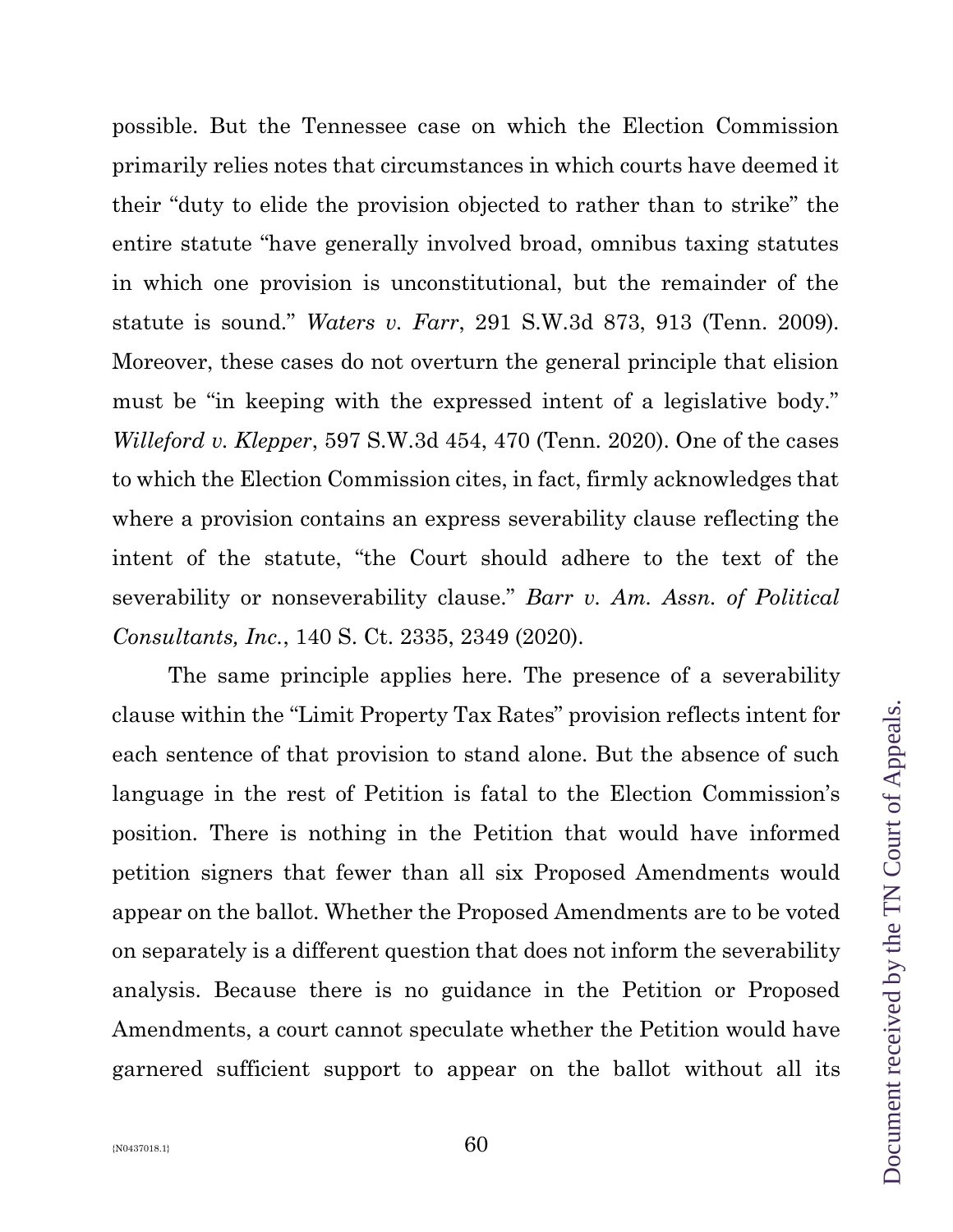provisions. Accordingly, the Chancellor correctly concluded that the Petition fails as a whole.

Notwithstanding this plainly-applicable case law governing severability of referendum proposals, the Election Commission reiterates its argument that the Chancery Court applied the wrong standard of review to its decision. The Commission's deference argument fails in the severability context as well. Whether the Proposed Amendments are severable from one another is a legal question. And for the same reasons outlined in the Standard of Review section, the Election Commission's incorrect decision to place the entire Petition on the ballot is not entitled to deference.

#### **CONCLUSION**

The Chancery Court applied the proper standard of review to this common law writ of certiorari action. As it must, the Chancery Court reviewed the legal issues related to the Petition and Proposed Amendments *de novo*, and this Court should do the same.

The Court should also affirm the Chancery Court's decision precluding the Petition from the ballot for a referendum election. The Petition failed to "prescribe a date" for the election as required by the Metropolitan Charter, rendering it ineligible for the ballot. The "Limit Property Tax Rates" and "Protect Promises to Nashville" provisions are defective in form because they address matters outside the scope of referendum authority under state and local law. The "Abolish Lifetime or Other Benefits" and "Protect Promises to Nashville" provisions contain confusing and vague language that prevents the electorate from casting an intelligent vote with knowledge of its consequences. All of these form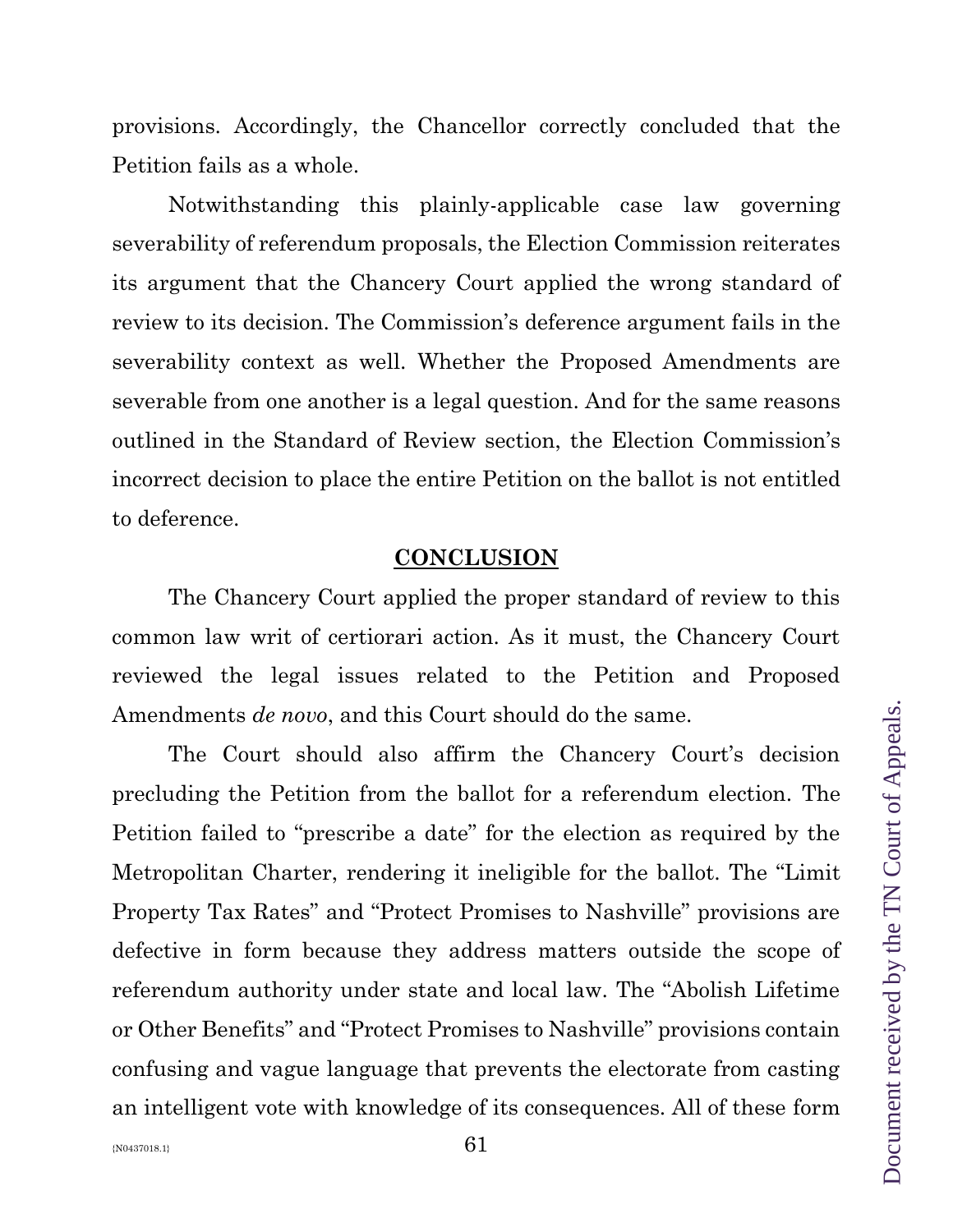defects were properly reviewed pre-election under *City of Memphis*. Because the Proposed Amendments are not severable from each other, each of these defective Amendments disqualified the entire Petition from the ballot. Accordingly, the Chancery Court decision should be affirmed.

Dated: November 1, 2021 Respectfully submitted,

THE DEPARTMENT OF LAW OF THE METROPOLITAN GOVERNMENT OF NASHVILLE AND DAVIDSON COUNTY

WALLACE W. DIETZ (#009949) DIRECTOR OF LAW

/s/ Allison L. Bussell LORA BARKENBUS FOX (BPR #017243) ALLISON L. BUSSELL (BPR #23538) CATHERINE J. PHAM (BPR #28005) Metropolitan Courthouse, Suite 108 P.O. Box 196300 Nashville, Tennessee 37219 (615) 862-6341 lora.fox@nashville.gov allison.bussell@nashville.gov cate.pham@nashville.gov

ROBERT E. COOPER, JR. (BPR #010934) Bass, Berry & Sims, PLC 150 Third Avenue South, Suite 2800 Nashville, Tennessee 37201 (615) 742-7835 [bob.cooper@bassberry.com](mailto:bob.cooper@bassberry.com) 

*Counsel for Appellees*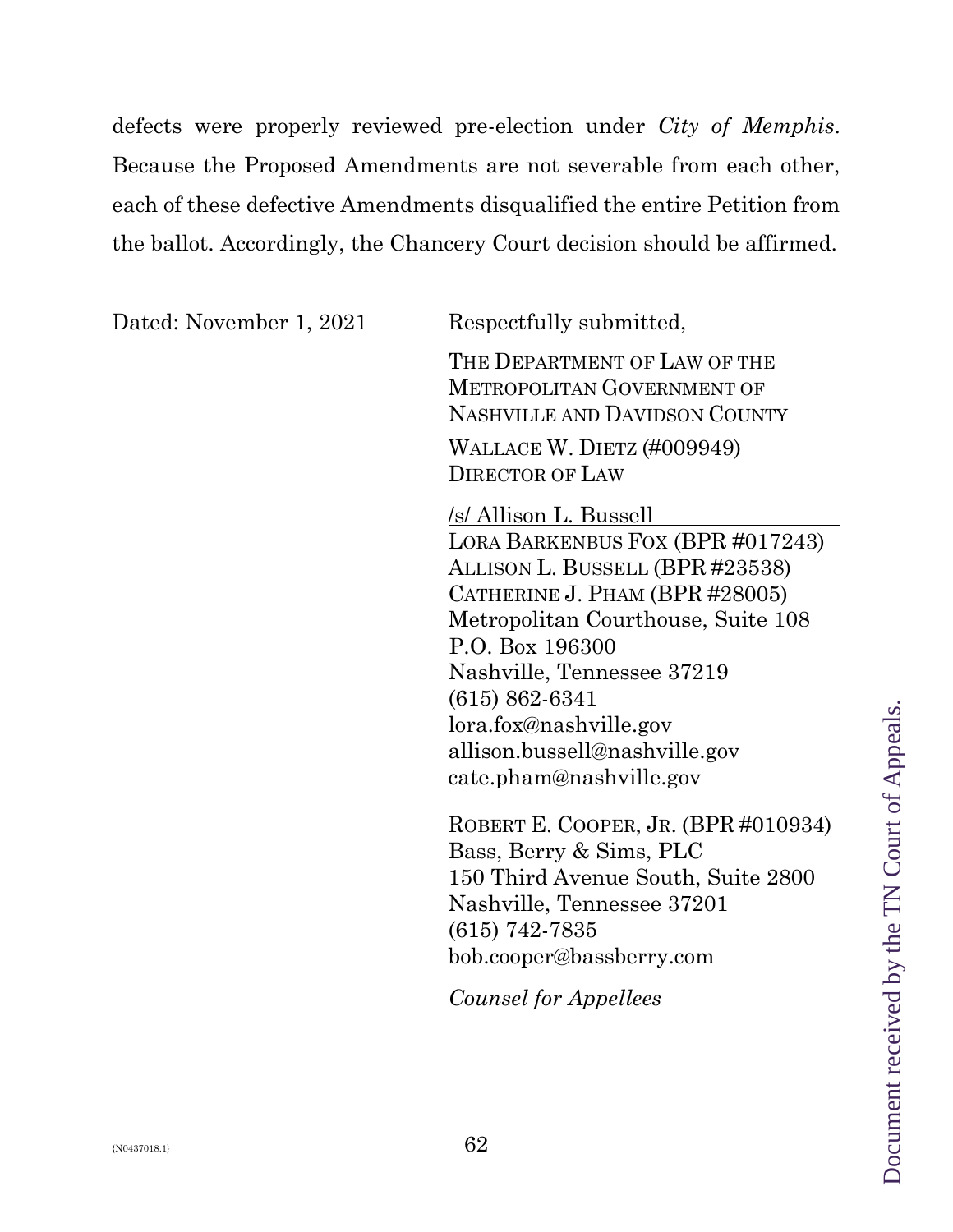## **CERTIFICATE OF COMPLIANCE**

I certify that the foregoing document complies with the word limit of Tenn. Sup. Ct. R. 46, Section 3.02(a)(1)(b), excluding the parts of the document exempted by that rule, in that it contains 13,901 words. This document also complies with the typeface, type-style, and the type-size requirements of Tenn. Sup. Ct. R. 46, Section  $3.02(a)(2) - (4)$  because it was prepared using Century Schoolbook 14-point type.